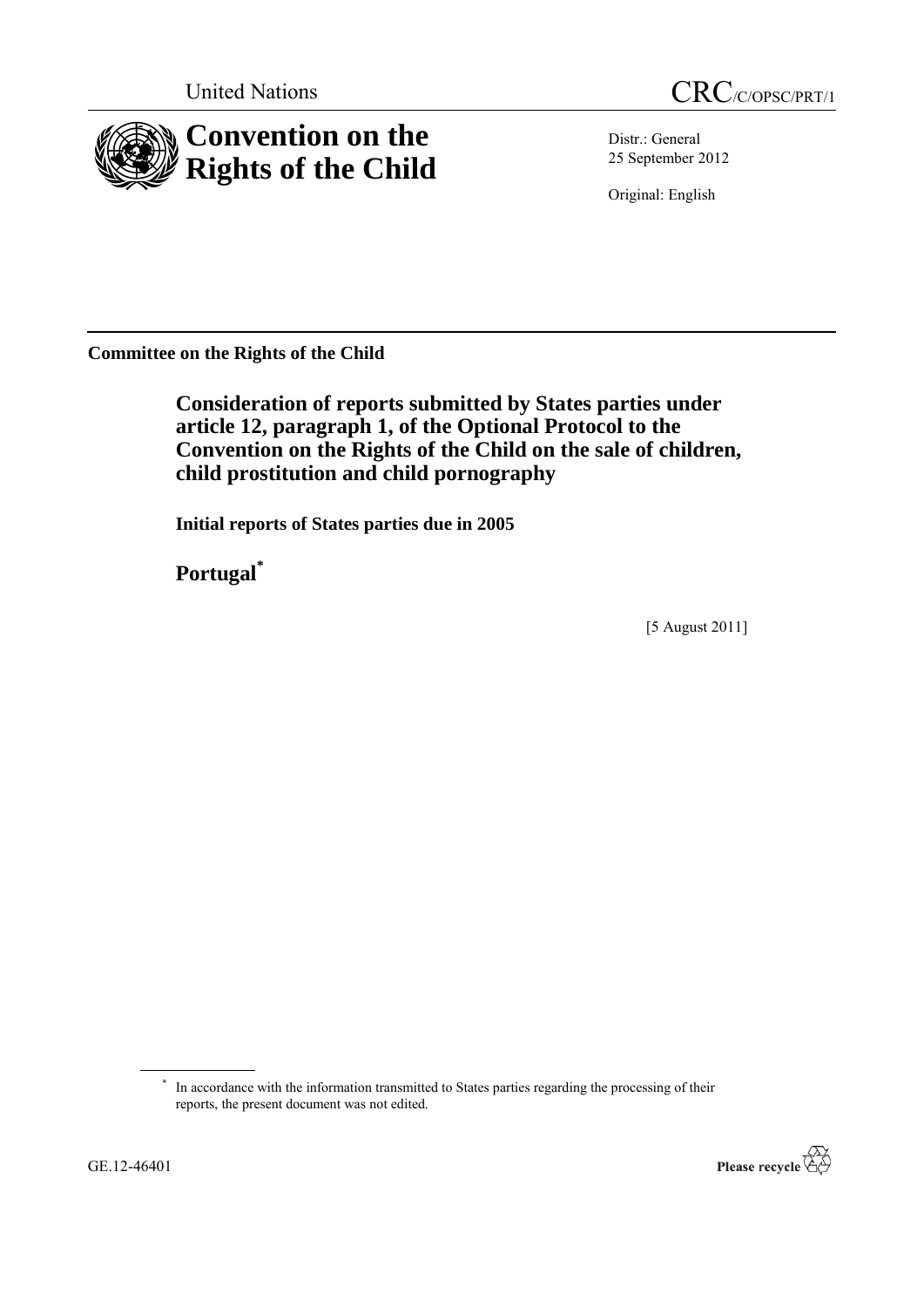# **Contents**

|     |             |                                                                                | Paragraphs | $Page$ |
|-----|-------------|--------------------------------------------------------------------------------|------------|--------|
|     |             |                                                                                |            | 4      |
| I.  |             |                                                                                | $1 - 9$    | 5      |
| П.  |             |                                                                                | $10 - 50$  | 6      |
|     | А.          | Laws, decrees and regulations adopted by the State                             | $10 - 26$  | 6      |
|     | В.          | Government departments or bodies with primary responsibility                   | 27         | 8      |
|     | C.          |                                                                                | 28-33      | 8      |
|     | D.          | Mechanisms and procedures for collecting and evaluating data and other         | 34-42      | 9      |
|     | Е.          | Budget allocated to the various activities related to the implementation       | 43         | 10     |
|     | F.          | State strategy for the elimination of the sale of children, child prostitution | 44-51      | 11     |
| Ш.  |             |                                                                                | 52-72      | 12     |
|     | А.          | National Commission for the Protection and Promotion of Children               | 53-56      | 13     |
|     | <b>B.</b>   | Memorandum of understanding between different ministries                       | 57-58      | 14     |
|     | $C_{\cdot}$ | Measures taken by the Ministry of Labor and Social Solidarity (MTSS)           | 59-62      | 14     |
|     | D.          |                                                                                | 63         | 15     |
|     | Е.          |                                                                                | 64-72      | 15     |
| IV. |             |                                                                                | 73-124     | 16     |
|     | A.          |                                                                                | 74-77      | 16     |
|     | В.          |                                                                                | 78         | 17     |
|     | C.          |                                                                                | 79-83      | 17     |
|     | D.          |                                                                                | 84-89      | 18     |
|     | Е.          |                                                                                | 90-101     | 18     |
|     | F.          |                                                                                | 102-103    | 20     |
|     | G.          |                                                                                | 104-106    | 20     |
|     | Н.          |                                                                                | 107-110    | 20     |
|     | I.          |                                                                                | 111-122    | 21     |
|     | J.          |                                                                                | 123        | 23     |
|     | K.          |                                                                                | 124        | 23     |
| V.  |             |                                                                                | 125-142    | 23     |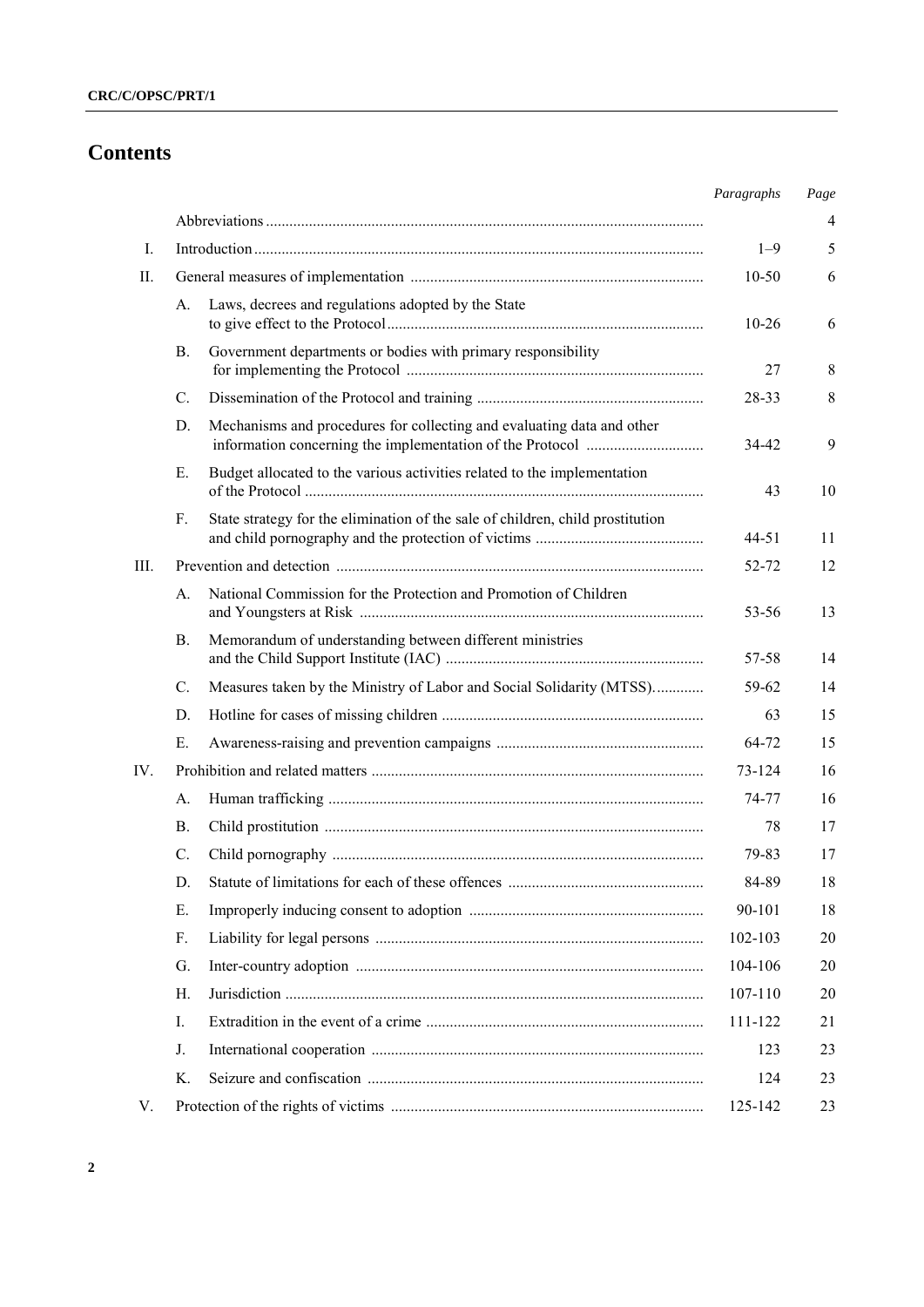## **CRC/C/OPSC/PRT/1**

|         | A. | 125-130 | 23 |
|---------|----|---------|----|
|         | В. | 131     | 24 |
|         | C. | 132     | 24 |
|         | D. | 133-134 | 24 |
|         | Е. | 135-136 | 24 |
|         | F. | 137     | 25 |
|         | G. | 138-140 | 25 |
|         | Н. | 141-142 | 25 |
| VI.     |    | 143-146 | 26 |
| Annexes |    |         |    |
| L       |    |         | 28 |
| П.      |    |         | 32 |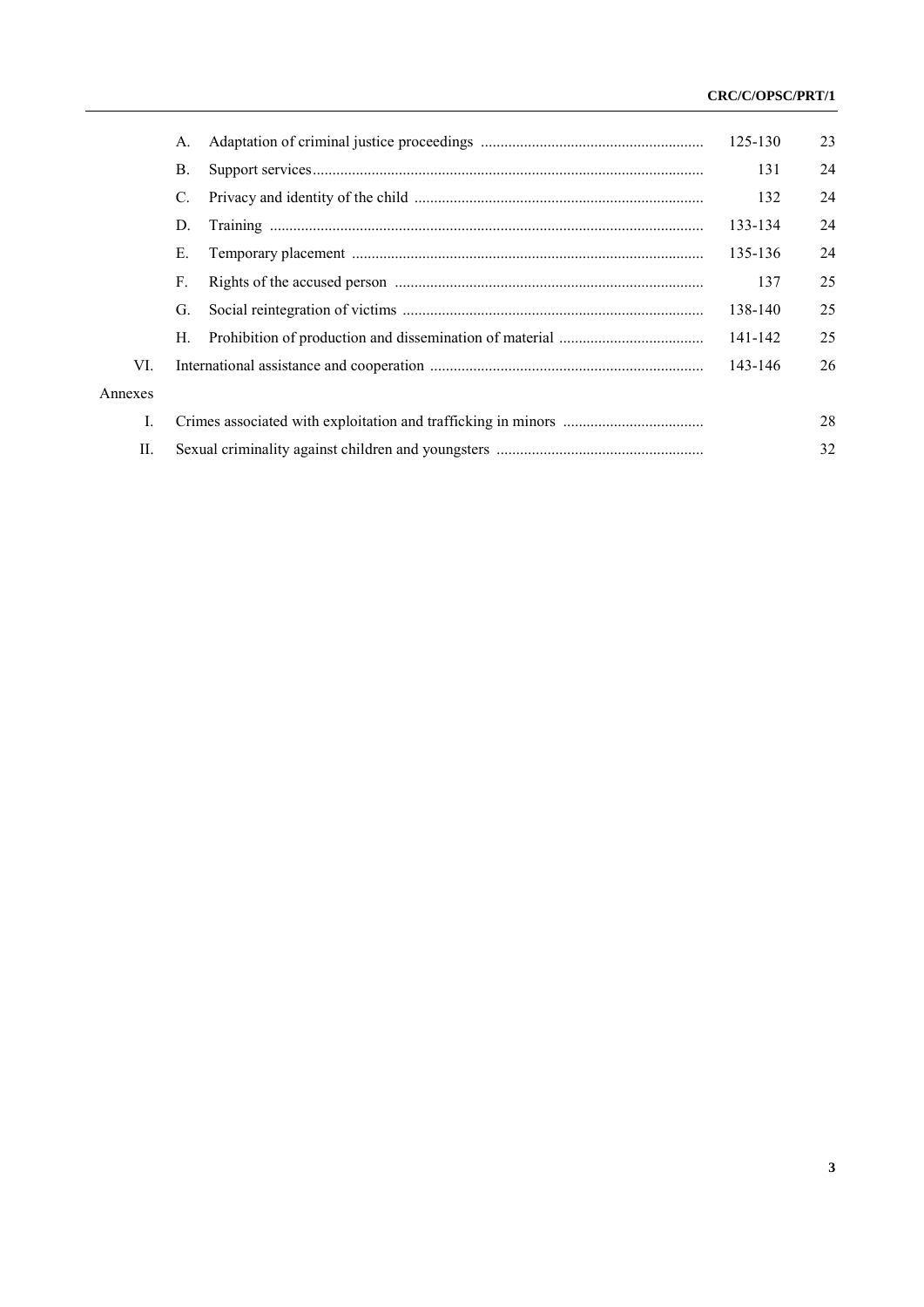# **Abbreviations**

| <b>APAV</b> | Portuguese Association for Victim Support      |
|-------------|------------------------------------------------|
| <b>CIG</b>  | Commission for Citizenship and Gender Equality |
| <b>IAC</b>  | Child Support Institute                        |
| <b>ISS</b>  | Social Security Institute                      |
| MJ          | Ministry of Justice                            |
| MAI         | Ministry of Internal Administration            |
| <b>MTSS</b> | Ministry of Labour and Social Solidarity       |
| <b>SEF</b>  | Foreigners and Borders Service                 |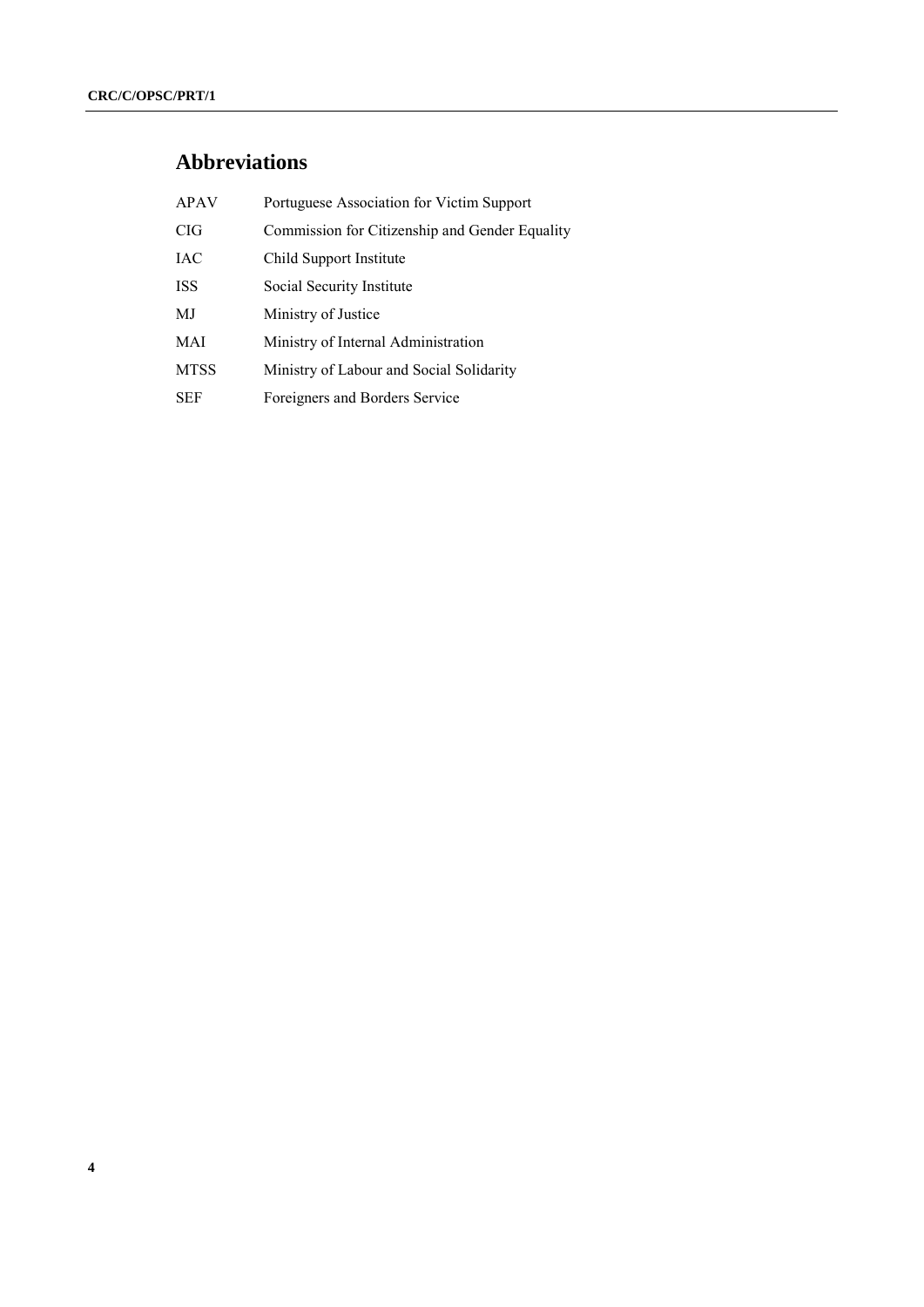## **I. Introduction**

1. Portugal ratified the Optional Protocol to the Convention of the Rights of the Child on the sale of children, child prostitution and child pornography (OPCRCSC) on March  $5<sup>th</sup>$ 2003 without reservations. The instrument of ratification was deposited with the UN Secretary-General on May  $16<sup>th</sup>$  2003 and the protocol came into force on June  $16<sup>th</sup>$  of the same year. Once approved for ratification by the Assembly of the Republic and ratified by the President of the Republic, the Optional Protocol has gained the force of law in the internal legal order.

2. Pursuant to the provisions of article 12.1 of the Protocol, Portugal is now submitting its report on the measures taken to implement the protocol related to the period between May  $16<sup>th</sup>$  2003 and September 2008.

3. This report has been drafted by the Office for Documentation and Comparative Law of the Prosecutor General, on the basis of written contributions received from the Ministries of Justice, Labour and Social Solidarity and Home Affairs, as well as from the National Institute for Statistics.

4. The Convention on the Rights of the Child (CRC) and the OPCRCSC are an important basis for government policy on child rights. The OPCRCSC has also influenced the creation and work of the recent First National Plan Against Trafficking in Human Beings (2007 - 2010) as well as the Working Group on the Prevention of sexual abuse and sexual exploitation of institutionalized children**.**

5. Policy on children's rights, including overall responsibility for the implementation of the Optional Protocol is part of the task of the Ministries of Justice, Labor, Solidarity and Social Security and Internal Affairs.

6. The nature of the crimes related to this Convention is very difficult to tackle given the complexity of the issues involved; it's very obscure character and global scale, increased by the ever growing reach of internet. In Portugal, the phenomenon of human trafficking, let alone trafficking of children, is still much unknown. On the other hand, sexual abuse of children has overwhelmingly taken place within the family or family relations, which makes this crime more hidden, since victims often trust and are dependent on their offenders, not seeking a way out.

7. The first National Plan Against Trafficking in Human Beings began in 2007 and in 2008 the Government created the Observatory for Traffic of Human Beings with the mission to collect, produce, analyze and disseminate information and knowledge related to the phenomenon of trafficking in human beings, including children, to better understand this reality within Portugal as a country of origin, transit and destiny.

8. Another challenge to the implementation of this protocol is that the crime of child pornography has increased enormously. The use of information technologies and its commercial use have created several problems for investigators. That is why the Working Group on the Prevention of sexual abuse and sexual exploitation of institutionalized children (*Grupo de Prevenção do Abuso e do Comércio Sexual de Crianças Institucionalizadas*) has divided the approach to sexual abuse and exploitation of institutionalized children and pornography into two dimensions: the traditional aggression, perpetrated within the family or familiar surroundings; and a new type of aggression that deals with the commercial exploitation, giving special attention to the latter.

9. In late 2002, a highly publicized case (*Casa Pia*) broke out regarding an alleged pedophile network acting on a Public Social institution which prompted accusations of sexual abuse of children, child pornography and prostitution. This case involved high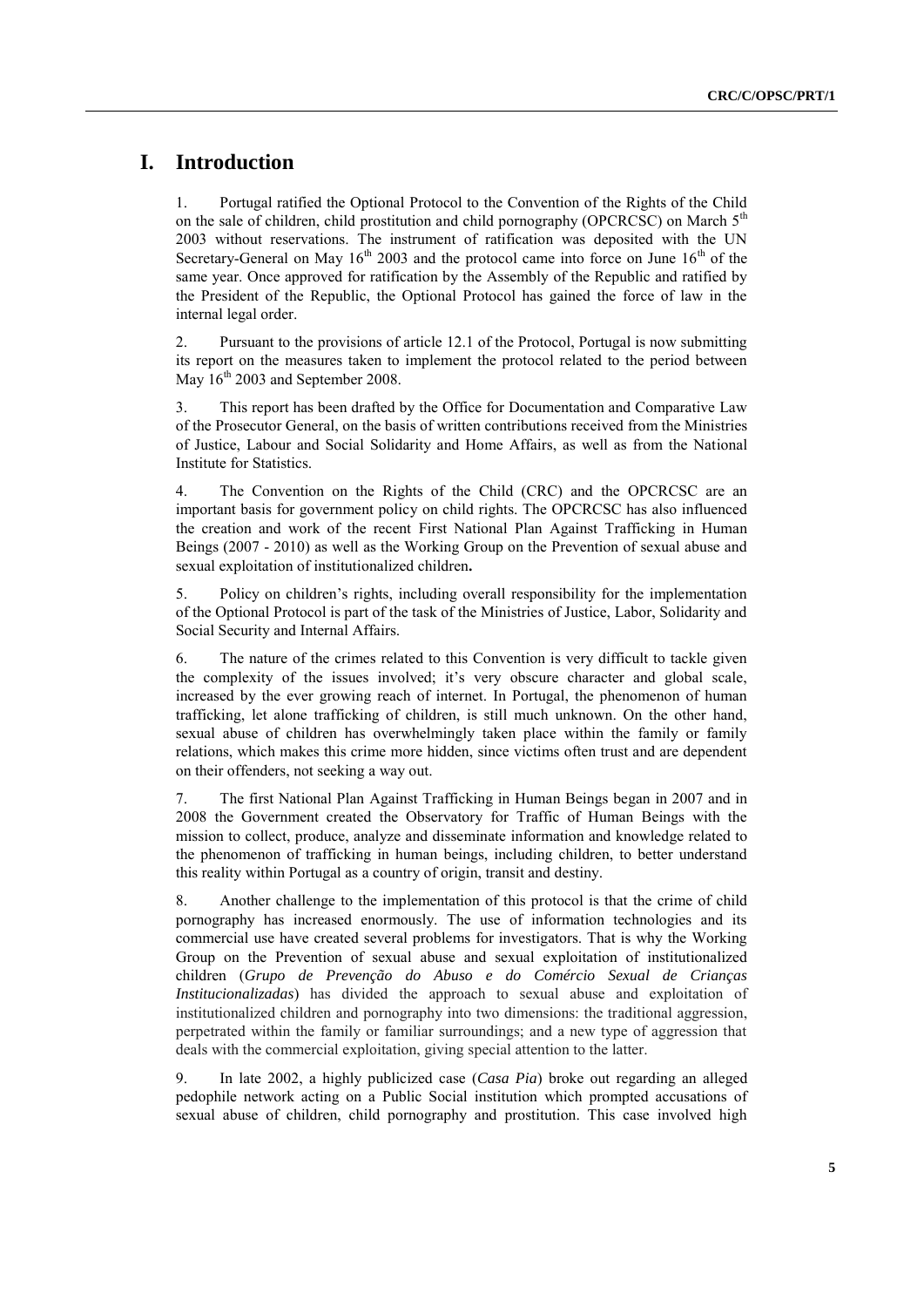profile figures and has since been taken to court where the proceedings are still taking place. Therefore, during the time covered by this report there were major changes in Portuguese policy and intervention by police authorities regarding the issues covered by this protocol. Furthermore and also very importantly, this also influenced the perception of Portuguese society and the media towards these crimes, breaking the taboo and creating a much bigger awareness. If this awareness by civil society and relevant public actors created difficulties for perpetrators of crimes related to child prostitution and pornography, it also pushed it to underground levels, making it less visible and therefore much more difficult to tackle.

## **II. General measures of implementation**

## **A. Laws, decrees and regulations adopted by the State to give effect to the Protocol**

10. Generally the information provided in the second and third reports of Portugal on the application of the Convention on the Rights of the Child still applies. We draw special attention to the 2007 amendment to the Penal Code by Law 59/2007, of  $4<sup>th</sup>$  September. Changes were introduced on the provisions regarding sexual exploitation and sexual abuse of minors, as well as on the provisions criminalizing trafficking in human beings. These amendments reflect the concerns stressed in international legal binding instruments and particularly in the Council Framework Decision 2002/629/JHA, of 19 July 2002, on combating trafficking in human beings, in the Council Framework Decision 2004/68/JHA, of 22 December, on combating the sexual exploitation of children and child pornography and in the Council of Europe Convention on Action against Trafficking in Human Beings, signed on 16 May 2005. Other laws were changed or adopted and they will be described below:

#### **1. Criminal Code, maxime articles 160, 175 and 176**

The most relevant legislative measure adopted for the protection of children against all forms of sexual exploitation is undoubtedly Law 59/2007 of 4th September which amended the Portuguese Criminal Code in order to comply with the current Optional Protocol. Articles 160 (trafficking in human beings), 175 (child sexual exploitation) and 176 (child pornography) were amended in order to comply with Portugal's international obligations.

12. Article 160 is especially relevant in that, apart from punishing, it also intends to send a clear message of collective responsibility to the society, denying any permissive behavior towards any situations of trafficking in human beings.

13. The article foresees five separate crimes: trafficking in adults; trafficking in children aged under 18; the sale of minors; the use of victims of trafficking and the theft of documents from a victim of trafficking.

14. Regarding article 175, the legal interest protected by the criminalization is the sexual self-determination, and this crime punishes those who the promote or facilitate the exercise of prostitution by a minor of 18 years.

15. Article 176 of the Portuguese Criminal Code is inspired by the Optional Protocol to the Convention on the Rights of the Child on the Sale of Children, Child Prostitution and Child Pornography. The provision includes four separate crimes: the use of minor in shows, photos, films or tapes of pornographic nature; the production, distribution, exportation, exhibition and the transfer of pornographic materials; the acquisition or possession of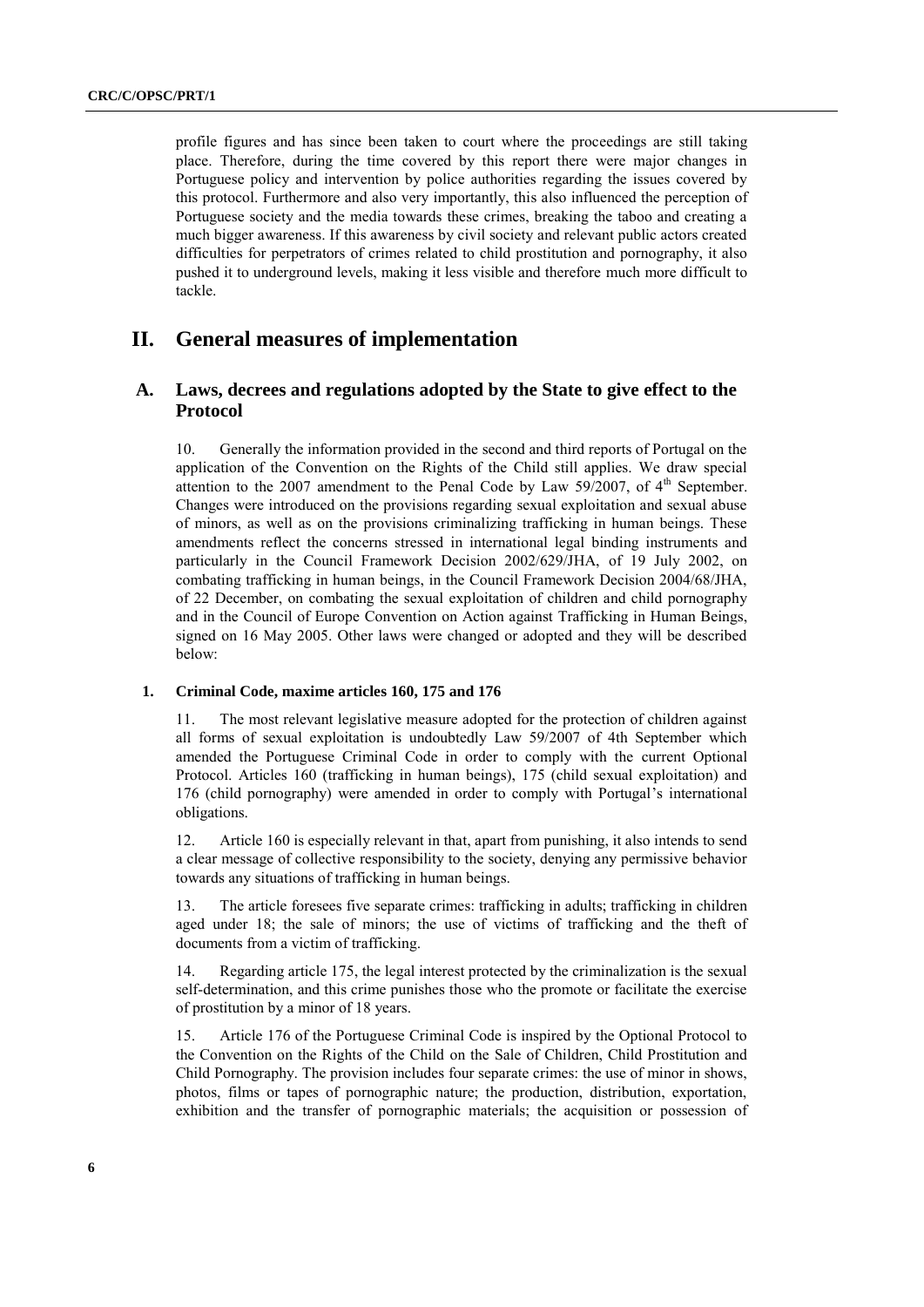pornographic materials in order to distribute, import, export, advertise, display or transfer such materials; and the acquisition or possession of pornographic materials.

16. Article 179 of the Portuguese Criminal Code allows for the imposition of accessory penalties in cases of conviction for crimes against sexual freedom and self-determination (including sexual exploitation of minors and child pornography) that may involve disqualifications of parental power and professional activities that imply having minors under one's responsibility, education, treatment or vigilance.

#### **2. Criminal Procedure Legislation**

17. Law 93/99, of 14th July, on the Protection of Witnesses in Criminal Proceedings. Law 144/99, of 31st August on International Judiciary Cooperation.

#### **3. Legislation related to the adoption process**

18. Decree Law 185/93, of 22<sup>nd</sup> May, approves the new legal framework for adoption. Regulatory Decree 17/98, of  $14<sup>th</sup>$  August, regards the intervention of certain private social solidarity institutions during the adoption process and the intervention of intermediaries during the international adoption process.

#### **4. Legislation related to children's rights**

19. Law 147/99, of 1<sup>st</sup> September, aims to promote and defend children's rights as well as their global welfare and development.

### **5. Legislation related to corporal punishment and sexual abuse of minors**

20. Assembly of the Republic's Resolution 20/2001,  $6<sup>th</sup>$  March 2001, regarding the combat against corporal punishment and sexual abuse of minors enhanced the protection measures applicable to the protection of children and youngsters.

#### **6. Law on Protection of Children and Young People in Danger**

21. Decree-Law 12/2008, of 17 January, regulating Law 147/99, of 17 January (on Protection of Children and Young People in Danger) refers to the promotion and protection measures in a normal life environment, namely: a) Parent support; b) Support of other family members; c) Confidence in a competent person; d) Support towards an autonomous life aiming at keeping the child or young person in his / her environment by providing them with the adequate conditions to their full development through psycho pedagogical and social support and, when necessary give economic support.

#### **7. New legislation**

22. It is worth noting that Portugal is currently drafting new legislation on disqualifications arising from convictions for crimes against sexual freedom and selfdetermination in order to comply with new obligations arising from the Council of Europe Convention on the Protection of Children against Sexual Exploitation and Sexual Abuse.

23. As a European Union Member State, Portugal is bound by the Council Framework Decision 2004/68/JHA on Combating the Sexual Exploitation of Children and Child Pornography, 22<sup>nd</sup> December 2003; Council Framework Decision 2000/375/JHA, 29<sup>th</sup> May 2000 to combat child pornography on the Internet; Council Framework Decision  $2002/584/JHA$ ,  $13<sup>th</sup>$  June 2002 on the European Arrest Warrant; Council Framework Decision 2005/222/JHA, 24<sup>th</sup> February 2005 on attacks against information systems.

24. Portugal has also signed the Council of Europe Convention on Cybercrime (ETS No.185) on 23<sup>rd</sup> of November of 2001. The process of ratification is almost completed, and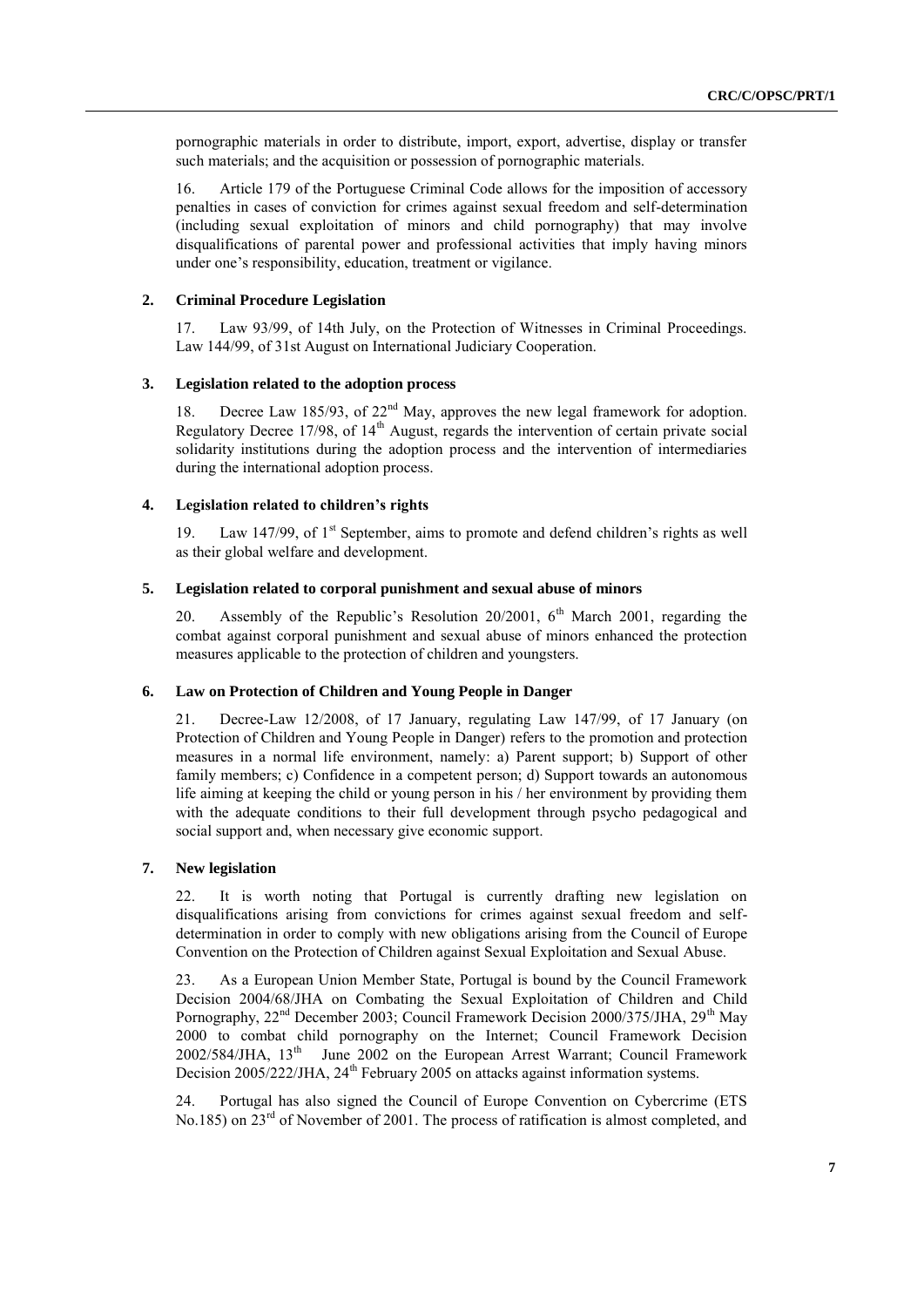a Proposal for the amendment of Portuguese Law on Cybercrime (Law 109/91, of  $17<sup>th</sup>$  of August) has been drafted in order to fully adapt Portuguese legal framework to all the provisions of the Convention.

25. More recently, in the  $25<sup>th</sup>$  October of 2007, Portugal has signed the Council of Europe Convention on the Protection of Children against Sexual Exploitation and Sexual Abuse (CETS No.: 201) – "*Lanzarote Convention*". The process of ratification is currently being prepared with the drafting of new legislation to fully meet the obligations of the Convention. Article 20 of this Convention explicitly addresses offences concerning child pornography and imposes the obligation to criminalize intentional access, through information and communication technologies, to child pornography (article 20/1/f).

26. As a complement, it must be noted that, right now, the Proposal for a Directive of the European Parliament and of the Council on combating the sexual abuse, sexual exploitation of children and child pornography, repealing Framework Decision 2004/68/JHA, is under negotiation.

## **B. Government departments or bodies with primary responsibility for implementing the Protocol**

27. The governmental bodies that have primary responsibility for the implementation of this protocol are the Ministries of Justice<sup>1</sup>, Labor, Solidarity and Social Security (MTSS) and Internal Affairs.

## **C. Dissemination of the Protocol and training**

#### **Magistrates**

28. During the initial training program for judicial magistrates and public prosecutors due importance is given to the law applicable to children, and within the continuous training sessions both run by the Centre for Judicial Studies (CEJ).

#### **Social Workers**

29. The deep reform carried out since 2001 on Children's Law and on the in-depth reformulation of the System on the protection of Children and Young People triggered the need to qualify professionals, by progressively uniting their actions with the system's new guidelines and CRC. Several training measures are being developed by Social Security Institute, I.P.

#### **Borders and Foreigners Service**

30. Within the Borders and Foreigners Service (SEF), which operates within MAI, matters related to the CRC are lectured under the theme of "Human Rights and Policy

<sup>&</sup>lt;sup>1</sup> Within the Ministry of Justice, three main bodies can be identified as being responsible for the implementation of the Protocol:

<sup>1.</sup> The Directorate-General for Justice Policy, responsible for the necessary amendments to the national legislation;

<sup>2.</sup> The Criminal Police is responsible for the investigation of crimes under the coordination of the Public Prosecutor.

<sup>3.</sup> The National Commission for the Protection of Children and Youngsters at Risk, responsible for planning, coordinating and monitoring public policy and intervention on the protection of children at risk.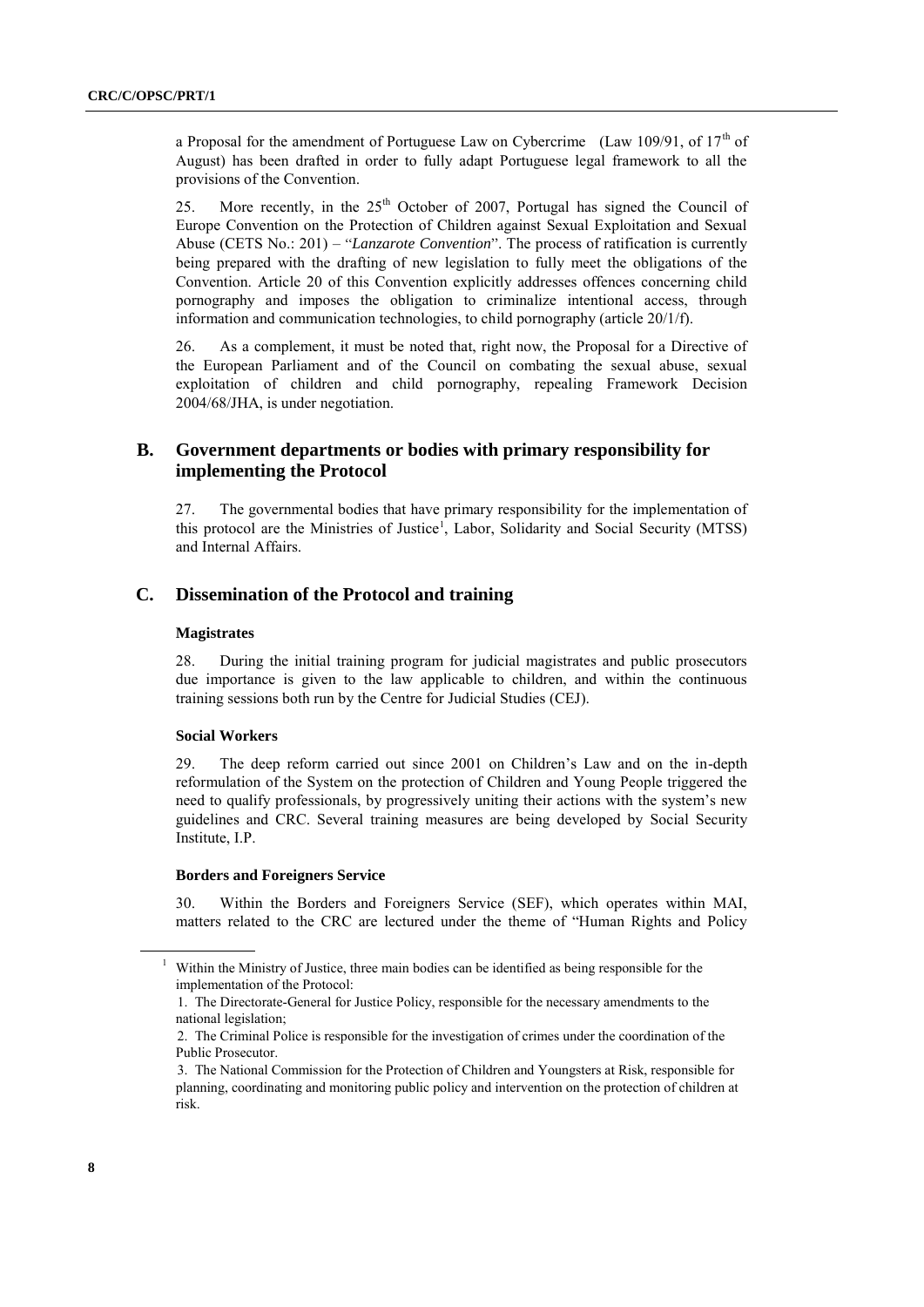Ethics‖, which is integrated in the initial and ongoing trainings for promotion into the careers of Investigation and Monitoring.

#### **Police Forces**

31. The training of the police forces of the Ministry of Internal Affairs has always focused on human rights issues, both in the initial and continuous training courses, in the upgrading and expertise actions as well as in certain pinpointed activities, like seminars. One example was the seminar that took place on the 10th December of 2008, to commemorate the 60th anniversary of the Universal Declaration of Human Rights, concerning "Human Rights and Police Practices". It should also be noted that the police forces of the Ministry of Internal Affairs have their own vocational training schools. Thus, at the *Polícia de Segurança Pública* (Public Security Police) there is a Superior Institute of Police Sciences and Internal Security (ISCPSI), which has the purpose to train police officers and promote their continuous improvement and is able to confer academic degrees within its scientific scope, and the Police Practical School (EPP), which is a police teaching establishment that offers professional training courses on the upgrading and updating of police officers and on expertise to all PSP personnel.

32. At GNR (National Republican Guard), the Police School, *Escola Prática da Guarda*  (EG) is a unit specially designed to train the GNR forces and to also promote the updating, expertise and evaluation of their knowledge. It should also be referred that, within the context of the GNR training, the first four years of the officials' training course are taught by the Military Academy and the upgrading course for the senior officers is provided by the Military Institute of High Studies, both subject to the Ministry of National Defence. This training, which has the purpose to guarantee the respect for the fundamental rights, abides by the legal rules and practical orders conveyed at all levels.

33. The Optional Protocol on the Sale of Children, Child Prostitution and Child Pornography has also been translated into Portuguese and is available online on the website of the Office for Documentation and Comparative Law (GDDC), as well as of other relevant institutions.

## **D. Mechanisms and procedures for collecting and evaluating data and other information concerning the implementation of the Protocol**

34. One of the challenges of implementing the Optional Protocol relates to data collection. According to the relevant entities, it is still very difficult to estimate the extent of sexual exploitation of children since the visible part of it is just the "tip of the iceberg". In Portugal this reality is not very well known and available data and statistics is still somewhat diffused. Often the reports of sexual abuse of minors do not disaggregate data or relate it to the crimes foreseen in this Protocol and different entities do not cross their data, providing for different numbers.

35. In this sense, an important mechanism was created by the end of 2008, the Observatory for Traffic of Human Beings [\(www.otsh.mai.gov.pt\)](http://www.otsh.mai.gov.pt/) that produces and disseminates information and knowledge on the phenomenon of trafficking in human beings to provide a better overview of the extent and nature of these crimes in Portugal (as a country of origin, transit and destiny) and also contextualizing it within the global phenomenon. This mechanism is situated within the Directorate-General for the Interior and cooperates with other agencies involved with trafficking in human beings, particularly with the Coordinator of the First National Plan Against Trafficking in Human Beings, the Justice Ministry, the Secretary General for Internal Security System (*Secretário-Geral do Sistema de Segurança Interna*) (to articulate with security forces and services) and the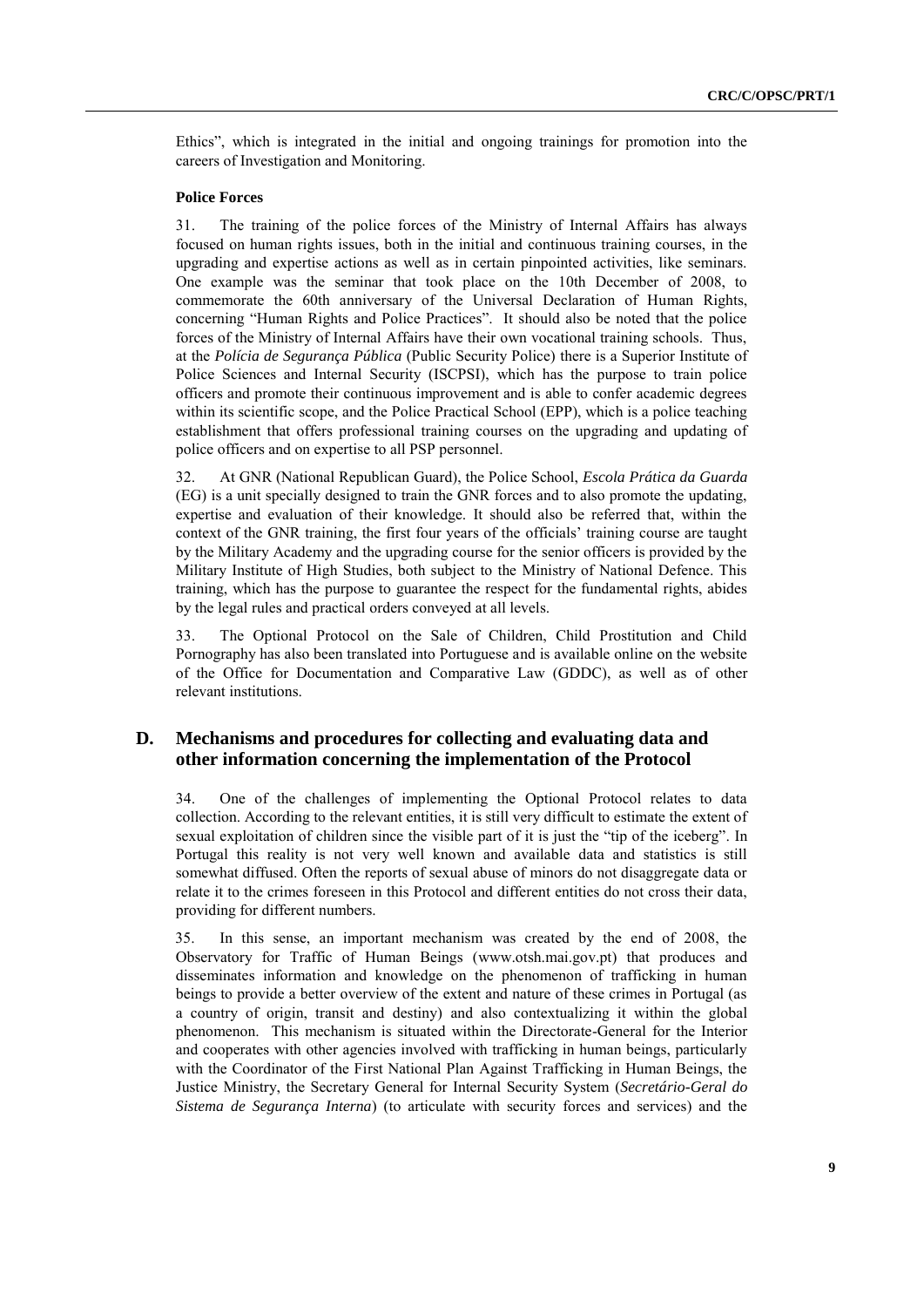Commission for Citizenship and Gender Equality (for gender related issues). Its budget for 2009 was of 250.000 Euros.

36. In 2009, 85 alleged cases of trafficking in human beings were brought to the criminal police's attention. Out of these 85 notifications, 7 cases were confirmed. Among the notified cases, 61 related to female victims and the victim's minimum age was 12 years. Regarding the confirmed cases, the victim's minimum age was 18 years. More data on the number of crimes and inquiries can be found on the Annex to the present report.

37. The Annual Report of Internal Security (*Relatório Anual de Segurança Interna*) provides data for sexual crimes against minors which, according to the last report, have rocketed between 2003-2009, given that in 2002 it was "only" 599:

| Number of sexual crime against minors | Year |
|---------------------------------------|------|
| 1313                                  | 2003 |
| 1256                                  | 2004 |
| 1189                                  | 2005 |
| 1364                                  | 2006 |
| 1426                                  | 2007 |
| 2093                                  | 2008 |
| 2363                                  | 2009 |

38. These offenses are not related to the sale or trafficking of children. Regarding the most recent data (related to 2009), it is important to note that the overwhelming majority of the victims (82,71%) are female and under 16 years of age (61,23%).

39. In addition, and according to the same report, this increase is related to the above mentioned disclosure of an alleged network of children's sexual abuse operating in a public social institution, where sexual abuse of children and child prostitution were allegedly taking place. This case created a general awareness within the media and consequently, the public at large, breaking the taboo and prompting increased complaints made by individuals.

40. The only data available within the Statistics Department of the Directorate-General for Justice Policy concerns the number of judicial proceedings for the promotion and protection of rights of minors at risk related to situations where minors engaged in prostitution activities. These cases were in the number of 3 in 2003; 4 in 2004; - in 2005 the number was below 3 units and, because of that, this data is protected under the principle of statistical confidentiality. Finally, in 2006 there were 5 cases.

41. Child pornography has been increasing over the years and, according to information collected the by the Report on Sexual Criminality against Children and Youngsters in 2008 (Department of Criminal Investigation), there were 160 investigations concerning this crime.

42. According to the same report the number of investigations related to Sexual Coercion of Minors for 2008 was 28.

## **E. Budget allocated to the various activities related to the implementation of the Protocol**

43. The execution of the Optional Protocol involves an annual funding of  $\epsilon$  336.688.58 by each Ministry involved.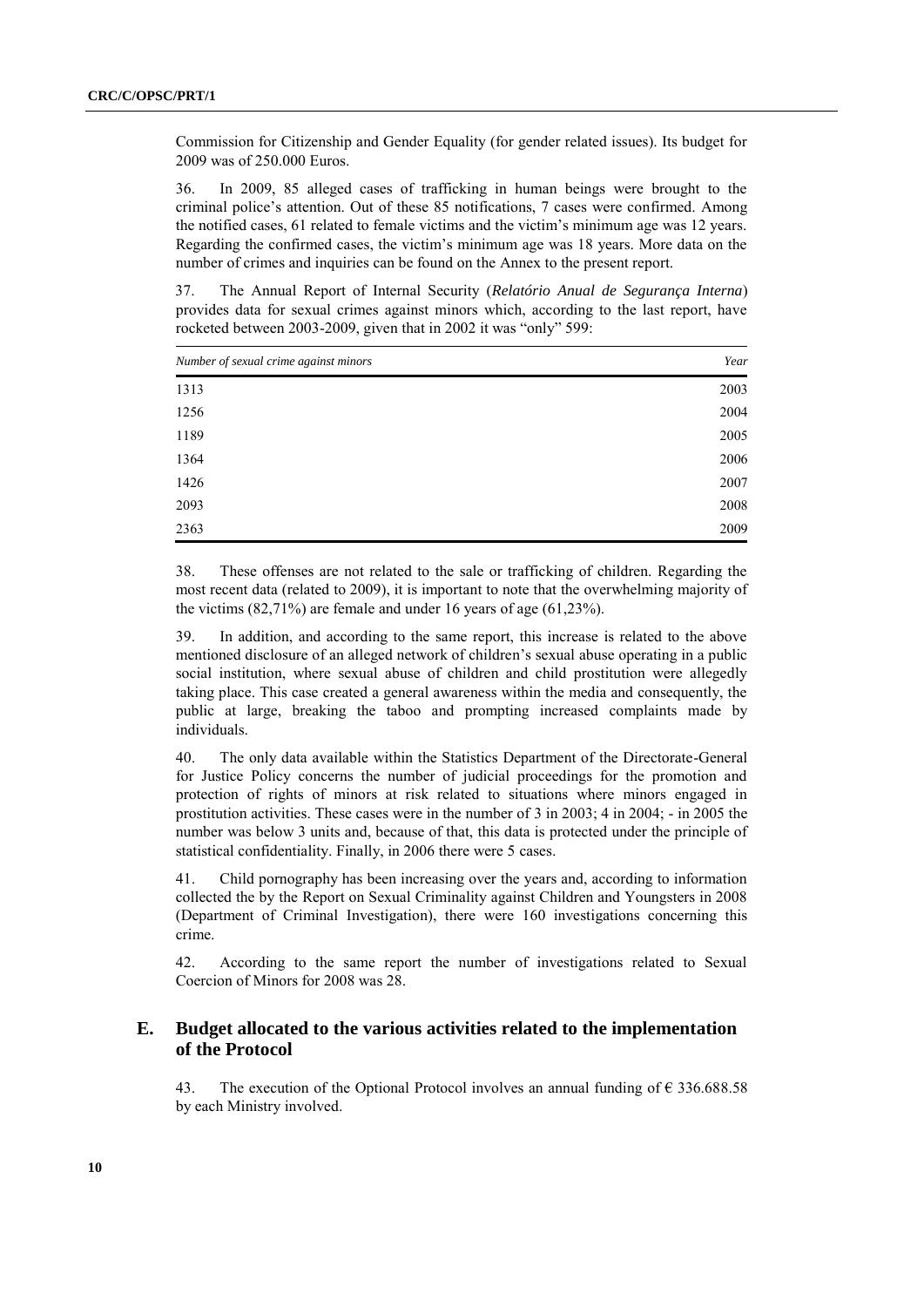## **F. State strategy for the elimination of the sale of children, child prostitution and child pornography and the protection of victims**

44. The Portuguese system foresees a punitive approach to the subject matters of the Optional Protocol, however it has complemented it with a strong focus on prevention, support and empowerment of the victims, which is addressed by different mechanisms, which will be described below.

#### **1. National plans against trafficking in human beings (2007 - 2013) (http://www.pcm.gov.pt/pt/GC18/Documentos/PCM/Anteprojecto\_II\_PNCTSH.pdf )**

45. The two Plans of Action are based on a number of documents, such as the UN Protocol to Prevent, Suppress and Punish Trafficking in Persons, Especially Women and Children supplementing the United Nations Convention against Transnational Organized Crime, the ILO Convention concerning the Prohibition and Immediate Action for the Elimination of the Worst Forms of Child Labor, OSCE's action plan to combat trafficking in human beings, and the Brussels declaration on preventing and combating trafficking in human beings.

46. The two National Plans of Action for the Elimination of Traffic in Human Beings have been approved: the first one for the period 2007-2010 and the second one for the period 2011-2013. The Second Plan of Action is coordinated by the National Commission for Citizenship and Gender Equality and entails 45 measures, which are structured around four strategic areas of intervention, namely, i) Knowing, Raising Awareness and Preventing; ii) Educating and Training; iii) Protecting and Assisting; and iv) Ensuring Criminal Investigation and Cooperating. Among the 45 measures, we highlight the elaboration of annual awareness-raising campaigns, promoting the integration of training courses on traffic of human beings at the university-level, integrate the subject-matter into the schools curricula, promote the training of magistrates in this area, promote the training of health personnel and police forces in this area, promote financing of projects in the area of protection and assistance of victims and implementing mechanisms, as well as legal advice to victims of traffic in human beings.

47. All these measures are associated to authorities responsible for their execution, the process indicators and result indicators. Cooperation with NGO's and Civil Society Organizations is also a priority. Among other authorities mentioned, the MTSS through the Social Security Institute (ISS) collaborates with the Technical Support Commission to the Coordinator of this Plan.

#### **2. CAIM project – Cooperation, Action, Research, World Vision (http://www.caim.com.pt)**

48. This is a pilot project combating prostitution and the traffic of women and children for sexual exploitation co-financed by the Equal Community Initiative a Project Development Partnership including the MTSS. Several pedagogical materials were presented, and the MTSS, through the ISS, assumed the following responsibilities:

(a) Act as a Mediator / facilitator with the social networks, having organized during 2008, five meetings in districts in order to sensitize and disseminate the products of the project. Several Social Security professionals, police forces, IPPS professionals, local authority members and local associations participated in these meetings;

Designation of District Facilitators for Human Trafficking, in each Social Security District Centre, which work as privileged mediators and qualified stakeholders in this area;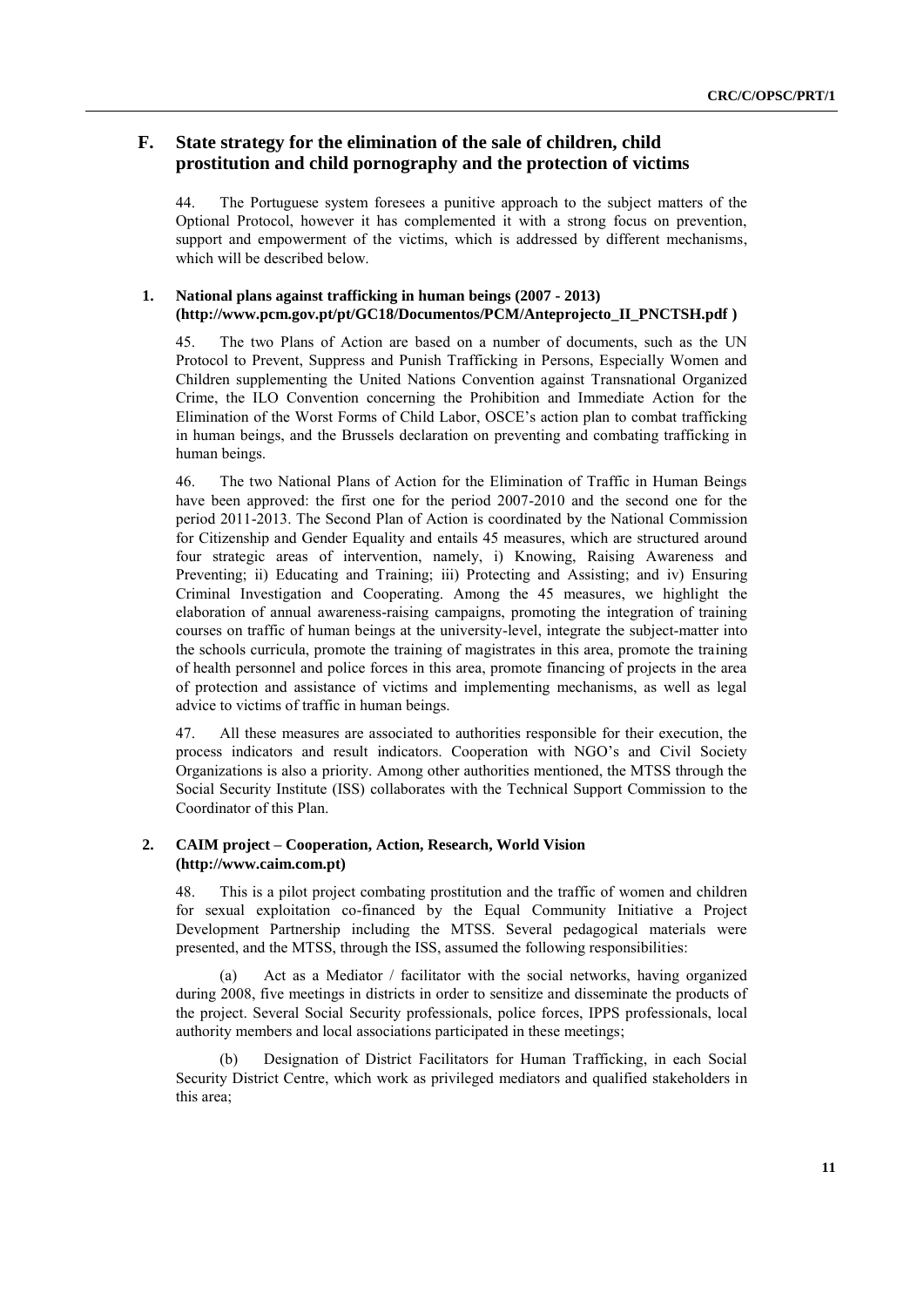(c) Integration of the intervention model "Indication, Identification and Integration of Women Victims of Trafficking for Sexual Exploitation", which enables Social Security to use a uniform tool to analyze and identify situations of human trafficking.

#### **3. National Commission for the Protection and Promotion of Children and Youngsters at Risk (http://www.cnpcjr.pt/)**

49. This is a multisectoral body of coordination of the local Commissions for the Protection and Promotion of Children and Youngsters at risk, acting within their territorial circumscriptions. It was created under the aegis of the Ministries of Justice and of Labor, Solidarity and Social Security and is responsible, among other things, for the identification of children who are especially vulnerable (this will be further developed in the section on Prevention and Detection).

#### **4. Working group on the prevention of sexual abuse and commercial sexual exploitation of institutionalized children**

50. This working group was created by decision of the Prosecutor-General in November 2007 to analyze the situation of children and youngsters living in public institutions and to make recommendations to clarify and regulate situations. It has worked until March 2008. The Working Group undertook a study of the crimes that occurred in these institutions, namely its characteristics and dimensions.

51. This group has underlined that the number of institutionalized children is very high (15,016 in 2006) and that the overwhelming majority of the sexual offences these children face are perpetrated within the family or by close relations (67%). Moreover the Group noted that the total number of crimes involving children under 5 years of age has been constantly increasing (between 2002 and 2006), totaling then 628 cases. The Group also addressed the need to investigate not only these "traditional" crimes but also a new form of crime and the commercial sexual exploitation of children which it says has dramatically increased over the years, due to information technologies, sexual tourism and international traffic of human beings. However, the "electronic threat" should not lead to neglecting the local phenomena. Therefore, and influenced by the Optional Protocol to the CRC, the group has divided its work into two dimensions: the traditional aggression, perpetrated within the family or familiar surroundings; and a second one focused on this new type of aggression that deals with the commercial exploitation, giving special attention to the latter. The working group presented a program of action, which was widely disseminated<sup>2</sup>.

## **III. Prevention and detection (art. 9, paras. 1 and 2)**

52. As was mentioned above, the Portuguese system in place on the subject-matter of the Optional Protocol puts a strong emphasis on the prevention and detection of cases of sale of children, child prostitution and child pornography. In this Section the report will deal with some of the most relevant measures and mechanisms in place in this area.

<sup>&</sup>lt;sup>2</sup> http://www.pgr.pt/grupo\_soltas/Actualidades/gpaci%202.pdf.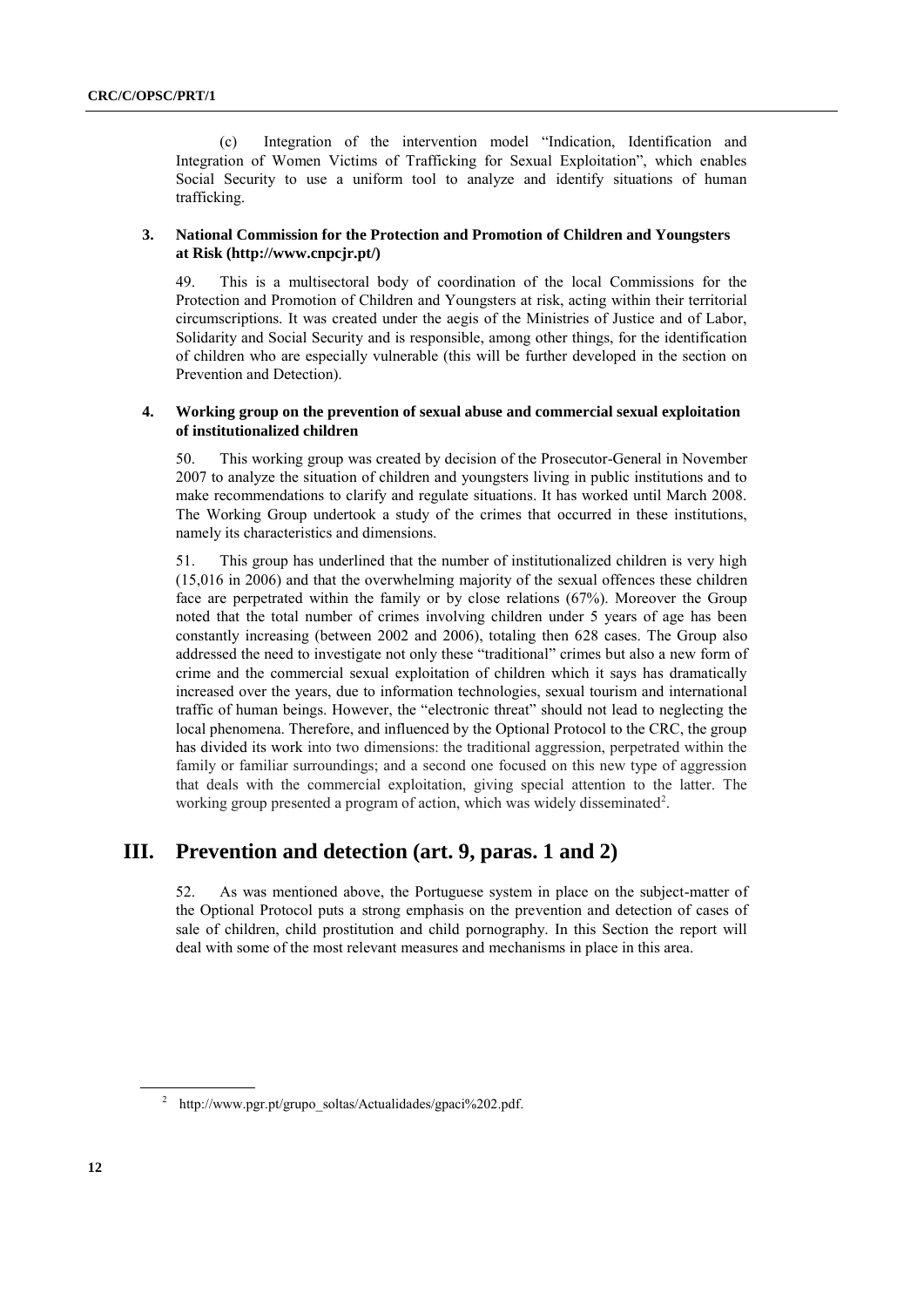## **A. National Commission for the Protection and Promotion of Children and Youngsters at Risk<sup>3</sup>**

53. The system of promotion and protection of children at risk takes into account a number of situations of special vulnerability of children, necessarily encompassing cases of extreme seriousness such as trafficking in children, prostitution and child pornography. These are justifiable situations that legitimate the intervention of the Commission for the Protection of Children and Youngsters at Risk. With relevance to actions pertaining to the Justice sector, and subsequent to the identification of children who live in situations of vulnerability, protection and promotion measures are applicable. These measures, set forth in the Law of Promotion and Protection of Children and Youngsters at Risk (Law 147/99, of 1st September) can be enforced by the Local Commissions for the Protection of Children and Youngsters, or by the Courts, and may be of two basic types:

(a) Measures that maintain the child in his /her natural life environment (support next to parents, support next to other family members, placing the child under the care of an unsuspected person, support for an autonomous life);

(b) Placement measures (placement within a family environment or placement within an institutional environment).

54. Other general forms of protection, such as the substantial and procedural provisions in connection with civil tutorship measures aimed at the regulation of parental responsibilities, adoption, tutorship, disqualifications, limitations in the exercise of parental responsibilities and child support, are also adequate to protect especially vulnerable children exposed to situations of sale, child prostitution and child pornography.

55. In 2008 a Portuguese University Institute (ISCTE) elaborated a Study with a Diagnosis and Evaluation of the Local Commissions for the Protection of Children and Youngsters [\(http://www.cnpcjr.pt/downloads/CIES-ISCTE-Avaliação%20CPCJ-Sumário%](http://www.cnpcjr.pt/downloads/CIES-ISCTE-Avaliação%20CPCJ-Sumário%25%0b20Executivo.pdf) [20Executivo.pdf\)](http://www.cnpcjr.pt/downloads/CIES-ISCTE-Avaliação%20CPCJ-Sumário%25%0b20Executivo.pdf). The study identified as positive results:

- multidisciplinary intervention/partnerships of the local commission;
- local proximity;
- early intervention;
- working with families at risk;
- a greater awareness by the population in general of the competences of the local commissions;
- 56. As for the biggest constraints, they have been identified as:
	- lack of sufficient social answers to follow up and implement the recommendations made by the local commissions;
	- lack of human resources to deal with all the cases in an adequate manner;
	- because of the greater awareness and information about the activities of local commissions, there is an excessive recourse to them, which renders them less efficient;
	- lack of work prioritization by the services;

<sup>&</sup>lt;sup>3</sup> For more information on the National Commission, see the first and second reports of Portugal on the application of the CRC submitted to the Committee on the rights of the Child.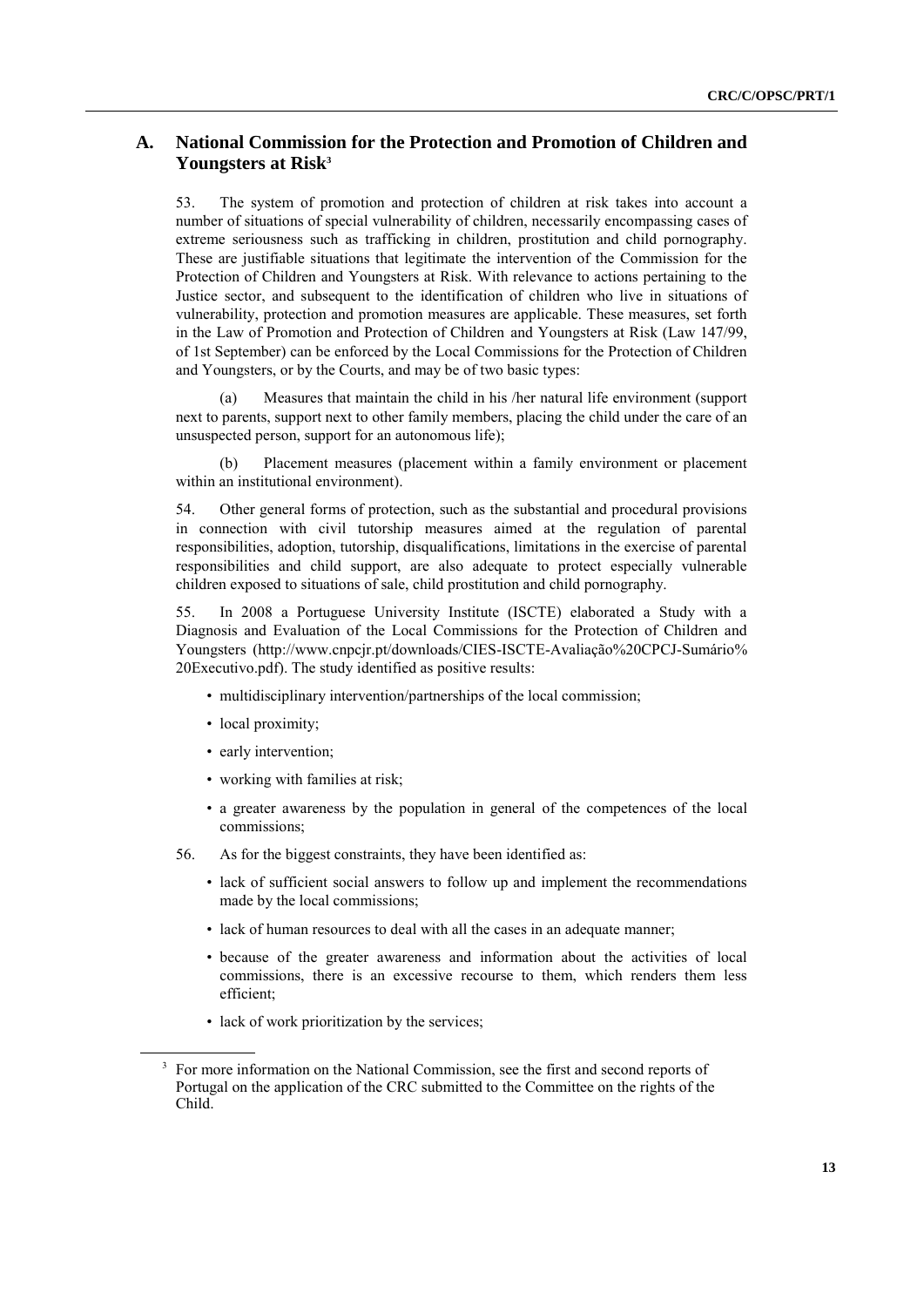However, concerning restraints, the report notes significant improvements compared to 2006.

## **B. Memorandum of understanding between different ministries and the Child Support Institute (IAC)**

57. The intervention developed by a social solidarity private institution, the Child Support Institute (IAC), needs to be highlighted. IAC's experience based on its work with street children (who practice prostitution or not) has been developed and deepened since 1989. Its aim is to contribute to the child's integral development through the promotion and protection of their rights, with the objective of getting enhanced responses that allow to find in a short time any disappeared and/or sexually exploited child and to combat these phenomenon.

58. So as to reinforce this experience and provide it with all the necessary resources, a Memorandum of Understanding was celebrated with IAC in 2002 involving the Ministries of Justice, Education, Labor and Social Solidarity. Later, in 2004, another protocol was celebrated between IAC and the Ministry of Interior, with an annual duration automatically renovated for equal periods, also meant to collaborate in IAC's following activities:

Creation of a SOS-Child line and of a hotline which will be used to support disappeared or sexually exploited children, similar to other existing lines in the European Union;

(b) Information, reception, support and routing of the child victim and/or his/hers relatives or legal representatives;

(c) Cooperation with security forces or services in order to disseminate search messages related to disappeared children and also in the actual search of children who are disappeared in the capital city, Lisbon;

(d) Forwarding any appeals related to any disappeared and/or sexually exploited children that reach the SOS-child (*Projecto de Rua*/Street project) during off-work hours;

(e) Promotion of awareness campaigns;

(f) Updating, on a regular basis, the National Directory related to the institutions that work in this area.

### **C. Measures taken by the Ministry of Labor and Social Solidarity (MTSS)**

59. Apart from the functions already described above, the Ministry for Labor and Social Solidarity (MTSS) further develops specific measures for children victims of trafficking and exploitation. Several mechanisms have been implemented as well as specialized equipment to deal with this issue, providing a response to children at risk when accompanied by the respective mother.

60. When situations of isolated children are identified, these are classified as situations of danger, within the scope of the Law on the Protection of Children and Young People in Danger, and are duly accompanied and referred to the services and support solutions which exist for children and young people at risk.

61. Concerning this point, it is important to highlight the following **social solutions,** which in the Social Security scope, seek to respond to situations of children and young people at risk, and which are potentially related with the object of the Optional Protocol,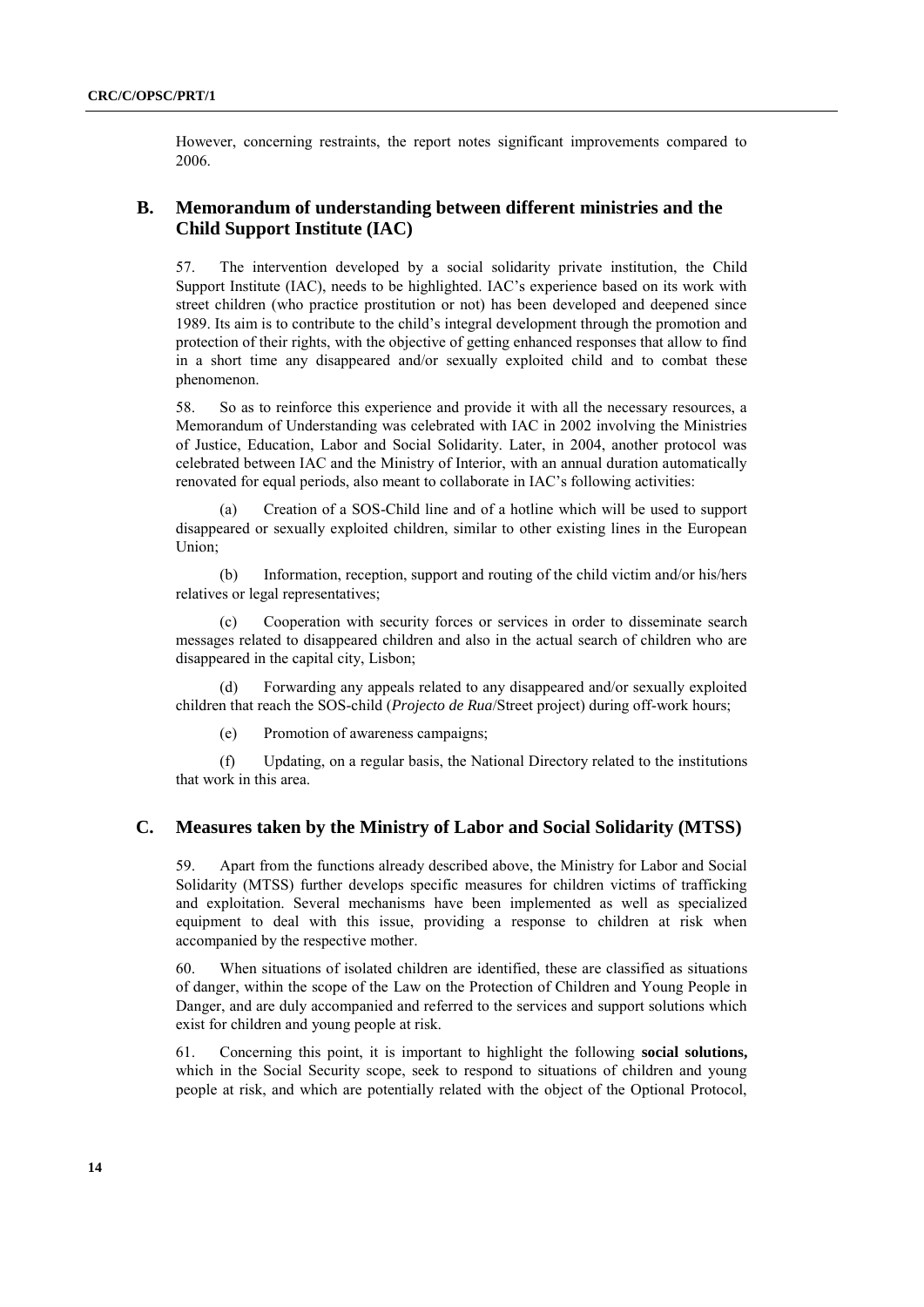although they have been established prior to the period referred in the report (16 May of 2003 and September 30 of 2008):

(a) Outreach teams for children and young people: provide support to children and young people at risk, deprived of a normal family context, and which use deviant behaviors for subsistence;

(b) Foster families for children and young people (Decree-law 190/92, of 3 September, Law 147/99, of 1 September, and Decree-Law 11/2008, of 17 January): this solution consists in entrusting the child and young person to a family or institution qualified in the matter and technically justified, arising from applying the protection and promotion measure with the objective of integrating them in a family environment;

(c) Temporary placement centre (Law 147/99, of 1 September): provides urgent and temporary placement for children and young people at risk, for a period inferior to 6 months, based on applying the promotion and protection measure;

(d) Shelter for children and youths (Decree-law 2/86, of 2 January, and Law 147/99, of 1 September): provides shelter for children and young people at risk for periods superior to 6 months based on applying the promotion and protection measure;

Autonomy-building apartments (Decree- law 2/86, of 2 January, and Law 147/99, of 1 September): provides support to young people with specific personal skills, as they transition into adulthood by making the services which link and promote the existing resources at local level more dynamic.

62. There is also an Intervention Nucleus for the Runaway composed of a multidisciplinary team intervening in emergency situations so as to identify runaway children / young people, which also works towards finding customized solutions. It also identifies and diagnoses the cases of runaway minors in Lisbon by carrying out daily and nightly rounds in 6 predefined zones.

## **D. Hotline for cases of missing children**

63. In view of article 5 of the decision of the Commission of the European Communities of  $15<sup>th</sup>$  of February 2007 (2007/116/CE), MAI has created, in August 2007, a hotline (116000) for cases of missing children. This European number was introduced in Portugal on July  $25<sup>th</sup> 2008$  (the second European country to put this number into functioning, after Hungary). Since the creation of this line there have been 34 cases of missing children reported in 2007, 76 in 2008 and 88 in 2009<sup>4</sup>.

#### **E. Awareness-raising and prevention campaigns**

64. Portugal has taken a number of measures to promote awareness on the subject matter of the sale of children and child prostitution and pornography:

65. In November 2007, the Borders and Foreigners Service (SEF) put into action a Council of Europe's campaign against trafficking in human beings called "Não estás à venda" ("You're not for sale"). This campaign included the publication by SEF and MAI of a comic book, which told a number of stories of situations related to trafficking in human beings that took place in Portugal and other Portuguese speaking countries (PALOP).

<sup>&</sup>lt;sup>4</sup> http://www.soscrianca.pt/index.php?option=com\_content&view=article&id=8&Itemid=9&lang=pt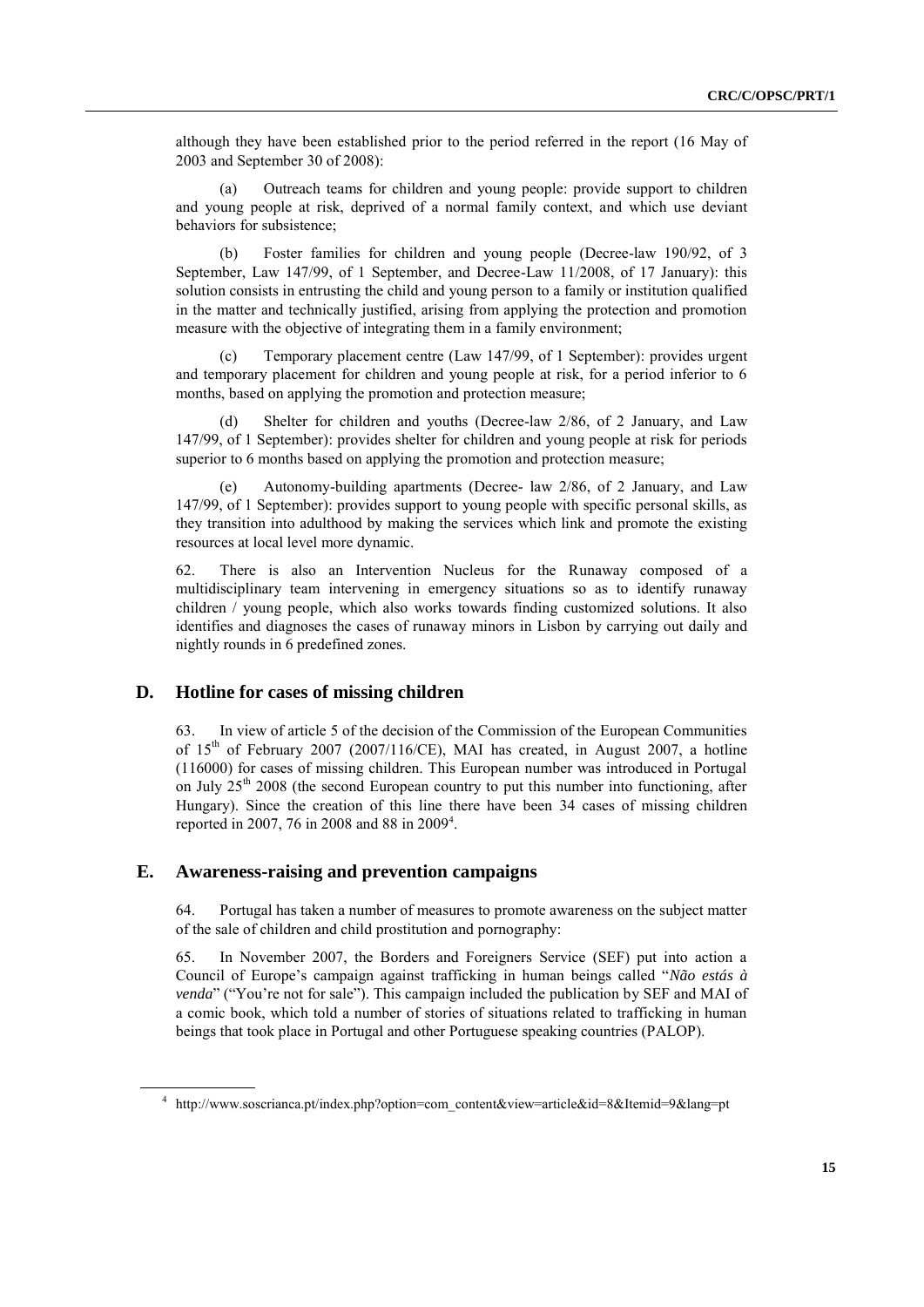66. SEF has also developed awareness campaigns about trafficking in human beings (with sessions that take about one hour) in schools and hospitals. Data from 2008 indicates that around 2000 people took part in these sessions.

67. A Working Group has also been created to elaborate an Informational Pamphlet translated in the languages of the nationals who come to Portugal as a transit country and/or destination. This Pamphlet is easy to read and widely distributed in different public locations, informing on places where victims can be assisted.

68. Within the scope of information technologies, a series of measures have also been taken.

69. The Portuguese Criminal Police is, within the Ministry of Justice, the entity responsible not only for the investigation of the criminality that falls within the scope of the Optional Protocol, but also for the promotion and development of prevention campaigns in this area. Accordingly, in 2007 it has celebrated a Protocol of Cooperation with the Ministry of Education for the prevention of sexual crimes against minors committed in the context of new information technologies and telecommunications.

70. By means of this Protocol of Cooperation, investigation agents from the Judiciary Police with expertise in the area of sexual criminality against minors and information technologies help in the training and sensitization of teachers and parent's associations to the dangers associated with the use of modern information technologies and their relation with sexual crimes. Hopefully, these preventive actions are helping to minimize the exposure of children to victimization.

71. Additionally, this Police participates in conferences, actions and other initiatives organized under the aegis of both public entities and NGO's directed to minors, parents and professionals, where these themes are discussed (it is estimated that, in 2007 over 3000 people were targeted by these awareness programs).

72. Through these preventive efforts, minors are alerted to the risks and encouraged to report crimes of sexual nature directly to competent authorities or through the Portuguese hotline created for this purpose in the context of the European program Internet Safer Plus [\(http://linhaalerta.internetsegura.pt\)](http://linhaalerta.internetsegura.pt/). This hotline intends to provide for a safe and confidential environment where the general public can report illegal contents accessible through the Internet (namely child pornography) aiming at the blocking of illegal sites and criminal prosecution of offenders who make them available.

## **IV. Prohibition and related matters (arts. 3; 4, paras. 2 and 3; 5; 6 and7)**

73. The Portuguese Criminal Code is in compliance with the criminalization obligations set forth by the Protocol and further details will be given bellow.

## **A. Human trafficking (art. 3, paras. 1 (a) (i), 2 and 3)**

74. The crime of trafficking of human beings is established in article 160, and specific provisions concerning trafficking in minors are laid down in articles 160, §2 and 160, §4. According to article 160, §2 whoever, by any means, induces, transports, lodges or receives a minor for sexual exploitation, labor exploitation or organ extraction purposes is sentenced to an imprisonment penalty of 3 to 10 years.

75. If these conducts take place with recourse to violence, kidnap or significant threat; through fraud; with abuse of a position of authority which results from a situation of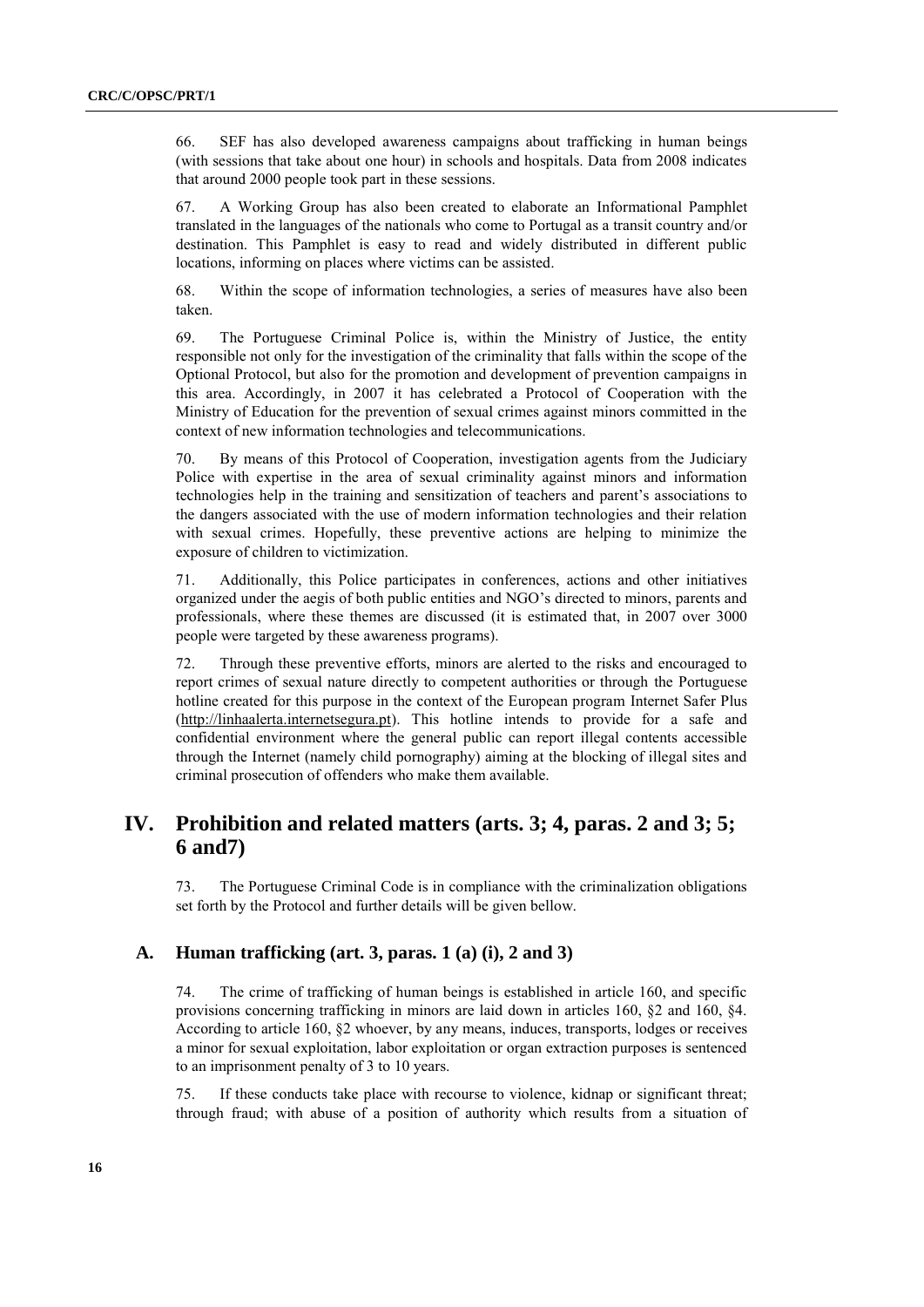dependence (hierarchical, economical, working or familiar); with abuse of a mental disability or of a situation of special vulnerability of the victim; by obtaining the consent of the person who exercises control over the victim or acting in a professional manner or with the intent of making profit, they are sentenced to an imprisonment penalty of three to twelve years.

76. Article 160, §4 criminalizes any offering, giving, asking for or accepting a minor, obtaining or giving consent in his/her adoption through any payment or other consideration. These offenses are sentenced with one to five years of imprisonment.

77. The Portuguese Criminal Code also contains other dispositions that are relevant in the repression of trafficking in children: article 160, §5 stipulates that whoever having knowledge of the crime of trafficking in children uses the services or organs of the victim is sentenced to an imprisonment penalty of one to five years.

#### **B. Child prostitution (art. 3, paras. 1 (b), 2 and 3)**

78. Article 175 of the Portuguese Criminal Code criminalizes the instigation, fostering and facilitation of the prostitution of minors with an imprisonment penalty of one to five years. In case the perpetrator commits the offense with recourse to violence or serious threat, through fraud, with the abuse of a position of authority resulting from a family relation, tutorship or trusteeship, or from a situation of economical, hierarchical or working dependence; acting professionally or with the intent of making profit or taking advantage of a mental disability or of a situation of special vulnerability of the victim, he or she is sentenced with an imprisonment penalty of two to ten years.

## **C. Child pornography (art. 3, paras. 1 (c), 2 and 3)**

79. Article 176 of the Portuguese Criminal Code criminalizes the pornography of minors. It establishes that whoever: uses the minor in a pornographic performance or induces him or her for such purpose; uses the minor in photographs, films or recordings of a pornographic nature, regardless of the media or induces him or her for such purpose; produces, distributes, imports, exports, circulates, exhibits or gives, at any title or by whatever means, these materials; acquires or owns photographs, films or recordings with the intention of distributing, importing, exporting, divulging, exhibiting or giving them is sentenced with an imprisonment penalty of one to five years.

80. In case these acts are practiced professionally or with the intent of making profit the sentence is an imprisonment penalty of one to eight years.

81. If the pornographic materials depict minors in a realistic manner, the sanction amounts to an imprisonment penalty of up to two years.

82. Acquisition and detention of pornographic materials is sanctioned with up to one year of imprisonment or with a criminal pecuniary sanction.

83. In compliance with the principle of equality enshrined in article 13 of the Portuguese Constitution, no distinction is made in the Criminal Code in relation to the gender of the victim. The age of the victim is an aggravating circumstance both in the crime of sexual exploitation of minors *(Lenocínio de menores*) (article 175) and pornography of minors (article 176) when the victim is less that 16 years old (with an aggravation of one third in the minimum and maximum limits of the penalty) and 14 years old (with an aggravation of a half in the minimum and maximum limits of the penalty).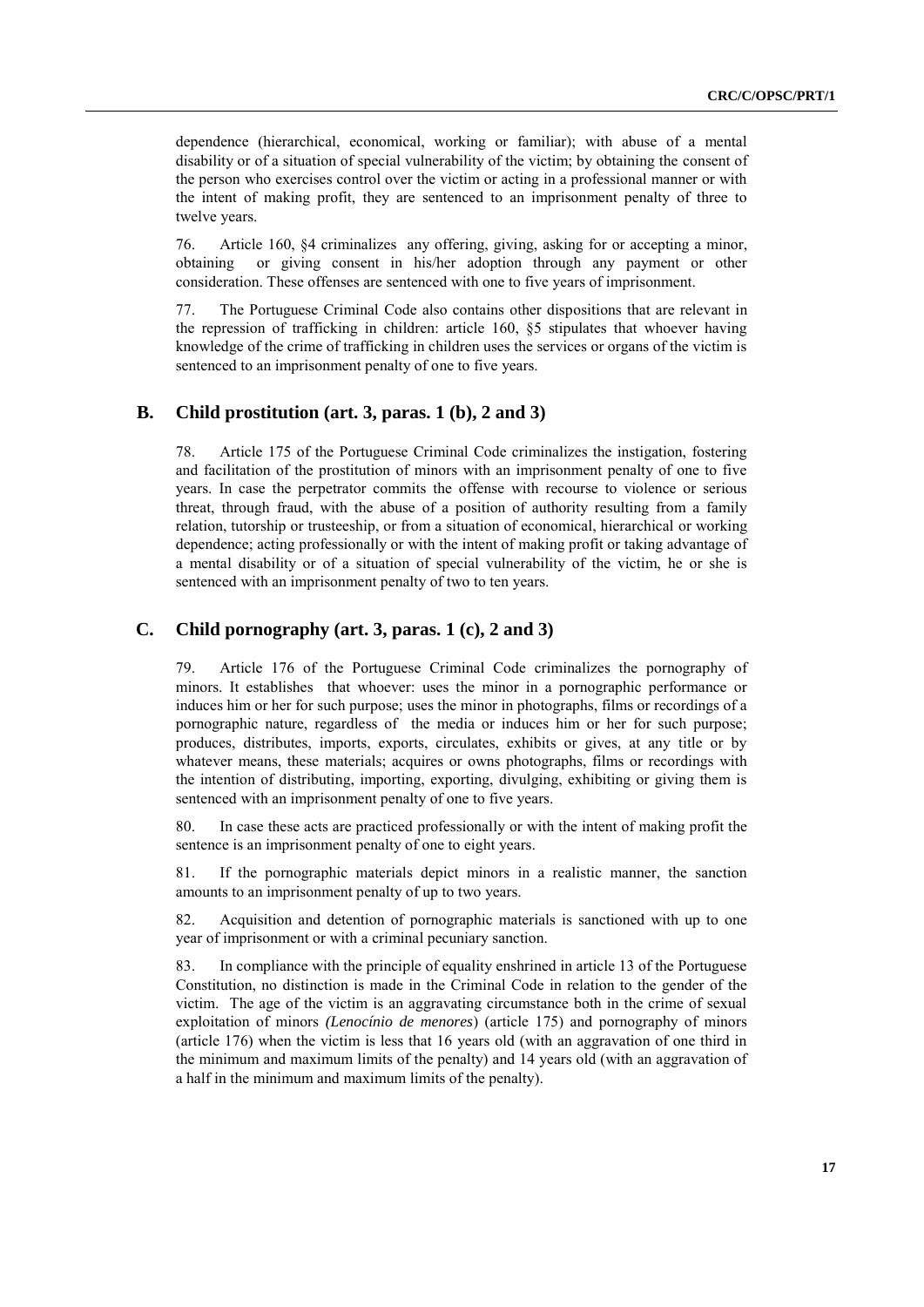## **D. Statute of limitations for each of these offences**

84. According to the Portuguese Criminal Code, the time limit to initiate legal proceedings in crimes against sexual freedom and sexual self-determination practiced against minors, including both child prostitution and child pornography, does not expire before the victim reaches the age of 23 years old (article 118, §5 of the Portuguese Criminal Code).

85. In the crime of trafficking in minors, legal proceedings must be initiated up to fifteen years after the practice of the crime (article 118, §1, a) of the Portuguese Criminal Code).

86. In all crimes described, attempt is punished with the penalty applicable to the crime in question, in an especially reduced manner (article 23 of the Portuguese Criminal Code and article 176 for the crime of child pornography).

87. In relation to complicity, the criminal sanction is the one applied to the author, but it is especially reduced (article 27 of the Portuguese Criminal Code).

88. As far as participation is concerned, each participant shall be sentenced according to his/her degree of guilt (article 29 of the Portuguese Criminal Code).

89. Furthermore, we do not find any legal provisions in force that may be considered as an obstacle to the implementation of the Protocol. Portugal has amended its Criminal Code in September of 2007 (Law 59/2007, of  $4<sup>th</sup>$  September) in order to fully comply with all the dispositions of the Protocol.

## **E. Improperly inducing consent to adoption (art. 3, para. 1 (a) (ii))**

90. Portugal is a State Party to the 1967 European Convention on the Adoption of Children.

91. There is no other mechanism for constituting the filial relationship of adoption other than a judicial decision – article 1973 of the Portugal Civil Code. Agencies or persons that act as intermediaries in Portugal – whose activity is regulated by Regulative Decree 17/98, of  $14<sup>th</sup>$  August – only work with candidates for the adoption of children: informing them, assisting them in contacting entities responsible for children who are up for adoption, and providing support along the adoption process (article 20 of the mentioned Regulative Decree).

92. On the other hand, Portuguese law stipulates that any entity working in the study and evaluation of the social and legal situation of the child, as well as any entity responsible for implementing the child's adoption project, is forbidden from acting as intermediary in the adoption, or carrying out this activity (number 2 of article 21 of Regulative Decree 17/98). This separation ensures that nowhere in the process is the intermediary in a position to contact the natural family of the child.

93. Furthermore, there are legal requirements to the consent that are meant to ensure the maturity of the choice being made, and the motivation behind it. Namely, the previous consent for adoption must be given before a judge in a court of law. Before accepting the consent, the judge must ensure that the parent is clear about its meaning and effects (article 1982 of the Portuguese Civil Code).

94. The activity of intermediaries authorized to work in Portugal is accompanied and verified by the Ministry of Labour and Social Solidarity's General Inspectorate, with powers of audit and inspection.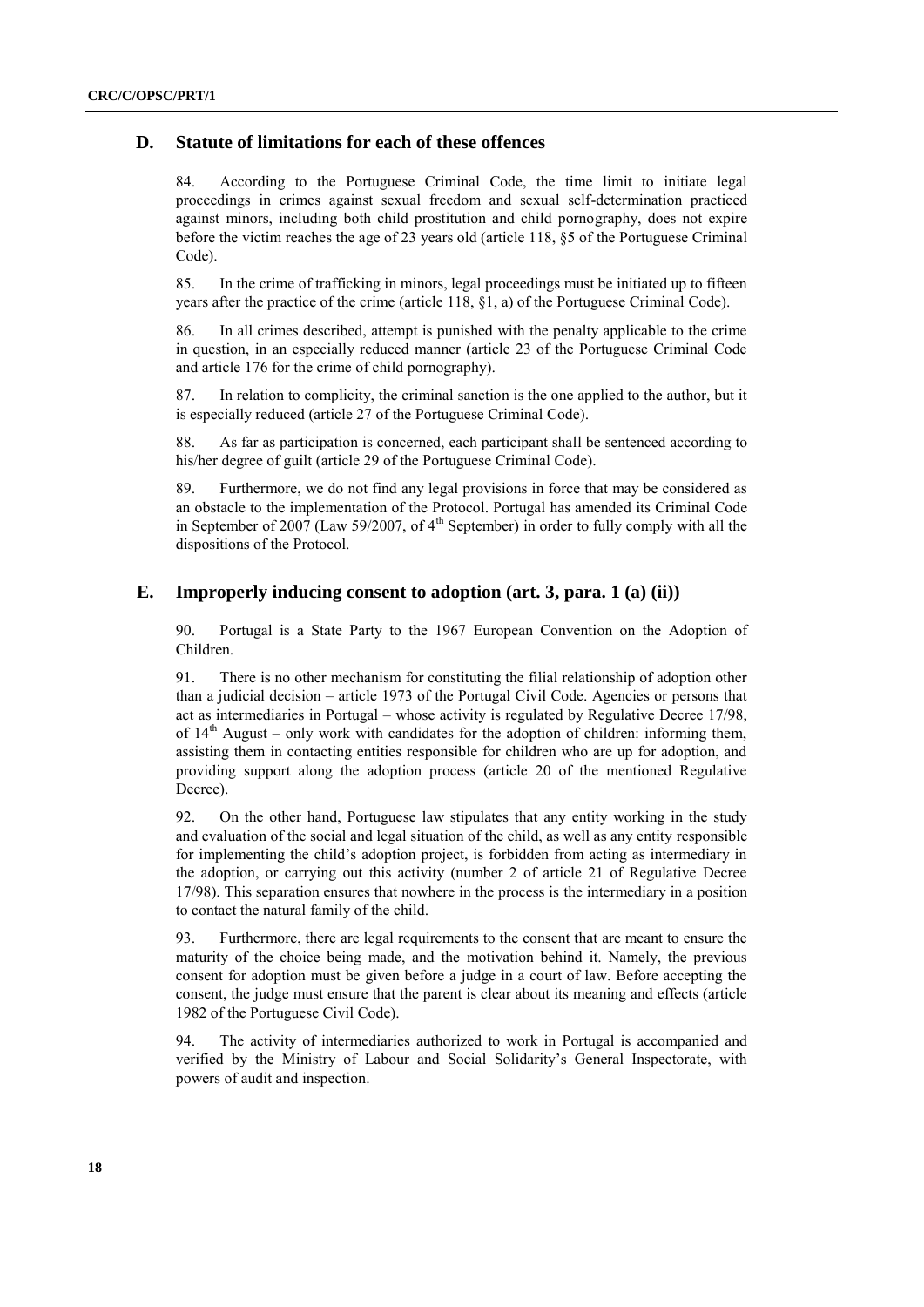95. The following circumstances may give reason for the suspension of the above mentioned authorization:

- (a) Inexistence of the conditions legally required for carrying out this activity;
- (b) Non performance of the activity for a period of 2 years; or

(c) Existence of any procedure or practices that contradict the purposes of adoption (namely, the best interest of the child).

96. In Portugal only persons or agencies that have the express authorization of both the Ministry of Justice and the Ministry of Labour and Social Solidarity can carry out the activity of intermediaries in adoptions – number 3 of article 29 of Decree Law 185/93, of  $22<sup>nd</sup>$  May. Their activity is regulated by Decree 17/98, of 14<sup>th</sup> August.

97. So far, there have been three agencies authorized to act as intermediaries in adoption in Portugal – Ministerial Orders 161/2005, of  $10^{th}$  February, 162/2005, of  $10^{th}$  February, and 223/2007, of 2nd March.

98. Every birth occurred in the Portuguese territory must be declared with the purpose of being registered – articles 96 and following of the Portuguese Civil Registry Code. This declaration is mandatory, not only for parents and relatives, but also for the people working in the health unit where the child was born, where such declaration is also possible. Birth registration is drawn up immediately after the declaration (article 102 of the Civil Registry Code).

99. If, within 20 days after birth, or until the mother is released from the health unit, the birth is not declared, the administrative and police authorities, as well as any other person, even if deprived of any particular interest, will participate the fact to the Public Prosecutor who must act to overcome that failure (ex officio birth registration).

100. The failure to declare the birth of the child is punished with a fine from 50 $\epsilon$  to 400 $\epsilon$ (article 295 of the Civil Registry Code), and any registry worker that fails to comply with the Registry Code, which includes not registering any false facts, is liable for the damages caused – civil responsibility clause (article 194).

101. The consent of a parent can be waived by the court only in the following cases (article 1981 of the Portuguese Civil Code):

(a) If the parent is deprived of the use of mental capacities or if, for any other reason, there are serious difficulties in hearing him/her;

(b) If the parents have abandoned the child;

(c) If the parents have, seriously endangered the safety, health, instruction and education, or the development of the child;

If the parents of a child admitted in a child care facility or cared by a private person display an evident lack of interest for the child, where the quality and continuity of parentage bonds are seriously jeopardized, for a period of at least 3 months;

If the parents have been prohibited from exercising paternal authority over the child and, after 18 or 6 months over that decision has become final, neither the Public Prosecutor nor the parents have requested for the prohibition to be lifted;

Although adoption in Portugal may only be established by a judicial decision, it will not be so unless it carries out the best interest of the child. The decision is based on the evaluation, by Social Security Services, of the child's situation, the candidates for the adoption and their relationship to one another (articles 1973 and 1974 of the Portuguese Civil Code). The whole process ensures compliance with international standards such as the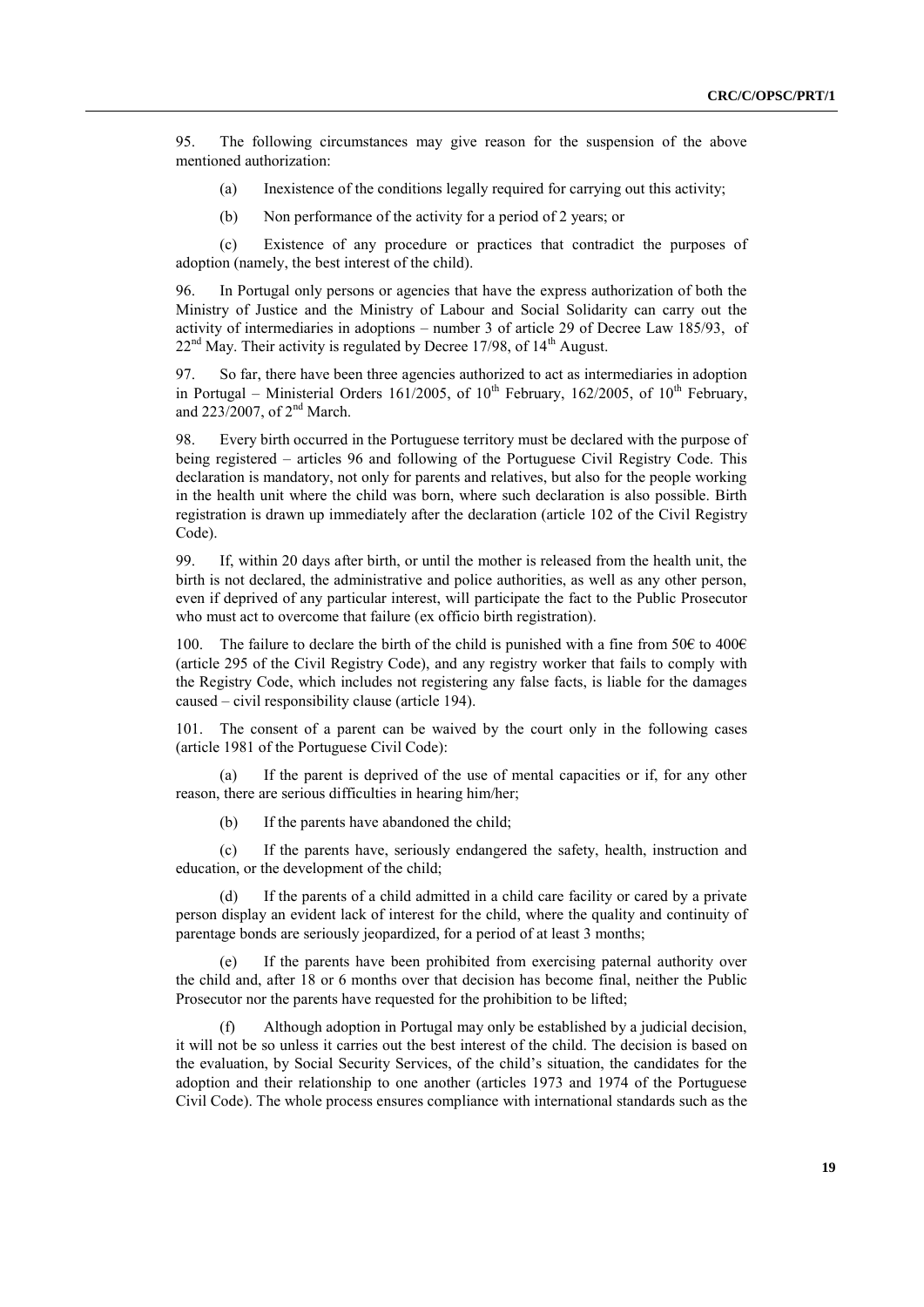ones established by article 21 of the Convention, and without evidence that all those procedures have been carried out, the judge will not decide for the adoption.

#### **F. Liability for legal persons (art. 3, para. 1)**

102. The criminal liability of legal persons in relation to conducts enumerated in articles 170, §2, 175 and 176 of the Portuguese Criminal Code (which criminalize the activities enumerated in article 3, paragraph 1 of the Protocol) is stated in article 11 of the Portuguese Criminal Code.

103. The liability of legal persons in relation to the crimes envisaged by the Protocol is quite recent (September 2007). Therefore, data concerning its effectiveness as a deterrent to the sale of children, child prostitution and child pornography is not yet consolidated in a way that allows for an accurate analysis of the impact of these dispositions.

### **G. Inter-country adoption (art. 3, para. 5)**

104. Portugal ratified, through Parliament Resolution 8/2003, the 1993 Convention on Protection of Children and Co-operation in Respect of Inter-Country Adoption (Hague Convention). By passing the referred Convention, Portugal aims to establish safeguards to ensure that inter-country adoptions take place in the best interests of the child with respect to his or her fundamental rights and also, to establish a system of co-operation amongst Contracting States and to ensure that those safeguards are respected and thereby prevent the abduction, the sale or traffic in children.

105. In Portugal, the MTSS through the ISS assumes the role as Central Authority in Inter-country Adoption, cooperating namely to:

(a) Facilitate, follow and expedite the procedures in view of carrying out the adoption process;

(b) Facilitate, follow and accelerate the adoption process;

(c) Promote the development of counseling services and authorities in the adoption and in its follow up process.

106. More recently, and through the Ordinances 161/2005 and 162/2005, of 10 February, the Government authorized DanAdopt — Danish Society for International Child Care and Bras Kind — Familien für Kinder, two private non profit associations, to work in Portugal as mediators in cases of international adoption, guaranteeing, the promotion of international adoption in Portugal, by preventing the abduction, sale or trafficking of children.

## **H. Jurisdiction (art. 4)**

107. As regards criminal jurisdiction over the offences referred to in article 3 of the Protocol, the Portuguese Criminal Code establishes, in its article 4, the applicability of Portuguese criminal law to any offences practiced within the Portuguese territory, regardless of the nationality of the perpetrator, or on board of Portuguese vessels or aircrafts. In addition, several criteria of extraterritorial competence are foreseen in article 5 of the Portuguese Criminal Code. Therefore, Portuguese jurisdiction may also be established in relation to the criminal offences referred to in the Optional Protocol in case the acts are conducted against Portuguese nationals, by Portuguese nationals who usually live in Portugal at the time of the offence and are found in the Portuguese territory.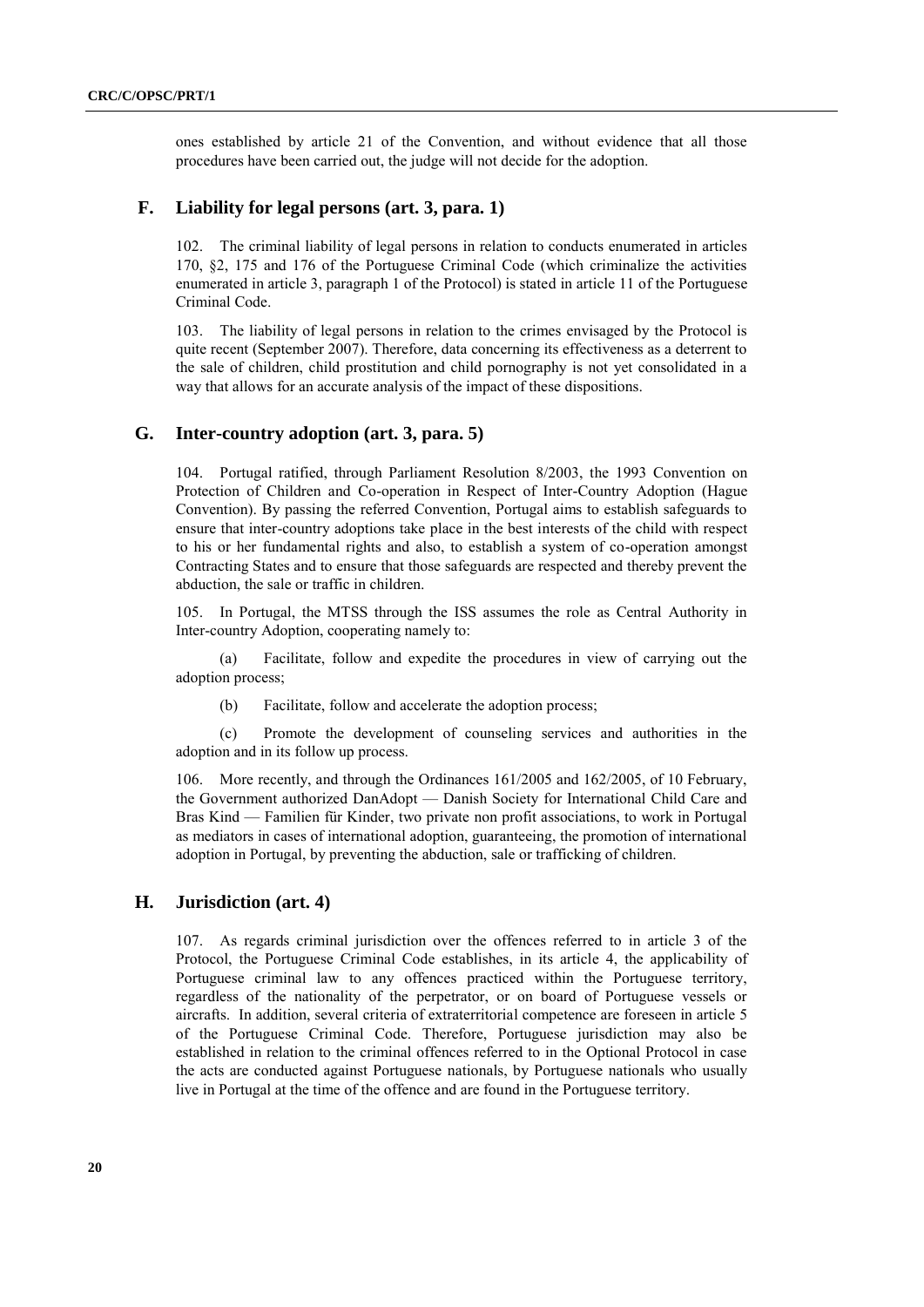108. In the crimes of trafficking in minors, child sexual exploitation and child pornography, Portuguese courts are competent to prosecute the offence as long as the offender is found in Portugal and cannot be extradited or surrendered in the context of the European Arrest Warrant or other international cooperation instrument to which Portugal is a Party.

109. The criminal offences foreseen in the Protocol fall within the Portuguese jurisdiction also when they are practiced by non-nationals who are found in Portugal and whose extradition has been required and cannot be given or in those cases where the agent is not surrendered in execution of the European Arrest Warrant or another instrument of international cooperation to which the Portuguese State is a party.

110. Portuguese jurisdiction is also established in relation to legal persons that have their seat in the Portuguese territory and to facts committed abroad in cases where such an obligation exists by means of an international agreement or convention to which Portugal has agreed.

### **I. Extradition in the event of a crime (art. 5)**

111. According to the Portuguese Law, extradition of persons accused of having committed one or more of the offences referred to by article 3 of the Protocol does not require the existence of an extradition treaty with the requesting State, as Portugal enacted a general law on judicial co-operation - Law 144/99, of  $31<sup>st</sup>$  August, (as amended by Laws  $104/2001$ , of  $25<sup>th</sup>$  August, and  $48/2003$ , of  $22<sup>nd</sup>$  August), that approves the law on international judicial co-operation in criminal matters.

112. The Portuguese State gives primacy to international treaties<sup>5</sup>, conventions and agreements, meaning that co-operation (extradition is a form of co-operation) shall be carried out in accordance with the provisions of the international treaties, conventions and agreements that bind the Portuguese State and, where such provisions are non-existent or do not suffice, the provisions of the above mentioned law.

113. Thus, if having an extradition treaty with the requesting state highly facilitates the procedure – and for this reason Portugal has been negotiating and signing treaties with non-European countries, such as India and Algeria, both on extradition and on mutual legal assistance in general – it is not mandatory that such a treaty exists for this purpose.

114. In the absence of an extradition treaty, international co-operation in criminal matters falls within the province of the principle of reciprocity. However, according to article 4 of Law 144/99, the absence of reciprocity shall not prevent compliance with a request for cooperation where such co-operation:

(a) Is seen to be advisable in view of the nature of the facts, or in view of the need to combat certain serious forms of criminality;

(b) May contribute to the betterment of the situation of the person concerned or to his social rehabilitation; or

(c) May serve to shed light on facts endorsed to a Portuguese national.

<sup>&</sup>lt;sup>5</sup> Pursuant to article 8, paragraph 2 of the Portuguese Constitution "The rules set out in duly ratified or passed international agreements shall come into force in Portuguese internal law once they have been officially published, and shall remain so for as long as they are internationally binding on the Portuguese state."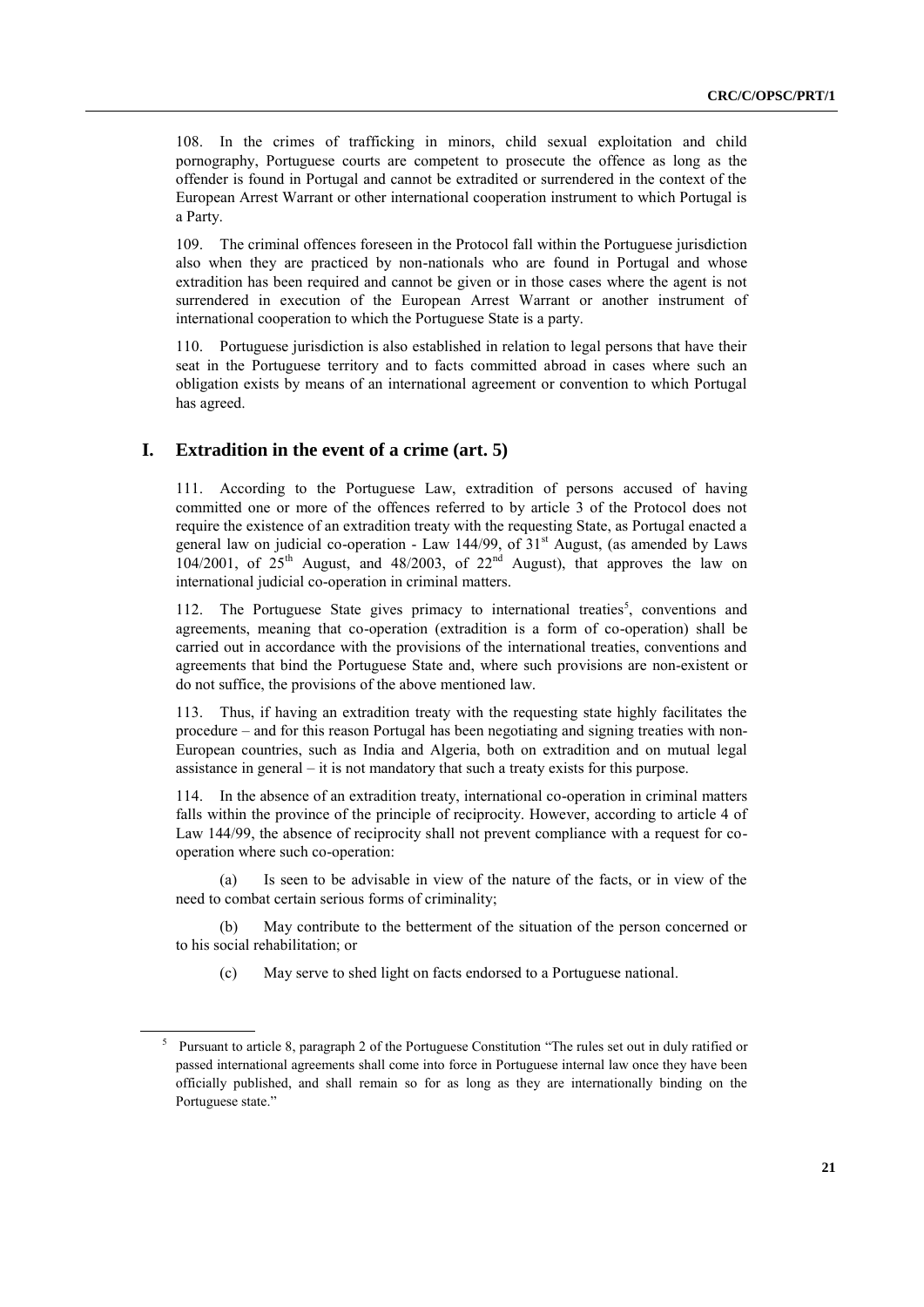115. For the Portuguese State, article 5, paragraph 2 of the Protocol is considered sufficient basis for an extradition request made by another party to the Protocol. However regarding the extradition of Portuguese nationals special rules are foreseen. According to article 32 of Law 144/99, extradition shall be excluded where the person claimed is a Portuguese national, except when the extradition of nationals is provided for in a treaty, convention or agreement to which Portugal is a Party, and extradition is sought for offences of terrorism or international organized crime, and the legal system of the requesting State embodies guarantees of a fair trial.

116. In the above mentioned circumstances, "...extradition may only take place for purposes of criminal proceedings and provided that the requesting State gives assurances that it will return the extradited person to Portugal for that person to serve in Portugal the sanction or measure eventually imposed on him, once the sentenced is reviewed and confirmed in accordance with the Portuguese law, unless the extradited person expressly refuses to be returned."

117. Since becoming a party to this protocol, Portugal has signed the following extradition treaties: with Algeria- entered into force in 2008; with China- approved for ratification, April 2008; with the Community of the Portuguese Speaking Countries signed in 2005, ratified by Mozambique in 2007 and by Portugal in 2008, is waiting the ratification by a third country in order to enter into force; with India- entered into force in October 2008; with Morocco - signed in 2007, ratified in 2009.

118. The above mentioned treaties allow for extradition whenever the crime committed is punished in both states with a penalty of deprivation of freedom of a maximum period of at least 1 year. Therefore, the offences referred to in the Protocol are extraditable offences. Also the European Arrest Warrant<sup>6</sup>is a judicial decision issued by a Member State with a view to the arrest and surrender by another Member State of a requested person, for the purposes of conducting a criminal prosecution or executing a custodial sentence or detention order<sup>7</sup>

119. Other than the treaties signed by Portugal and mentioned above there has been no new legislation or regulation concerning extradition proposed, drafted or adopted.

120. Portugal has never refused a request for extradition of a person subject to its jurisdiction who was accused by another State of any of the offences referred to in the present Protocol.

121. In 2010, one extradition to Australia was granted, related to a case of child prostitution. In 2006, 2007 and 2008, three European Arrest Warrants were executed: two to the Netherlands and one to the United Kingdom. The underlying crimes were sexual exploitation of children and child prostitution.

122. Portugal has not received any request for the extradition of any person accused of any of the offences referred to in this Protocol. Concerning the European Arrest Warrant, which absorbs the great majority of the requests, the warrants issued are not registered according to the type of crime.

<sup>6</sup> Law 65/2003, of 23 August, approving the legal regime of the European arrest warrant entered into force on January 2001. This law substitutes within the member States of the European Union the Convention on Extradition.

 $7$  The European arrest warrant may be issued for acts punishable by the law of the issuing Member State by a custodial sentence or a detention order for a maximum period of at least 12 months or, where a sentence has been passed or a detention order has been made, for sentences of at least four months.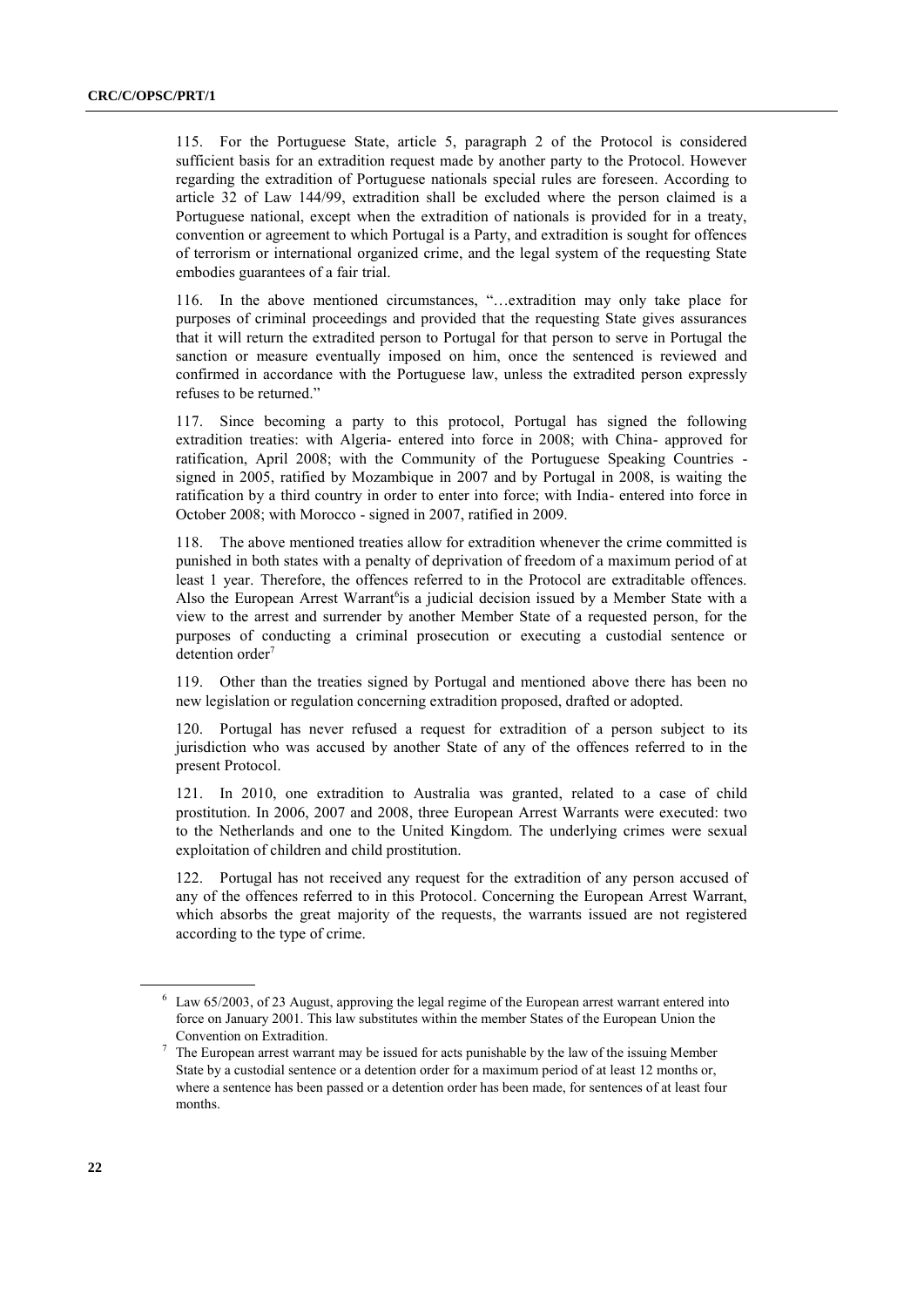## **J. International cooperation (art. 6)**

123. As mentioned above, the legal basis for this cooperation is: within the EU Member States, the European Arrest Warrant legislation and (besides traditional instruments) other instruments enacted by the EU and transposed by national legislation, especially those that implement the principle of mutual recognition; and as regards third countries: treaties, conventions and agreements or, in their absence, Law 144/99, of 31 August (law on international judicial co-operation in criminal matters).

## **K. Seizure and confiscation (art. 7)**

124. The legal basis within the EU Member States for seizure and confiscation of either goods used to commit or facilitate any offence foreseen in the Optional Protocol or of proceeds derived from the commission of such offences is the European Arrest Warrant legislation and (besides traditional instruments) other instruments enacted by the EU and transposed by national legislation, especially those implementing the principle of mutual recognition; and in what regards to third countries: treaties, conventions and agreements or, in their absence, Law 144/99, of 31 August (law on international judicial co-operation in criminal matters).

## **V. Protection of the rights of victims (arts. 8 and 9, para. 3)**

### **A. Adaptation of criminal justice proceedings (art. 8, para. 1 (a))**

125. Portuguese Criminal Procedural Law is sensitive to the special needs of children victims of crimes, setting forth a number of provisions that allow for the protection of children's rights and interests in criminal proceedings.

126. The vulnerability of child victims is recognized in relation to children acting as witnesses in the Law of Protection of Witnesses in Criminal Proceedings (Law 93/99, of 14 July), as the special vulnerability of the witness may arise, amongst other circumstances, from their small age (article 26,  $\S$ 2). Article 26,  $\S$ 1 of this law states that in those cases where a especially vulnerable witness participates in a criminal proceeding, the judiciary authority ensures that the procedural act takes place in the best possible conditions, in order to guarantee the spontaneity and sincerity of the answers.

127. During the investigation phase, the statements of the especially vulnerable witness should take place as soon as possible after the commission of the crime and the repetition of the hearings should be avoided (article 28 of Law 93/99, of 14 July). In acts subsequent to the investigation phase, and namely in trial, the judge may conduct the proceeding in order to prevent the presence of the offender and of the especially vulnerable witness in the same room.

128. The status of witnesses within criminal proceedings encompasses rights and duties that apply to children: the judiciary authority always assesses the mental and physical capacity to bear testimony and, in crimes against sexual freedom and sexual selfdetermination, a personality assessment may take place if the witness is under 18 years old (article 131 of the Criminal Procedure Code).

129. The child witness also has the right to be informed on the possibility of refusing to bear testimony, for instance, if the defendant is his/her parent or brother/sister, foster parent/adoptive parent (article 134 of the Criminal Procedure Code), thus preventing situations that might be conflicting and cause emotional pain to the child. During the trial,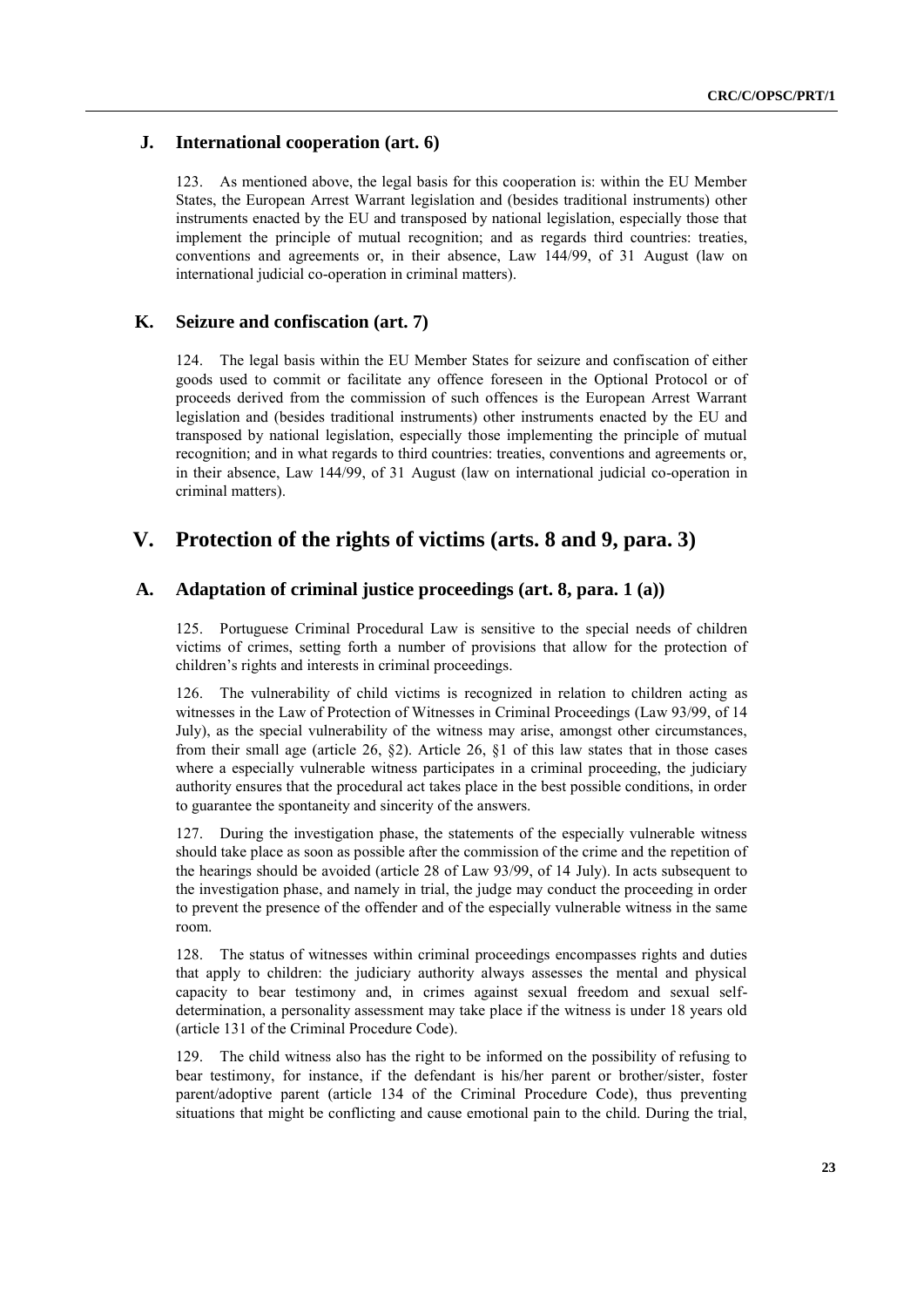the witness who is under 16 years of age is subject to questioning only by the judge who presides to the court (other judges, jurors, Public Prosecutor, defence lawyer or lawyers of other parties to the process may ask the president to question the witness, according to article 349 of the Criminal Procedure Code). During the hearings the court may command the defendant to withdraw from the room if there are reasons to believe that his/her presence would prevent the person who is being heard from saying the truth or if the person who is being heard is under 16 years of age and there are reasons to believe that conducting the hearings in the presence of the defendant might seriously impair the child (article 352 of the Criminal Procedure Code).

130. As far as court facilities are concerned, there are already some court rooms especially adequate to ensure that children are heard in the best possible environment, creating the conditions for an informal atmosphere, the respect for their privacy, and for the physical and psychological safety of the child. Moreover, work is under way to equip other courts with similar facilities.

#### **B. Support services (art. 8, para. 1 (d))**

131. Especially vulnerable witnesses should be accompanied by a social service technician designated by the judicial authority (article 27 of Law 93/99, of 14 July) and, if necessary, provided with psychological assistance. Additionally, the judiciary authority may authorize the presence of the technician or other escort during the proceedings.

#### **C. Privacy and identity of the child (art. 8, para. 1 (e))**

132. The privacy and identity of the child victim is also protected: there are limitations in the freedom of media, namely by preventing the publicizing, by any means, of the identity of the victims of trafficking in human beings and crimes against sexual freedom and sexual self-determination, unless there is express authorization from the victim (article 88 of the Criminal Procedure Code).

## **D. Training (art. 8, para. 4)**

133. As already mentioned above, due importance is given to the training of judges regarding the legal instruments applicable to children, both during the initial training program for judiciary magistrates and public prosecutors, as well as in the framework of the on-going training. This training is run by the Centre for Judicial Studies (CEJ).

134. Within the CAIM project, the Support Training Kit for the Prevention and Assistance to Victims is a guiding tool used in the implementation of training courses developed by the MTSS through the ISS involving different professionals working with victims of traffic and sexual exploitation. Based on this referential training, several training courses were already developed targeting social emergency professionals of Social Security and the Portuguese Red Cross.

#### **E. Temporary placement (art. 8, para. 5)**

135. Article 19 of Decree-Law 190/2003, of 22 August, is another provision especially designed to protect children who are victims of crimes: it allows for the temporary placement of the child or juvenile in a child-care institution when the child witness has to be temporarily withdrawn from his/her family or social closed group (article 31 of the Law 93/99, of  $14^{th}$  July).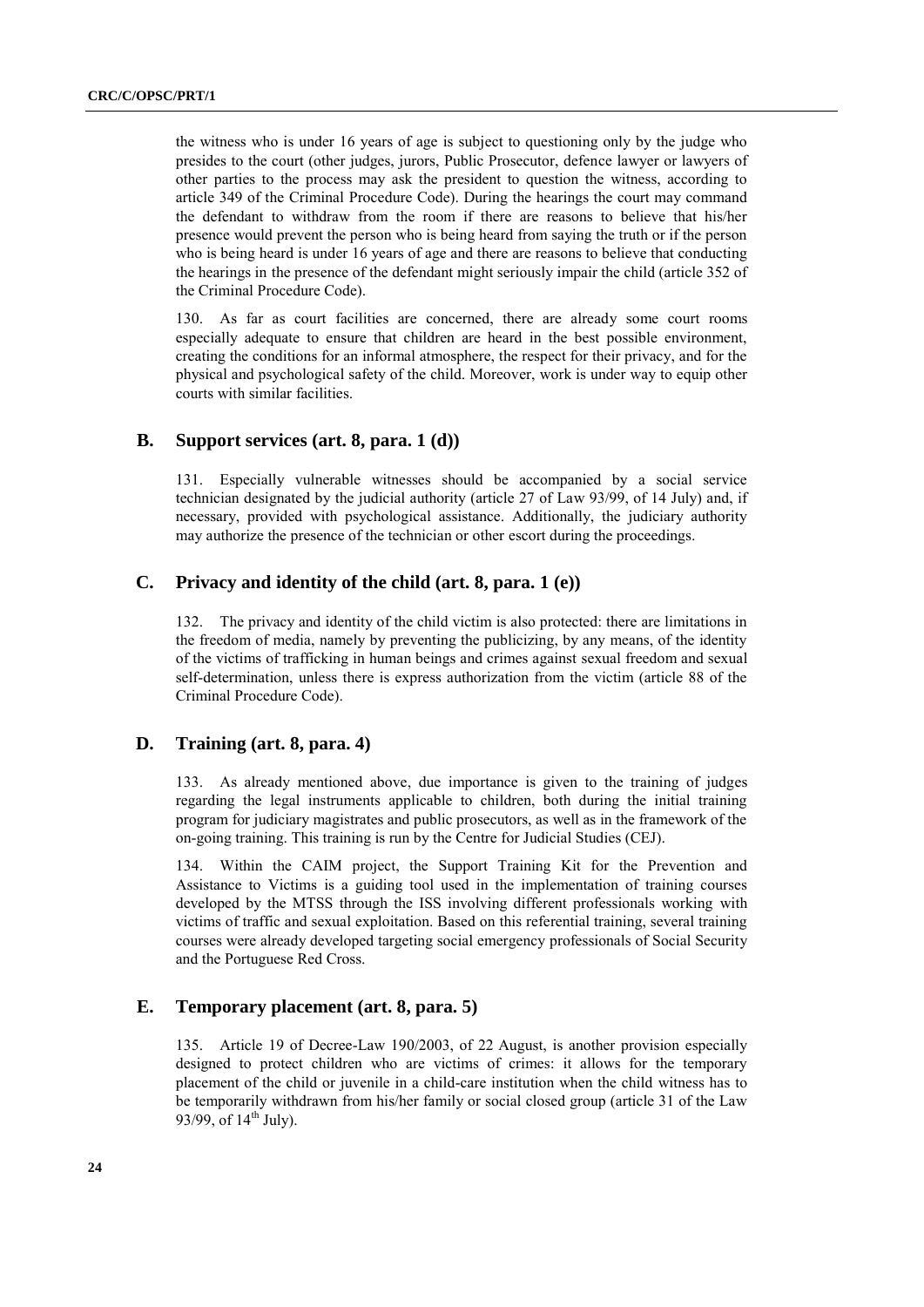136. Still in the area of traffic in human beings, in 2008 the Government created a Centre for Shelter and Protection of Victims of Traffic in Human Beings. The Center aims at receiving women who have been victims of traffic, as well as their children, independently of their respective age, nationality, race, religion and other factors. Up until now 10 women have been received in the Centre, and their stay is of up to one year (even though longer periods can take place, in case of need). Of the group of 10 women, 4 were children and 2 were 18 years old. The Center has a capacity for six people, it works 24/7, and its location is confidential and moveable in order to ensure the safety conditions for these women. By celebrating a co-operation agreement with an NGO, the CSP has been working since June 2008 and the Ministry for Social Solidarity funds it by allocating a monthly amount corresponding 1.399.13€ per woman.

## **F. Rights of the accused person (art. 8, para. 6)**

137. The rights of the accused person to a fair and impartial trial are not impaired by the consideration of victims' rights. According to article 61 of the Criminal Procedure Code, the accused person enjoys the right to be present at any proceeding that directly concerns him/her; to be heard by the court or by the judge who presides the pre-trial phase subsequent to the investigation *(juiz de instrução)* in decisions that may affect him/her; to be informed of the facts impending upon him before making any statement; not to answer questions made by any authority on the facts impending upon him and on the content of the statements concerning those facts; to be assisted by a defense lawyer in all procedural acts and to be allowed to communicate in private with him/her; to take part in the investigations and subsequent pre-trial phase, giving evidence and asking for any necessary proceedings; to be informed by the judiciary authority or by the criminal police of the acts where his/her presence is mandatory; to appeal of decisions that are not favorable.

#### **G. Social reintegration of victims (art. 9, para. 3)**

138. APAV- The Portuguese Association for Victim Support (APAV) is a social solidarity private institution, a legal entity of public interest, whose statutory aim is to inform, protect and support citizens who have been victims of penal offences. Its Victim Support Offices offer services for emotional, juridical, psychological and social support for the victims of crimes, such as personal counseling and follow-up, and confidential and free support. APAV receives financial support, inter alia, from the Ministry of Justice, different municipalities, as well as private sources.

139. Within the CAIM project, the Centre for Shelter and Protection, already highlighted above, is a national and public solution offering shelter for women and minors identified as victims of trafficking.

140. Apart from these and other programs already mentioned, there are no special remedies and procedures that may be used by child victims of sale and prostitution, but they can obviously use those available to victims in general.

#### **H. Prohibition of production and dissemination of material (art. 9, para. 5)**

141. The production and dissemination of material advertising sale of children is one of the conducts encompassed by the legal type of the crime of trafficking in children (article 160, §2 of the Portuguese Criminal Code), as it should be considered a form of instigation. Therefore, the sanctions applicable are those established for all the material conducts that can be defined as trafficking – three to twelve years. In the crime of sexual exploitation of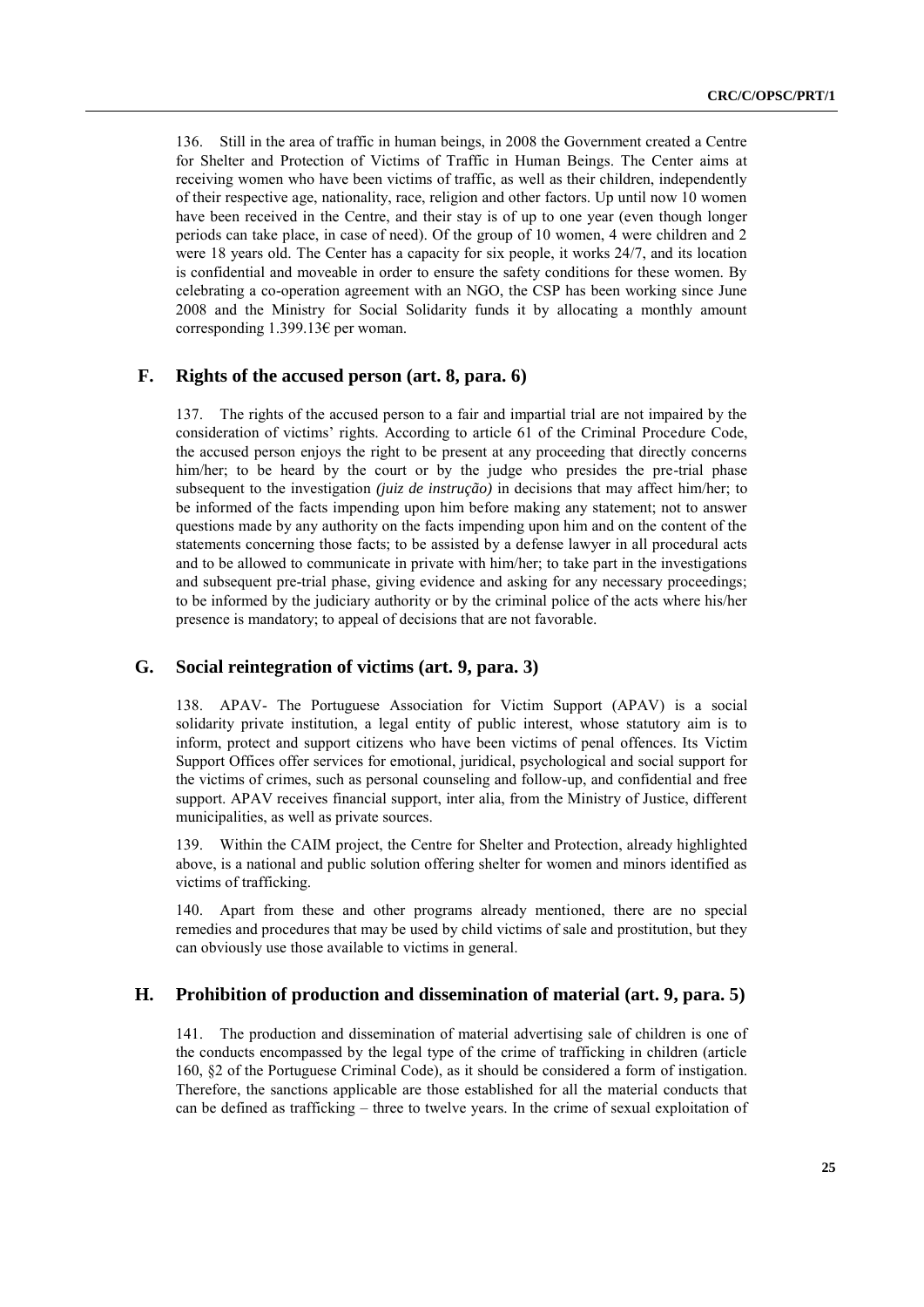minors, the advertising of materials should be considered as a type of promotion, which is also a material element of the offence, punishable with one to five years of imprisonment.

142. In addition, article 7 of the Publicity Code (Decree-Law 330/90, of 23<sup>rd</sup> October ) prohibits any advertising that instigates the practice of illegal activities or crimes and punishes this infraction with fines.

## **VI. International assistance and cooperation (art. 10)**

#### **Mutual Legal Assistance (MLA) treaties**

- 143. Portugal has signed various Mutual Legal Assistance (MLA) treaties:
	- with Algeria entered into force in February 2009;
	- with Angola entered into force in May 2006;
	- with Argentina ratified in 2007;
	- with Australia entered into force in 1993;
	- with Brazil entered into force in 1994;
	- with Canada- entered into force in 2000;
	- with Cape Verde entered into force in 2005;
	- with China ratified in 2009;
	- with the Community of the Portuguese Speaking Countries signed in 2005, ratified by Mozambique in 2007 and by Portugal in 2008,
	- with Guinea-Bissau entered into force in 1994;
	- with Hong Kong, ratified in 2004;
	- with Macau entered into force in 2002;
	- with Mexico ratified in 1999;
	- with Morocco entered into force in 2001;
	- with Mozambique entered into force in 1996;
	- with São Tome and Principe entered into force in 1979 (the additional protocol to the MLA agreement entered into force in 2000);
	- Spain- entered into force in 1998; with Tunisia entered into force in 2000.

144. These treaties include rules on prevention, detection, investigation and prosecution of offences depending on the punishment of the crime (for instance regarding crimes punished in both states with a penalty of deprivation of freedom of a maximum period of at least 1 year) and not on the nature of the crime.

#### **Transnational Project in Trafficking in Human Beings**

145. Other international cooperation initiatives where Portugal is involved include a Project whose objective is to create a transnational project in Trafficking in Human Beings: Data Collection and Harmonized Information Management Systems. This project started in May 2008. Participating States are Slovakia, (Ministry of the Interior), Poland (Ministry of the Interior), Portugal (MAI) and the Czech Republic (Ministry of the Interior). This Project started in May 2008. The participating States are Slovakia (Ministry of the Interior),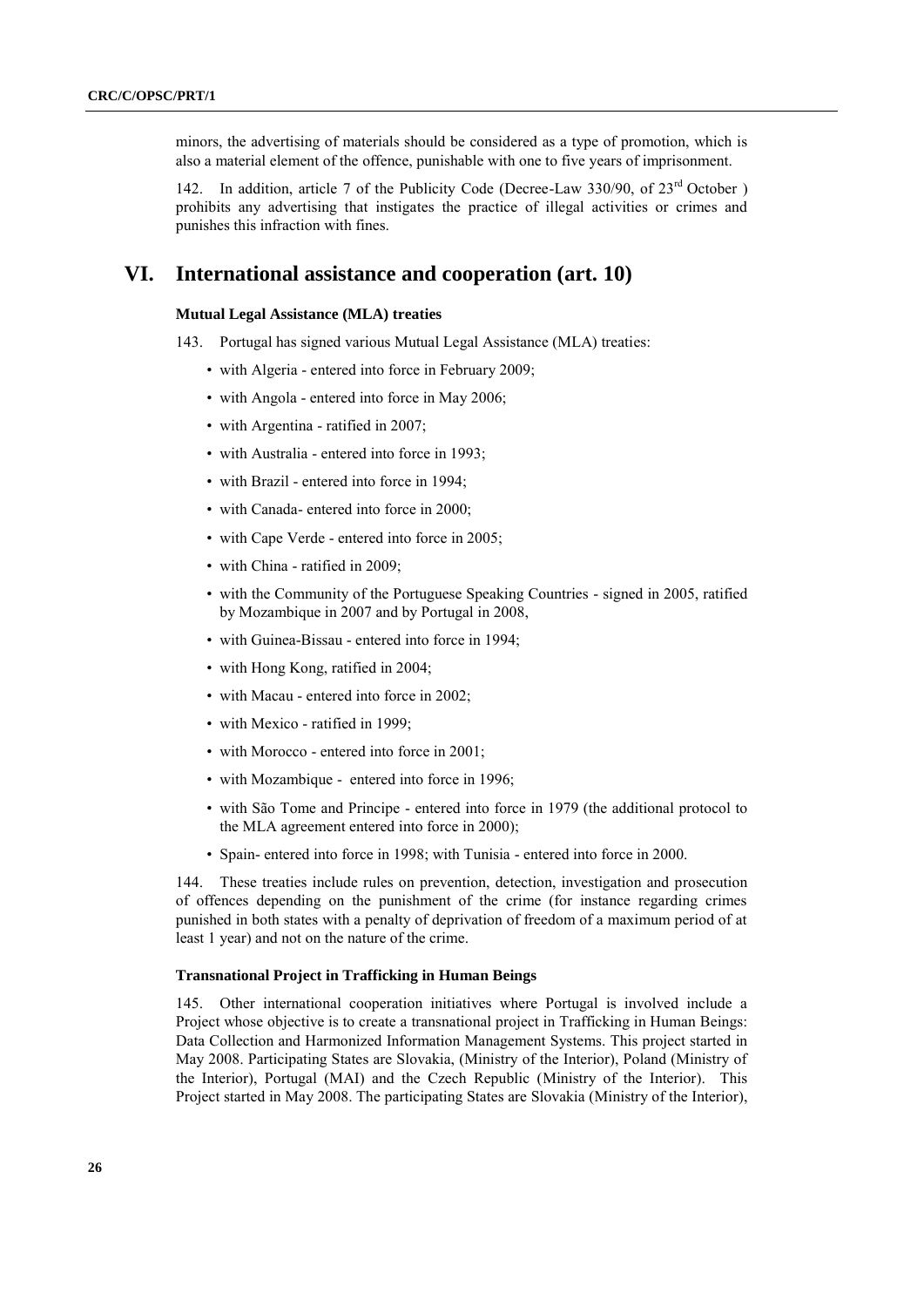Poland (Ministry of the Interior), Portugal (MAI) and the Czech Republic (Ministry of the Interior).

146. Furthermore, actions have been taken to improve the bilateral cooperation with Brazil related with information and research in the fight against human trafficking.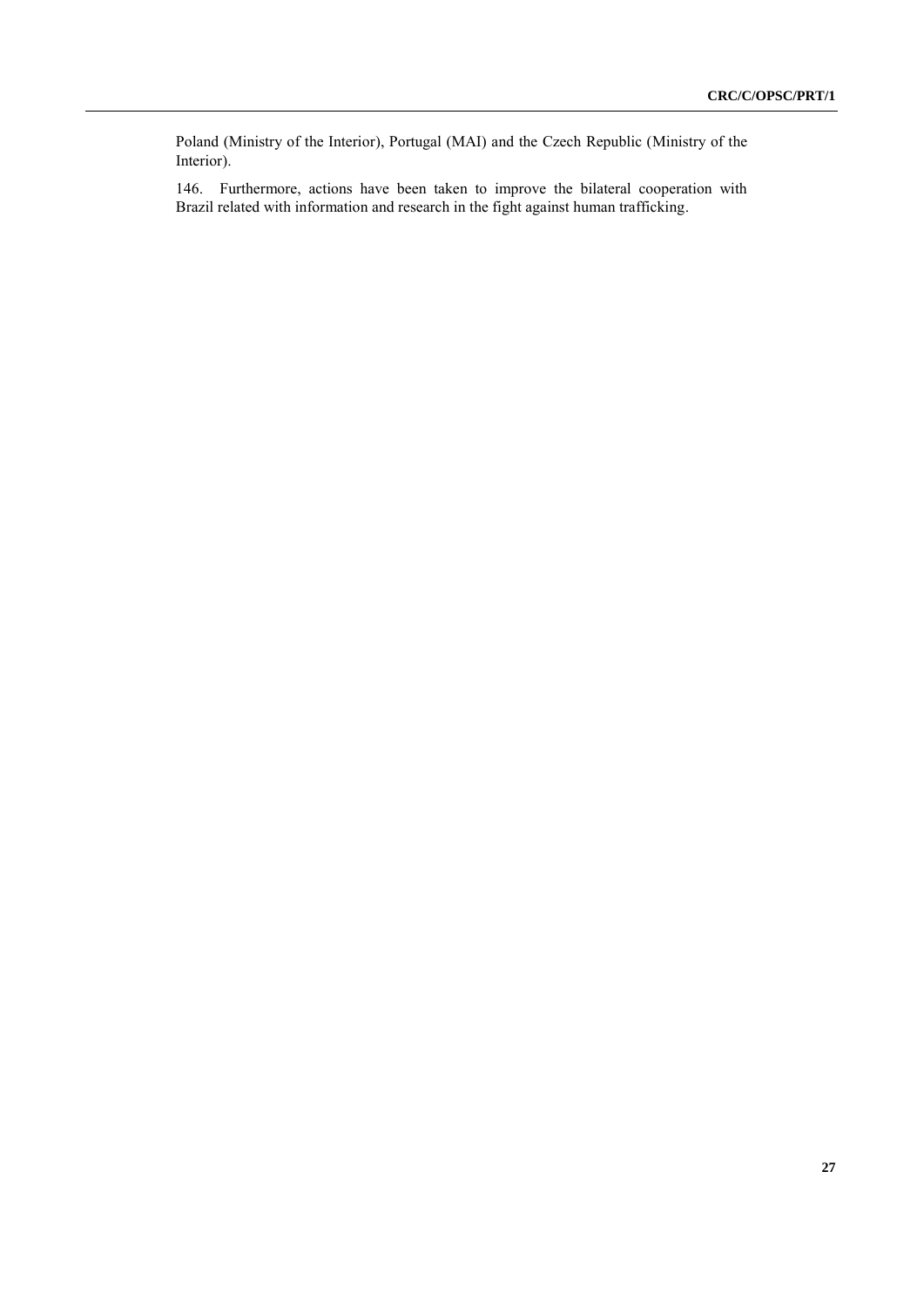## **Annex I**

## **Crimes associated with exploitation and trafficking in minors, 2003 to 2007 (May 2007)**

Research conducting during the SIIC – Investigation in 22 May 2007 regarding crimes that may be associated with exploitation and trafficking in children, participation by the Judiciary Police from 2003 to 2007.

|            |                                                 | Unit            |               |                |                |                |                  |                |                |                |        |                                                                                 |                |            |                |
|------------|-------------------------------------------------|-----------------|---------------|----------------|----------------|----------------|------------------|----------------|----------------|----------------|--------|---------------------------------------------------------------------------------|----------------|------------|----------------|
| Year       | Main<br>Infringement                            | Central<br>DCCB | Guarda Aveiro |                | Braga          | Leiria         | Ponta<br>Delgada |                |                |                |        | Portimão Setúbal Funchal Coimbra Region of Region of Region of Total in<br>Faro | Lisboa         | Porto      | general        |
| 2003       | Sexual<br>exploitation                          |                 |               |                | 1              |                |                  |                |                | $\mathfrak{Z}$ |        |                                                                                 |                | $\sqrt{2}$ | $\overline{7}$ |
|            | Sexual<br>exploitation and<br>traffic of minors |                 |               |                |                |                |                  |                |                |                |        |                                                                                 |                |            |                |
|            | Kidnapping                                      | 11              |               |                |                | -1             | $\overline{1}$   |                |                |                | 3      |                                                                                 | $\sqrt{2}$     | 13         | 31             |
|            | Abduction                                       | 10              |               |                | $\overline{4}$ | $\mathfrak{Z}$ |                  | $\overline{c}$ | 5              |                | $\tau$ |                                                                                 | 5              | 39         | 77             |
|            | Subtraction of<br>minors                        |                 |               |                |                |                |                  |                |                |                |        |                                                                                 |                |            | 1              |
| 2003 Total |                                                 | 21              |               |                | 5              | $\overline{4}$ | $\overline{2}$   | $\sqrt{2}$     | 5              | $\overline{4}$ | 10     |                                                                                 | 9              | 54         | 117            |
| 2004       | Sexual<br>exploitation                          |                 |               |                |                |                | $\overline{1}$   |                |                |                |        |                                                                                 |                | 4          | 8              |
|            | Sexual<br>exploitation and<br>traffic of minors |                 |               |                | $\overline{1}$ |                |                  |                | 2              |                |        |                                                                                 |                |            | 3              |
|            | Kidnapping                                      | 3               |               |                |                |                |                  |                |                |                | 7      | $\overline{2}$                                                                  |                | 8          | 21             |
|            | Abduction                                       | 19              | 3             | $\overline{c}$ |                | $\sqrt{5}$     |                  | $\mathfrak{Z}$ | $\overline{2}$ |                | 11     | $\overline{4}$                                                                  | $\mathfrak{Z}$ | 12         | 64             |
|            | Subtraction of<br>minors                        | $\overline{1}$  |               |                |                |                |                  | 1              |                |                |        | $\mathbf{1}$                                                                    | $\overline{2}$ |            | 5              |
|            | Trafficking in<br>persons                       |                 |               |                |                |                |                  |                |                |                |        |                                                                                 |                |            |                |
| 2004 Total |                                                 | 23              | 3             | $\overline{c}$ | 1              | 6              | $\overline{2}$   | 4              | $\sqrt{5}$     | 1              | 18     | $\tau$                                                                          | 6              | 24         | 102            |

*Distribution by number of inquiries by Unit and Type of Main Infringement (victims minors)*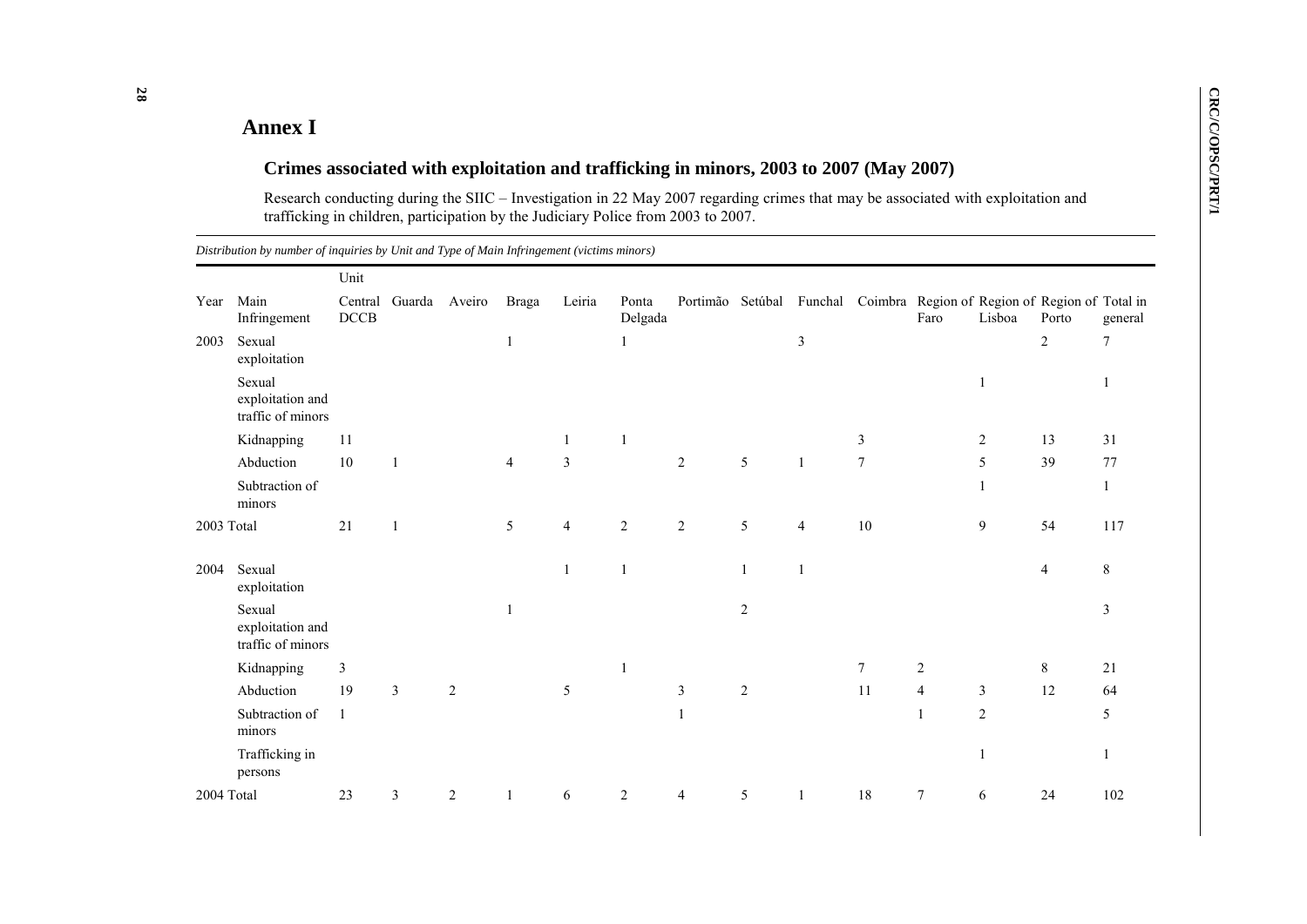| 2005       | Sexual<br>exploitation                          | $\mathbf{1}$     |                  |                |                |                 |                |                | $\overline{2}$ |                |                  |                | $\mathbf{1}$   |                  | $\overline{4}$   |
|------------|-------------------------------------------------|------------------|------------------|----------------|----------------|-----------------|----------------|----------------|----------------|----------------|------------------|----------------|----------------|------------------|------------------|
|            | Sexual<br>exploitation and<br>traffic of minors |                  |                  |                | $\mathbf{1}$   |                 |                |                |                |                | $\boldsymbol{2}$ | 1              |                | $\sqrt{2}$       | 6                |
|            | Kidnapping                                      | 6                |                  |                | 1              |                 |                |                |                |                |                  |                |                | 12               | 19               |
|            | Abduction                                       | 9                | $\overline{4}$   | $\mathbf{1}$   | $\mathfrak{Z}$ | 6               | $\mathbf{1}$   | $\mathfrak{Z}$ | $\mathfrak{Z}$ | $\mathfrak{Z}$ | $8\,$            | $\mathfrak{Z}$ | $\overline{2}$ | 21               | 67               |
|            | Subtraction of<br>minors                        |                  |                  |                |                | $\mathbf{1}$    |                |                |                |                |                  |                | $\overline{2}$ |                  | $\mathfrak{Z}$   |
|            | Trafficking in<br>persons                       |                  |                  |                |                |                 |                |                | $\mathbf{1}$   |                |                  |                |                | $\overline{4}$   | $\sqrt{5}$       |
| 2005 Total |                                                 | 16               | $\overline{4}$   | $\mathbf{1}$   | 5              | $7\phantom{.0}$ | $\mathbf{1}$   | $\mathfrak{Z}$ | 6              | $\mathfrak{Z}$ | $10\,$           | $\overline{4}$ | $\sqrt{5}$     | 39               | 104              |
| 2006       | Sexual<br>exploitation                          | $\mathfrak{Z}$   |                  |                |                |                 |                |                |                |                | $\mathbf{1}$     |                | $\mathbf 1$    | $\boldsymbol{2}$ | $\boldsymbol{7}$ |
|            | Sexual<br>exploitation and<br>traffic of minors |                  |                  |                | 1              |                 |                | $\mathbf{1}$   |                |                | $\boldsymbol{2}$ |                | $\mathbf{1}$   | $\mathfrak{Z}$   | $\,8\,$          |
|            | Kidnapping                                      | $\boldsymbol{7}$ | 1                | 1              |                |                 |                |                | 1              |                | 1                |                |                | 11               | 22               |
|            | Abduction                                       | 29               | $\sqrt{2}$       | $\mathbf{1}$   |                | $\overline{2}$  | $\mathfrak{Z}$ | $\sqrt{2}$     | $\overline{4}$ | $\overline{9}$ | $10\,$           |                | $\sqrt{5}$     | 18               | 85               |
|            | Trafficking in<br>persons                       |                  |                  |                |                |                 |                |                |                |                |                  |                |                | $\mathbf{1}$     | $\mathbf{1}$     |
| 2006 Total |                                                 | 39               | $\mathfrak{Z}$   | $\sqrt{2}$     | $\mathbf{1}$   | $\sqrt{2}$      | $\mathfrak{Z}$ | $\mathfrak{Z}$ | 5              | 9              | 14               |                | $\tau$         | 35               | 123              |
|            | 2007* Kidnapping                                | $\mathbf{1}$     |                  |                |                |                 |                | $\mathbf{1}$   | $\overline{2}$ |                | $\overline{c}$   |                |                | 1                | $\boldsymbol{7}$ |
|            | Abduction                                       | 14               | $\sqrt{2}$       | $\overline{4}$ | 1              | $\overline{4}$  | $\sqrt{2}$     |                | $\mathbf{1}$   | $\mathfrak{Z}$ | $\overline{4}$   |                | $\sqrt{2}$     | $\boldsymbol{7}$ | 44               |
|            | Subtraction of<br>minors                        |                  |                  |                |                |                 |                |                |                |                |                  |                |                | 5                | 5                |
|            | Trafficking in<br>persons                       |                  |                  |                |                |                 |                | $\mathbf{1}$   |                |                |                  |                |                |                  | $\,1\,$          |
| 2007 Total |                                                 | 15               | $\boldsymbol{2}$ | 4              | 1              | 4               | $\sqrt{2}$     | $\sqrt{2}$     | $\mathfrak{Z}$ | $\mathfrak{Z}$ | 6                |                | 2              | 13               | 57               |
|            | <b>Total in general</b>                         | 114              | 13               | 9              | 13             | 23              | 10             | 14             | 24             | 20             | 58               | ${\bf 11}$     | 29             | 165              | 503              |

\* In 2007 corresponds to the chronological period between January 01 and May 20 .

CRC/C/OPSC/PRT/1 **CRC/C/OPSC/PRT/1**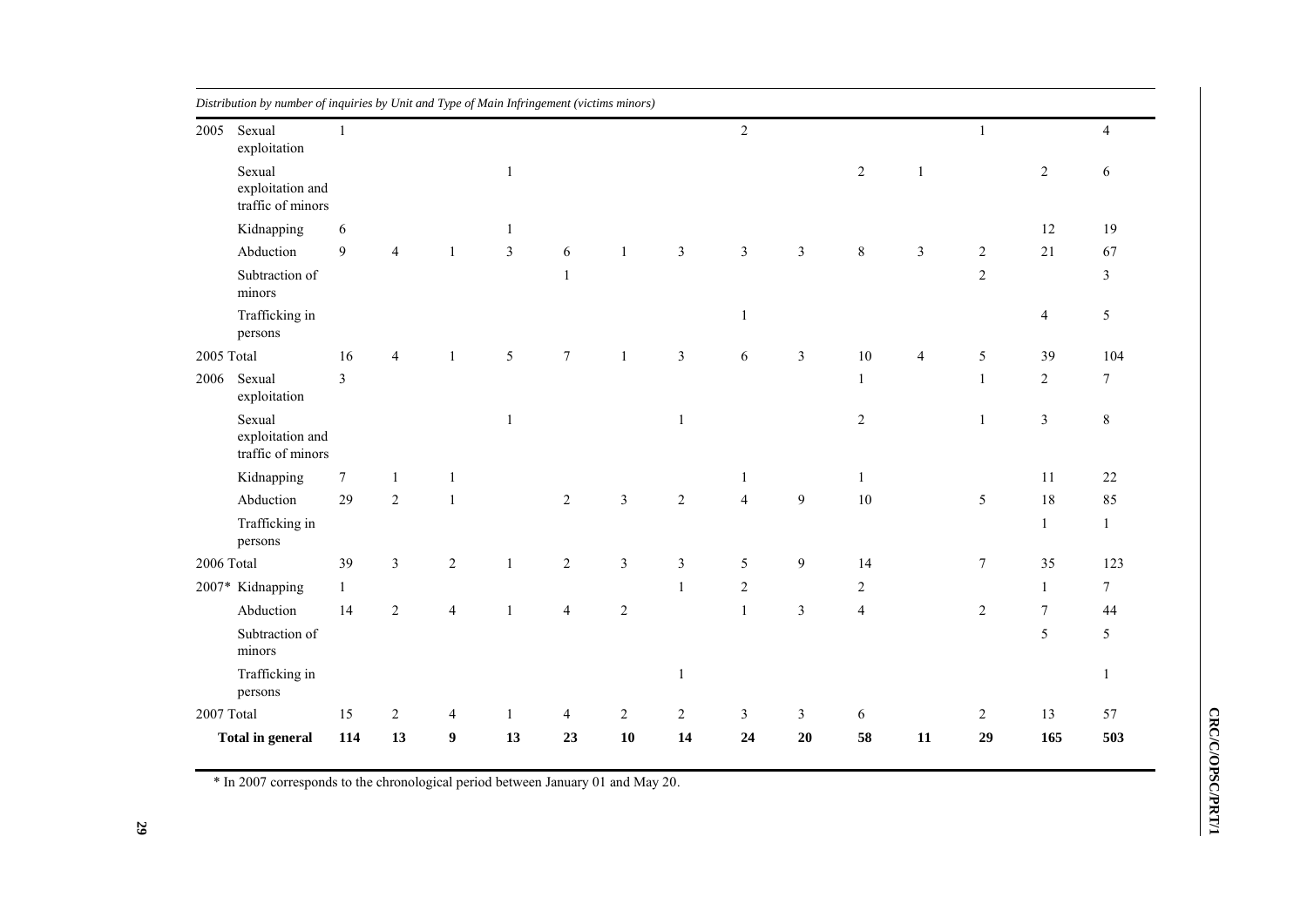| Distribution of then umber of inquiries by Year according to the Age of the Victims |            |             |        |       |  |  |  |  |  |  |  |  |  |  |
|-------------------------------------------------------------------------------------|------------|-------------|--------|-------|--|--|--|--|--|--|--|--|--|--|
| Year                                                                                | $(0 - 10)$ | $(11 - 18)$ | minors | Total |  |  |  |  |  |  |  |  |  |  |
| 2003                                                                                | 23         | 89          |        | 117   |  |  |  |  |  |  |  |  |  |  |
| 2004                                                                                | 35         | 65          | 2      | 102   |  |  |  |  |  |  |  |  |  |  |
| 2005                                                                                | 30         | 67          |        | 104   |  |  |  |  |  |  |  |  |  |  |
| 2006                                                                                | 23         | 92          | 8      | 123   |  |  |  |  |  |  |  |  |  |  |
| 2007                                                                                | 13         | 36          | 8      | 57    |  |  |  |  |  |  |  |  |  |  |



Inquiries by Year according to the Age of the Victims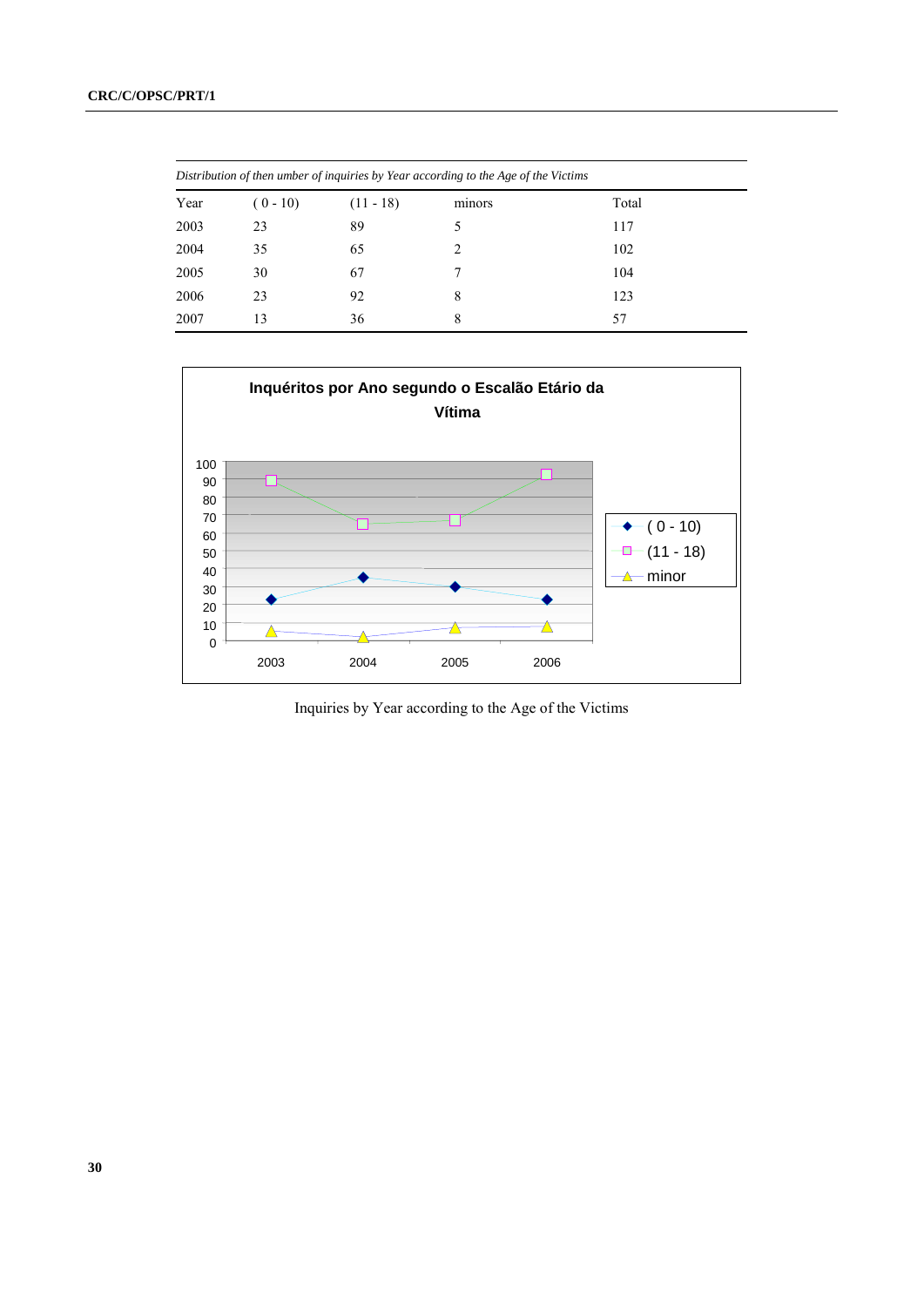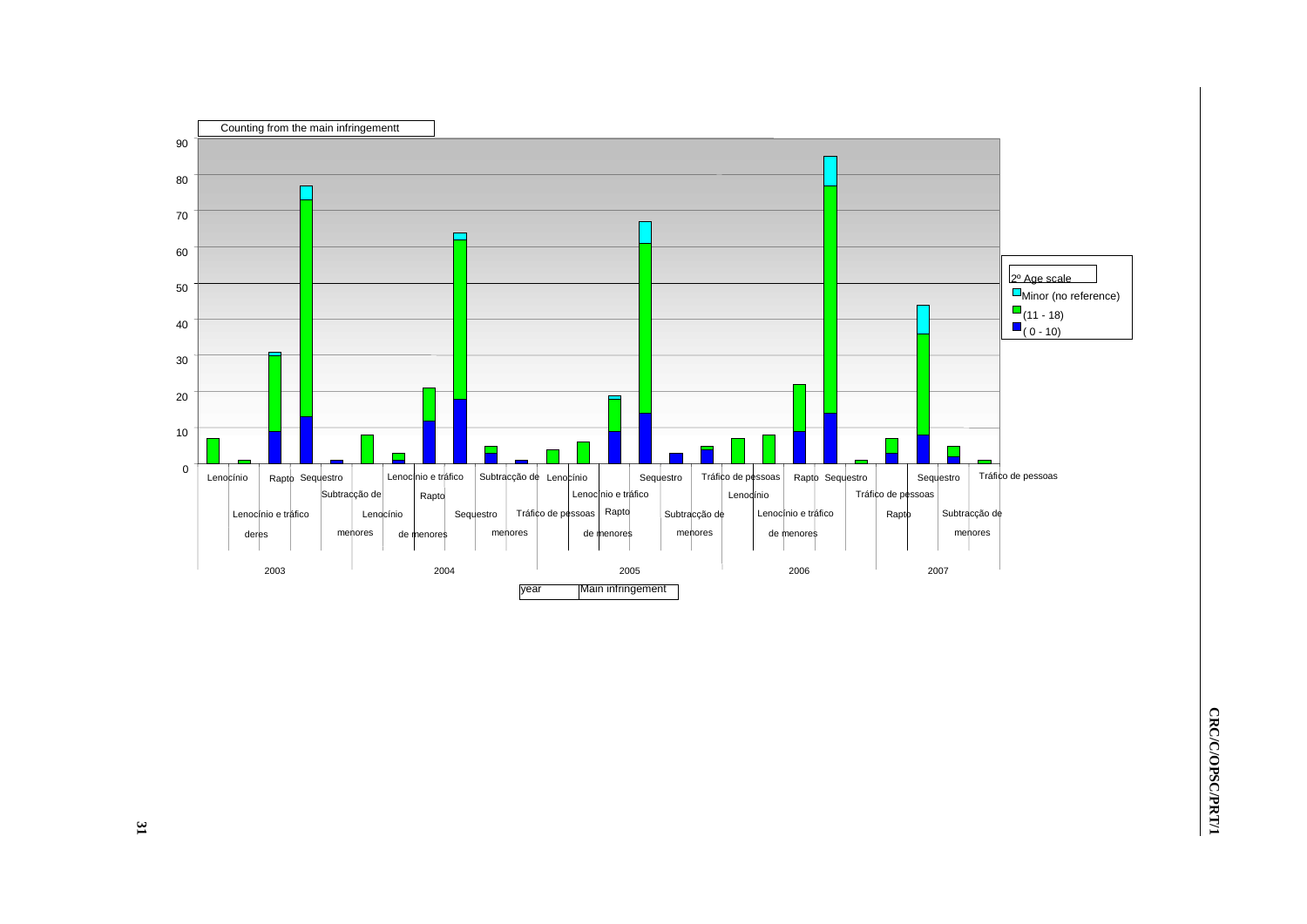# **Annex II**

## **Taken from the Report on Sexual Criminality against children and youngsters, 2008**

1. Distribution of inquiries regarding these infringements by Department of Criminal Investigation, 2008

*Investigations (Inquiries) regarding Sexual Crimes against Children and Youngsters and persons incapable of resistance according to each Department in 2008*

| Departments   | children<br>Sexual abuse of |               | Sexual abuse of dependent | minors        | Sexual abuse of person | resistance<br>Ъp<br>incapable | Sexual abuse of | committed person | with<br>Sexual acts | teenagers | Sexual abuse of minors  |               | Rape of minors          |      | Pornographie<br>Child |               | Total       |      |
|---------------|-----------------------------|---------------|---------------------------|---------------|------------------------|-------------------------------|-----------------|------------------|---------------------|-----------|-------------------------|---------------|-------------------------|------|-----------------------|---------------|-------------|------|
|               | $N^{o}$                     | $\frac{0}{0}$ | $N^{\circ}$               | $\frac{0}{0}$ | $N^{\circ}$            | $\frac{0}{0}$                 | $N^{\rm o}$     | $\frac{0}{0}$    | $N^{\circ}$         | $\%$      | $\mathbf{N}^{\text{o}}$ | $\frac{0}{0}$ | $\mathbf{N}^{\text{o}}$ | $\%$ | $N^{o}$               | $\frac{0}{0}$ | $N^{\circ}$ | $\%$ |
| DCICCEF1      | 14                          | 1,4           |                           |               |                        |                               |                 |                  |                     |           |                         |               |                         |      | 105                   | 65,6          | 119         | 7,7  |
| Aveiro        | 43                          | 4,3           |                           |               | 4                      | 7,8                           |                 |                  |                     | 0,8       |                         |               | 5                       | 3,8  |                       |               | 53          | 3,4  |
| <b>Braga</b>  | 57                          | 5,7           |                           | 2,3           |                        | $\overline{2}$                |                 |                  | 10                  | 7,6       | $\mathfrak{Z}$          | 10,7          | 10                      | 7,6  | $\overline{2}$        | 1,3           | 84          | 5,4  |
| Funchal       | 46                          | 4,6           |                           |               | $\overline{c}$         | 3,9                           |                 |                  | 2                   | 1,5       | $\overline{c}$          | 7,1           | 3                       | 2,3  | 3                     | 1,9           | 58          | 3,7  |
| Guarda        | 13                          | 1,3           |                           |               |                        | $\overline{2}$                |                 |                  | 3                   | 2,3       |                         |               | 3                       | 2,3  | 2                     | 1,3           | 22          | 1,4  |
| Leiria        | 72                          | 7,2           | 7                         | 16,3          | 6                      | 11,8                          |                 |                  | 13                  | 9,8       | $\overline{c}$          | 7,1           | 9                       | 6,9  | 4                     | 2,5           | 113         | 7,3  |
| Ponta Delgada | 68                          | 6,9           | 5                         | 11,6          |                        | $\overline{2}$                |                 |                  | 7                   | 5,3       | $\mathbf{1}$            | 3,6           | 4                       | 3,1  |                       | 0,6           | 87          | 5,6  |
| Portimão      | 22                          | 2,2           | $\mathfrak{Z}$            | 7             |                        | $\overline{2}$                |                 |                  | 7                   | 5,3       |                         |               |                         | 0,8  | $\overline{2}$        | 1,3           | 36          | 2,3  |
| Setúbal       | 67                          | 6,7           |                           | 2,3           | 3                      | 5,9                           |                 |                  | 7                   | 5,3       | 1                       | 3,6           | 9                       | 6,9  | $\overline{4}$        | 2,5           | 92          | 5,9  |
| Coimbra       | 74                          | 7,4           | 6                         | 14            | 8                      | 15,7                          |                 |                  | 9                   | 6,8       | $\mathfrak{Z}$          | 10,7          | 10                      | 7,6  | 4                     | 2,5           | 114         | 7,4  |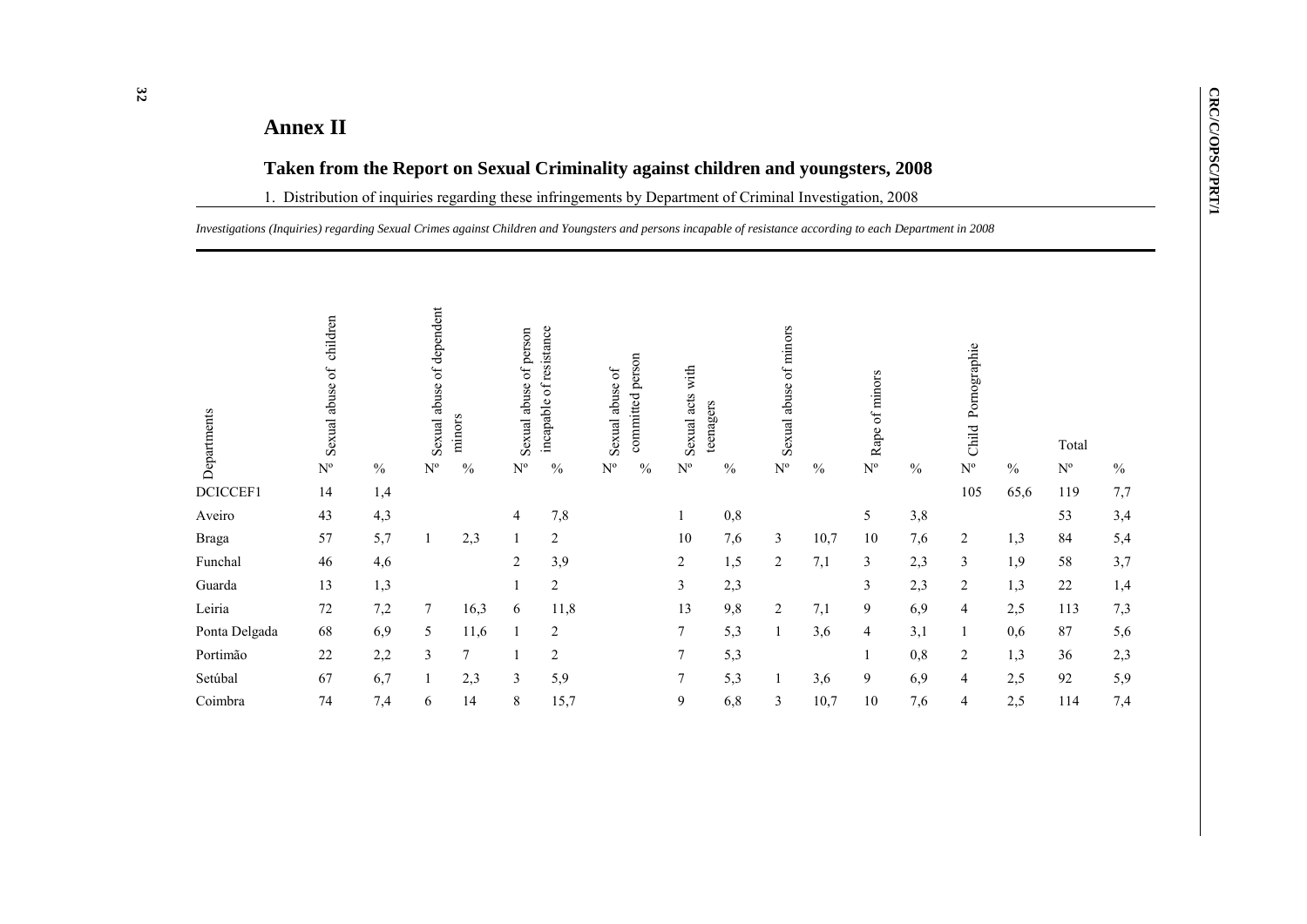| Faro         | 53    | 5.3        |    | 2.3        |      |            |                                      |    |     | 3.8        |      |            |      | 8,4        | 5 <sup>5</sup> | 3,1        | 75      | 4.8        |
|--------------|-------|------------|----|------------|------|------------|--------------------------------------|----|-----|------------|------|------------|------|------------|----------------|------------|---------|------------|
| Lisboa       | 265   | 26.4       |    | 16.3       | 13   | 25.5       | $\begin{array}{ccc} & 1 \end{array}$ | 50 | 37  | 28         | 13   | 46,4       | - 39 | 29,8       | 10             | 6.3        | 385     | 24,8       |
| Porto        | 210   | 20.9       | 12 | 27.9       | - 11 | 21,6       | $\sim$ 1                             | 50 | 31  | 23,5 3     |      | 10,7       | 27   | 20,6       | 18             | 11.3       | 313     | 20,2       |
| <b>Total</b> | 1004* | <b>100</b> | 43 | <b>100</b> | -51  | <b>100</b> | $\overline{\mathbf{2}}$              |    | 132 | <b>100</b> | - 28 | <b>100</b> | 131  | <b>100</b> | 160            | <b>100</b> | $1551*$ | <b>100</b> |

*Investigations (Inquiries) regarding Sexual Crimes against Children and Youngsters and persons incapable of resistance according to each Department in 2008*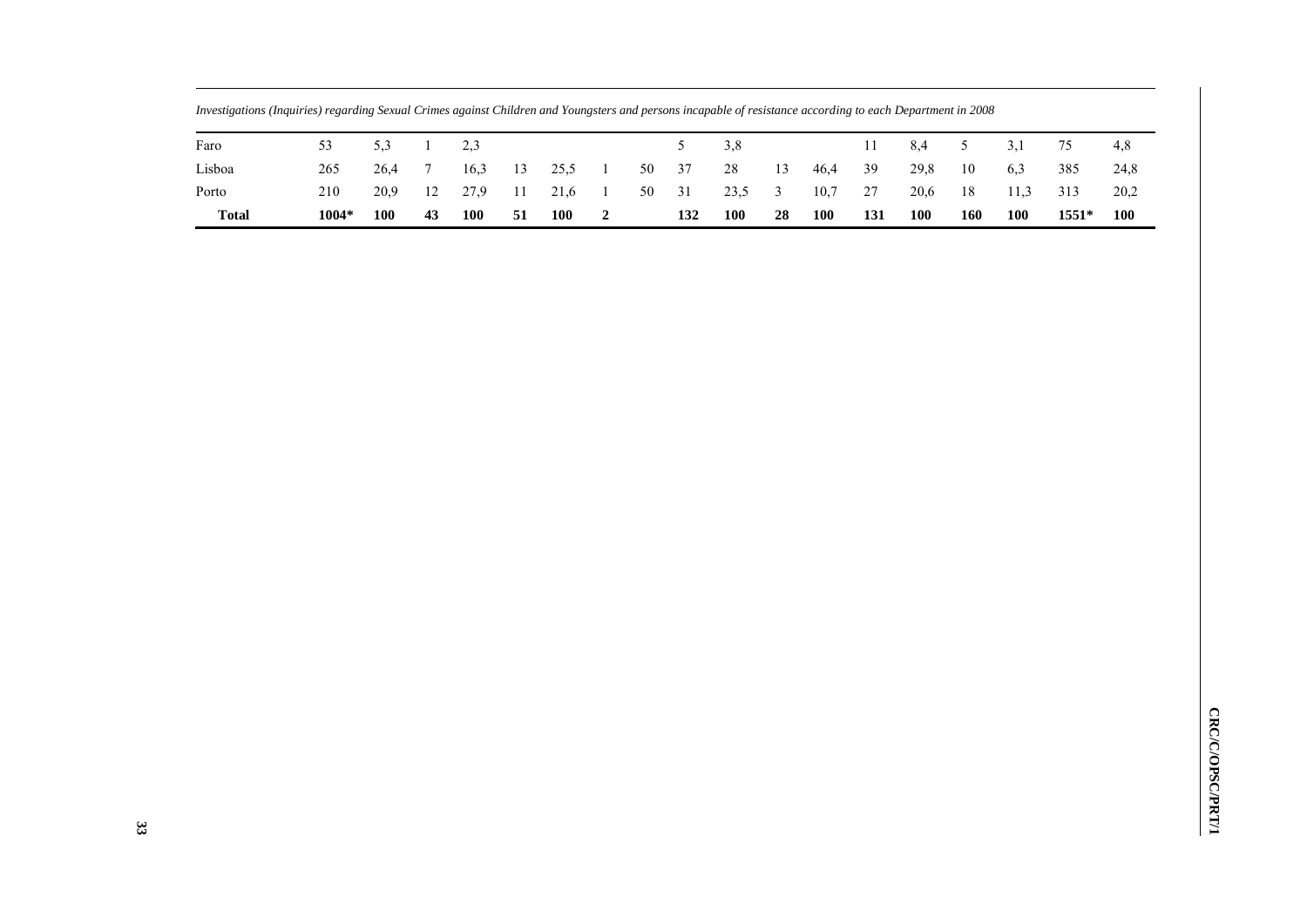CRC/C/OPSC/PRT/1 **CRC/C/OPSC/PRT/1**

| 2. Distribution by type of places were the infringement occurred<br>Distribution of the number of investigations according to the place of occurrence by type of infringement (Sexual abuse of children and youngsters 2008) |                                |               |                  |                       |                        |                                            |   |                    |                            |               |                  |               |       |                                            |    |               |       |               |
|------------------------------------------------------------------------------------------------------------------------------------------------------------------------------------------------------------------------------|--------------------------------|---------------|------------------|-----------------------|------------------------|--------------------------------------------|---|--------------------|----------------------------|---------------|------------------|---------------|-------|--------------------------------------------|----|---------------|-------|---------------|
| Type of place where it occurred                                                                                                                                                                                              |                                |               |                  | Type of infringement  |                        |                                            |   |                    |                            |               |                  |               |       |                                            |    |               | Total |               |
|                                                                                                                                                                                                                              | Sexual<br>abuse of<br>children |               | Sexual<br>minors | abuse of<br>dependent | Sexual<br>person<br>of | abuse of<br>incapable person<br>resistance |   | Sexual<br>abuse of | with<br>committedteenagers | Sexual acts   | Sexual<br>minors |               | Child | Coercion of Pornographyminors<br>of minors |    | Rape of       |       |               |
|                                                                                                                                                                                                                              | N                              | $\frac{0}{0}$ | N                | $\frac{0}{0}$         | N                      | $\frac{0}{0}$                              | N | $\frac{0}{0}$      | N                          | $\frac{0}{0}$ | N                | $\frac{0}{0}$ | N     | $\frac{0}{0}$                              | N  | $\frac{0}{0}$ | N     | $\frac{0}{0}$ |
| Residency                                                                                                                                                                                                                    |                                | 446 44,5      | -25              | 58,1                  | 24                     | 47,1                                       |   |                    | 54                         | 40,9          | 4                | 14,3          | 3     | 1,9                                        | 48 | 36,6          | 604   | 39,0          |
| Stair Buildings/Lift/Garage/Parking loot                                                                                                                                                                                     | 17                             | 1,7           |                  |                       |                        |                                            |   |                    | 3                          | 2,3           | 4                | 14,3          |       |                                            | 9  | 6,9           | 33    | 2,1           |
| (sub-total - area of residence)                                                                                                                                                                                              |                                | 463 46.2 25   |                  | 58,1                  | 24                     | 47,1                                       |   |                    | 57                         | 43,2          | 8                | 28,6          | 3     | 1,9                                        | 57 | 43,4          | 637   | 41,2          |
| Business facility/Services/Coffee/Restaurants                                                                                                                                                                                | 28                             | 2,8           |                  |                       | 3                      | 5,9                                        |   |                    | $\overline{4}$             | 3,0           |                  | 3,6           |       |                                            | 2  | 1,5           | 38    | 2,5           |
| Public facility                                                                                                                                                                                                              |                                |               |                  |                       |                        |                                            |   |                    |                            |               |                  | 3,6           |       |                                            |    |               |       | 0,1           |
| Hotel/tourism facility                                                                                                                                                                                                       | 5                              | 0,5           |                  |                       |                        |                                            |   |                    | 1                          | 0,8           |                  |               |       |                                            | 4  | 3,1           | 10    | 0,6           |
| Circus/Fair                                                                                                                                                                                                                  |                                | 0,1           |                  |                       |                        |                                            |   |                    |                            |               |                  | 3,6           |       |                                            |    |               | 2     | 0,1           |
| Beach restrooms/ Beach / Port/River                                                                                                                                                                                          | 2                              | 0,2           |                  |                       |                        |                                            |   |                    |                            | 0,8           |                  |               |       |                                            |    | 0,8           | 4     | 0,3           |
| Gymnasium/Sport institution                                                                                                                                                                                                  | 5                              | 0,5           |                  |                       |                        |                                            |   |                    | 4                          | 3,0           | 1                | 3,6           |       |                                            |    |               | 10    | 0,6           |
| Garden/Park                                                                                                                                                                                                                  | 9                              | 0,9           | -1               | 2,3                   |                        |                                            |   |                    |                            |               | 2                | 7,1           |       |                                            | 2  | 1,5           | 14    | 0,9           |
| (sub-total – business area leisure /entertainment                                                                                                                                                                            | 50                             | 5             |                  | 2,3                   | 3                      | 5,9                                        |   |                    | 10                         | 7,6           | 6                | 21,5          |       |                                            | 9  | 6,9           | 79    | 5,1           |
| Abandoned building/Construction works / Work-shop/ Cottage12                                                                                                                                                                 |                                | 1,2           |                  |                       | 3                      | 5,9                                        |   |                    | 5                          | 3,8           |                  |               |       |                                            | 8  | 6,1           | 28    | 1,8           |
| Empty Spaces/Pine-wood/Cane-plantation/open country                                                                                                                                                                          | 30                             | 3,0           | 1                | 2,3                   | 3                      | 5,9                                        |   |                    |                            | 0,8           | 4                | 14,3          |       |                                            | 18 | 13.7          | 57    | 3,7           |
| Transportation/means of transportation/halt/Stop                                                                                                                                                                             | 39                             | 3,9           |                  |                       | 3                      | 5,9                                        |   |                    | 12                         | 9,1           |                  |               |       |                                            | 7  | 5,3           | 61    | 3,9           |
| Public place/public street                                                                                                                                                                                                   | 41                             | 4,1           |                  |                       | 2                      | 3,9                                        |   |                    | 8                          | 6,1           | 6                | $21,4$ 1      |       | 0,6                                        | 13 | 9,9           | 71    | 4,6           |
| (sub-total – isolated zone)                                                                                                                                                                                                  | 122                            | 12,2          | $\overline{1}$   | 2,3                   | 11                     | 21,6                                       |   |                    | 26                         | 19,8          | 10               | $35,7$ 1      |       | 0,6                                        | 46 | 35,00 217     |       | 14,00         |
| Home/Day Center/children's home                                                                                                                                                                                              | 16                             | 1,6           |                  |                       | 2                      | 3,9                                        |   | 50,0               |                            |               |                  |               |       |                                            |    |               | 19    | 1,2           |

School/nurse/nursery/School Facility 40 4,0 2 4,7 3 5,9 1 0,8 2 1,5 48 3,1

#### 2. Distribution by type of places were the infringement occurred

**34**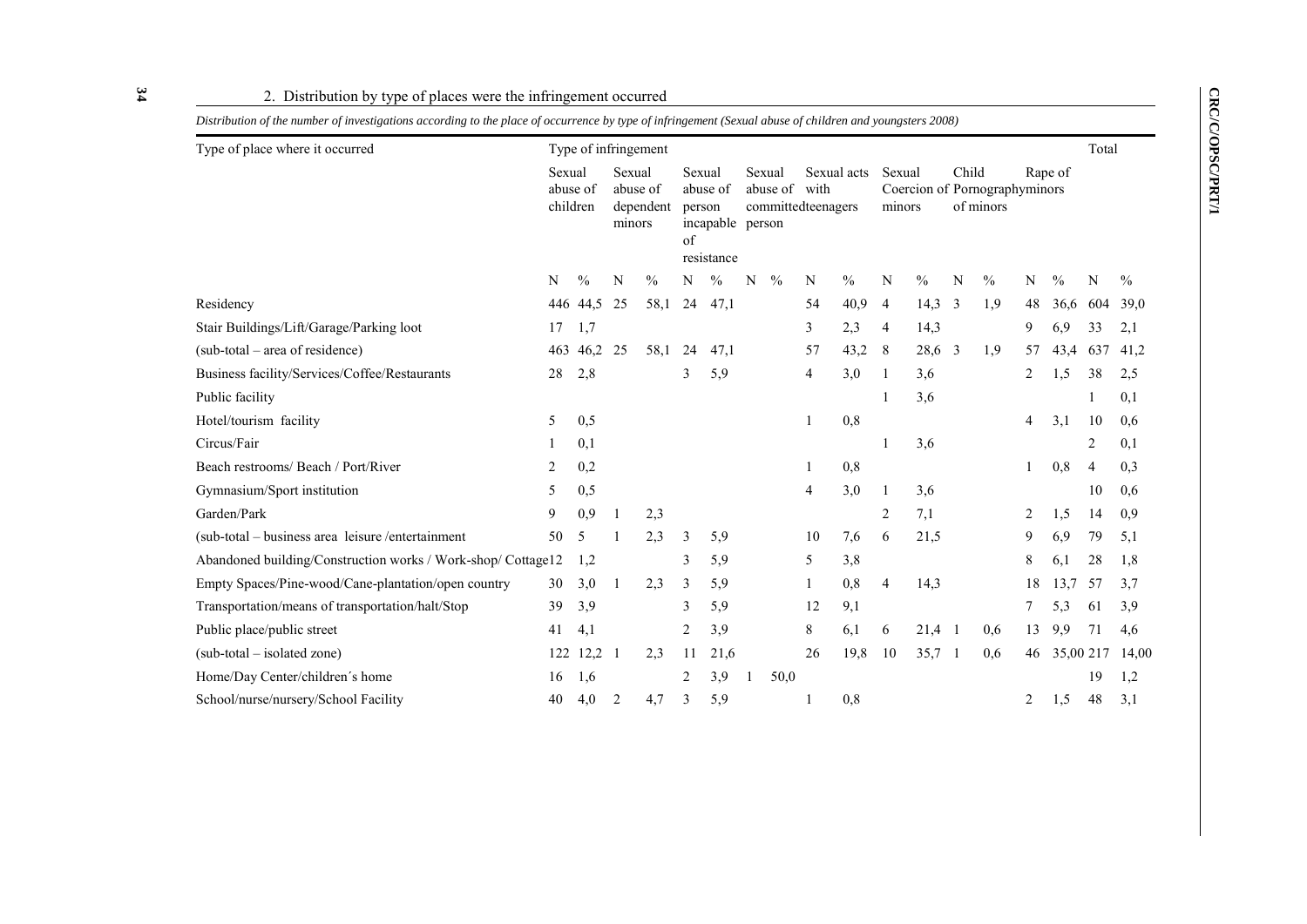| <b>Total</b>                                                                                                                                             |    | 1004100     | 43 | 100    | 51       | 100  | $\mathbf{2}$ | 100  | 132 | 100  | 28 | 100 | 160 | 100      | 131 | 100  | 1551 100 |          |
|----------------------------------------------------------------------------------------------------------------------------------------------------------|----|-------------|----|--------|----------|------|--------------|------|-----|------|----|-----|-----|----------|-----|------|----------|----------|
| Without reference                                                                                                                                        |    | 236 23,4 11 |    | 25,6 6 |          | 11,8 |              |      | 27  | 20,5 |    |     |     | 1.9      | 14  | 10.7 | 297      | 19,1     |
| Other places                                                                                                                                             | 4  | 0,4         |    | 2.3    |          |      |              |      |     | 0,8  |    |     |     |          |     | 1,5  | 8        | 0,5      |
| Internet/Use of Technology                                                                                                                               | 36 | 3,6         | 2  | 4,7    |          |      |              |      | 8   | 6,01 |    | 7.1 |     | 144 90,0 |     |      |          | 192 12,4 |
| Telephone                                                                                                                                                | 33 | 3.3         |    |        |          | 2,0  |              |      |     |      |    |     | 9   | 5,6      |     | 0,8  | 44       | 2,8      |
| $(sub-total - area of assistance and training)$                                                                                                          | 58 | 5,8         |    | 4.7    | $\sigma$ | 11,8 |              | 100  | - 3 | 2.3  |    | 7,2 |     |          | 2   | 1,5  | 75       | 4.9      |
| Fire department                                                                                                                                          |    |             |    |        |          |      |              |      |     |      |    | 3,6 |     |          |     |      |          | 0,1      |
| Church/Cult place                                                                                                                                        | 2  | 0,2         |    |        |          |      |              |      | 2   | 1,5  |    |     |     |          |     |      | 4        | 0,3      |
| Hospital/Medical Office                                                                                                                                  |    |             |    |        |          | 2,0  |              | 50,0 |     |      |    | 3,6 |     |          |     |      |          | 0,2      |
| Distribution of the number of investigations according to the place of occurrence by type of infringement (Sexual abuse of children and youngsters 2008) |    |             |    |        |          |      |              |      |     |      |    |     |     |          |     |      |          |          |

*Distribution of the number of investigations according to the place of occurrence by type of infringement (Sexual abuse of children and youngsters 2008)*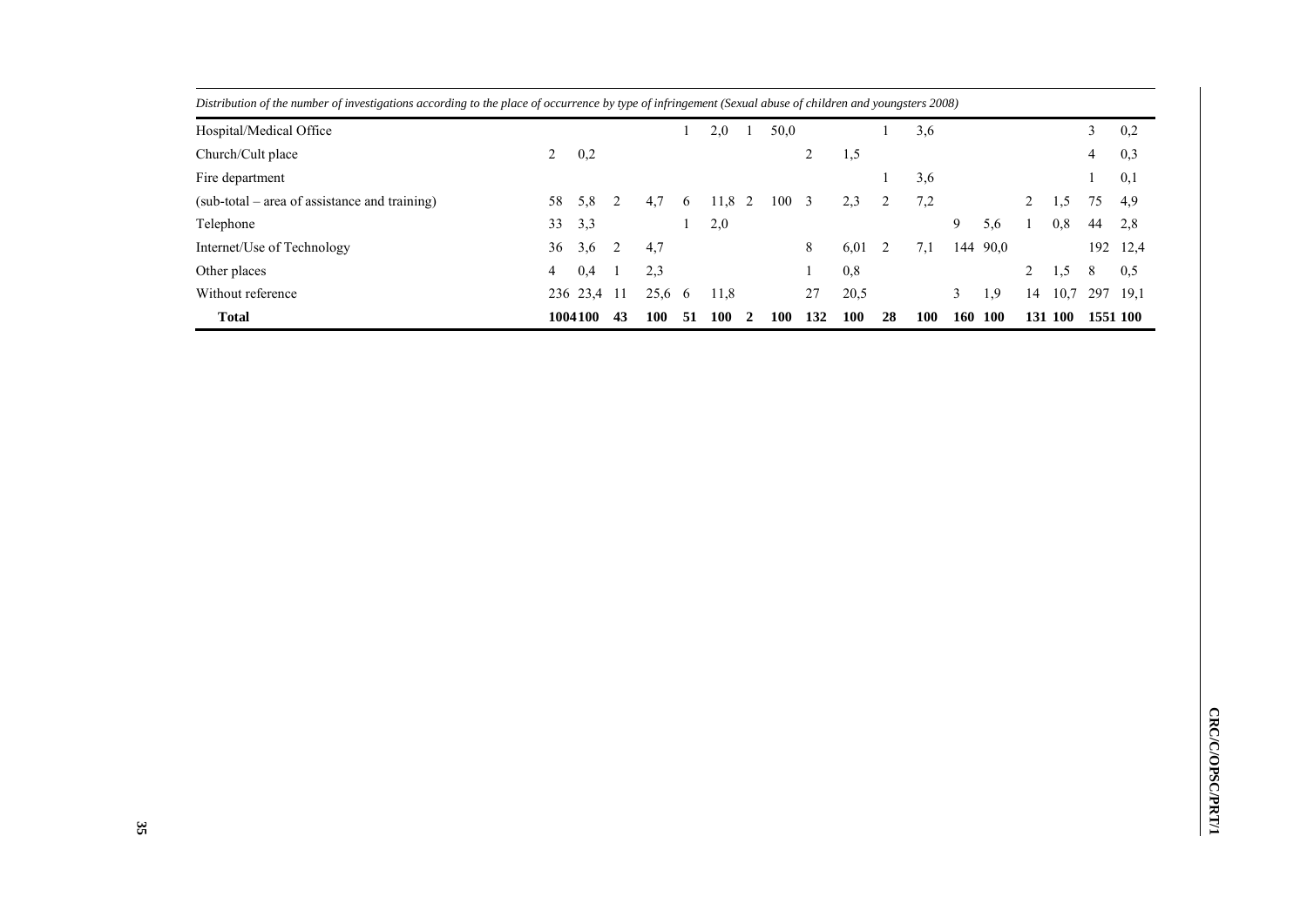| Type of relation/ Motivation                        |                                | Type of infringement |                |                        |                |                                   |              |                                                                                              |                |               |                  |               |                |                          |                   |               | Total          |               |
|-----------------------------------------------------|--------------------------------|----------------------|----------------|------------------------|----------------|-----------------------------------|--------------|----------------------------------------------------------------------------------------------|----------------|---------------|------------------|---------------|----------------|--------------------------|-------------------|---------------|----------------|---------------|
|                                                     | Sexual<br>abuse of<br>children |                      | minors         | of dependent of person |                | incapable of person<br>resistance |              | Sexual abuse Sexual abuse Sexual abuse Sexual acts<br>of committed with teenagersCoercion of |                |               | Sexual<br>minors |               | Child          | Pornography<br>of minors | Rape of<br>minors |               |                |               |
|                                                     | N                              | $\%$                 | N              | $\frac{0}{0}$          | N              | $\frac{0}{0}$                     | N            | $\frac{0}{0}$                                                                                | N              | $\frac{0}{0}$ | N                | $\frac{0}{0}$ | N              | $\frac{0}{0}$            | N                 | $\frac{0}{0}$ | N              | $\frac{0}{0}$ |
| Between parents and sons/daughters                  | 161                            | 16,1                 | 15             | 34,9                   | 3              | 5,9                               |              |                                                                                              |                | 0,8           |                  |               | $\overline{2}$ | 1,3                      | 3                 | 2,3           | 185            | 11,9          |
| Stepfather /stepson/stepdaughter                    | 79                             | 7,9                  | 8              | 18,6                   | $\overline{4}$ | 7,8                               |              |                                                                                              | 10             | 7,6           |                  |               |                |                          | 8                 | 6,1           | 109            | 7,0           |
| Grandparents/grandchildren                          | 48                             | 4,8                  |                | 2,3                    |                |                                   |              |                                                                                              |                |               |                  |               | 1              | 0,6                      | $\overline{2}$    | 1,5           | 52             | 3,4           |
| Uncle/nephew/niece                                  | 62                             | 6,2                  | $\overline{4}$ | 9,3                    |                |                                   |              |                                                                                              | 3              | 2,3           |                  |               |                |                          | 4                 | 3,1           | 73             | 4,7           |
| Between family members                              | 66                             | 6.6                  | 3              | 7,0                    | 5              | 9,8                               |              |                                                                                              | $\overline{2}$ | 1,5           |                  |               |                |                          | 3                 | 2,3           | 79             | 5,1           |
| Foster family                                       |                                |                      |                | 2,3                    |                |                                   |              |                                                                                              |                |               |                  |               |                |                          |                   |               |                | 0,06          |
| (sub-total family relations)                        | 416                            | 41,6                 | 32             | 74,4                   | 12             | 23,5                              | $\mathbf{0}$ | $\mathbf{0}$                                                                                 | 16             | 12,2          | $\boldsymbol{0}$ | $\theta$      | 3              | 1,9                      | 20                | 15,3          | 499            | 32,16         |
| Boyfriend/girlfriend/partner                        | 31                             | 3,1                  |                |                        | $\mathbf{1}$   | 2,0                               |              |                                                                                              | 23             | 17,4          |                  |               | 1              | 0,6                      | 12                | 9,2           | 68             | 4,4           |
| Colleagues                                          | 11                             | 1,1                  |                |                        |                | 2,0                               |              |                                                                                              |                |               |                  | 3.6           |                |                          | $\overline{2}$    | 1,5           | 15             | 1,0           |
| Friends                                             |                                | 0,1                  |                |                        |                |                                   |              |                                                                                              |                | 0,8           |                  |               |                |                          |                   |               | 2              | 0,1           |
| Neighbours                                          | 38                             | 3,8                  |                |                        | 4              | 7,8                               |              |                                                                                              | 2              | 1,5           |                  |               |                |                          | 3                 | 2,3           | 47             | 3,0           |
| Relations                                           | 161                            | 16,1                 | 3              | 7,0                    | 15             | 29,4                              | 1            | 50,0                                                                                         | 44             | 33,3          | 5                | 17,9          | $\overline{5}$ | 3,1                      | 39                | 29,8          | 273            | 17,6          |
| (sub-total social relations)                        | 242                            | 24,2                 | 3              | $\tau$                 | 21             | 41,2                              | 1            | 50                                                                                           | 70             | 53            | 6                | 21,5          | - 6            | 3.7                      | 56                | 42,8          | 405            | 26,1          |
| Professor/Tutor/Educative Assistance                | 25                             | 2,5                  | -1             | 2,3                    | 1              | 2,0                               |              |                                                                                              | 8              | 6,1           | 1                | 3,6           |                |                          |                   |               | 36             | 2,3           |
| Family of the child nurse/Child nurse               | 12                             | 1,2                  |                | 2,3                    |                |                                   |              |                                                                                              |                |               |                  |               |                |                          |                   |               | 13             | 0,8           |
| Medical doctor/Physiotherapeutic                    |                                |                      |                |                        |                |                                   |              | 50,0                                                                                         |                |               |                  | 3,6           |                |                          |                   |               | 2              | 0,1           |
| Priest                                              |                                | 0,1                  |                |                        |                |                                   |              |                                                                                              |                | 0,8           |                  |               |                |                          |                   |               | $\overline{2}$ | 0,1           |
| (sub-total relations of assistance and<br>training) | 38                             | 3,8                  | $\overline{2}$ | 4,6                    |                | 2                                 |              | 50                                                                                           | 9              | 6,9           | $\overline{c}$   | 7,2           | $\theta$       | $\theta$                 | $\theta$          | $\theta$      | 53             | 3,4           |
| Business men/woman                                  | 12                             | 1,2                  |                |                        |                |                                   |              |                                                                                              |                |               |                  |               |                |                          |                   |               | 12             | 0,8           |

3. Distribution by type of relationship between Author/Victims according to the infringement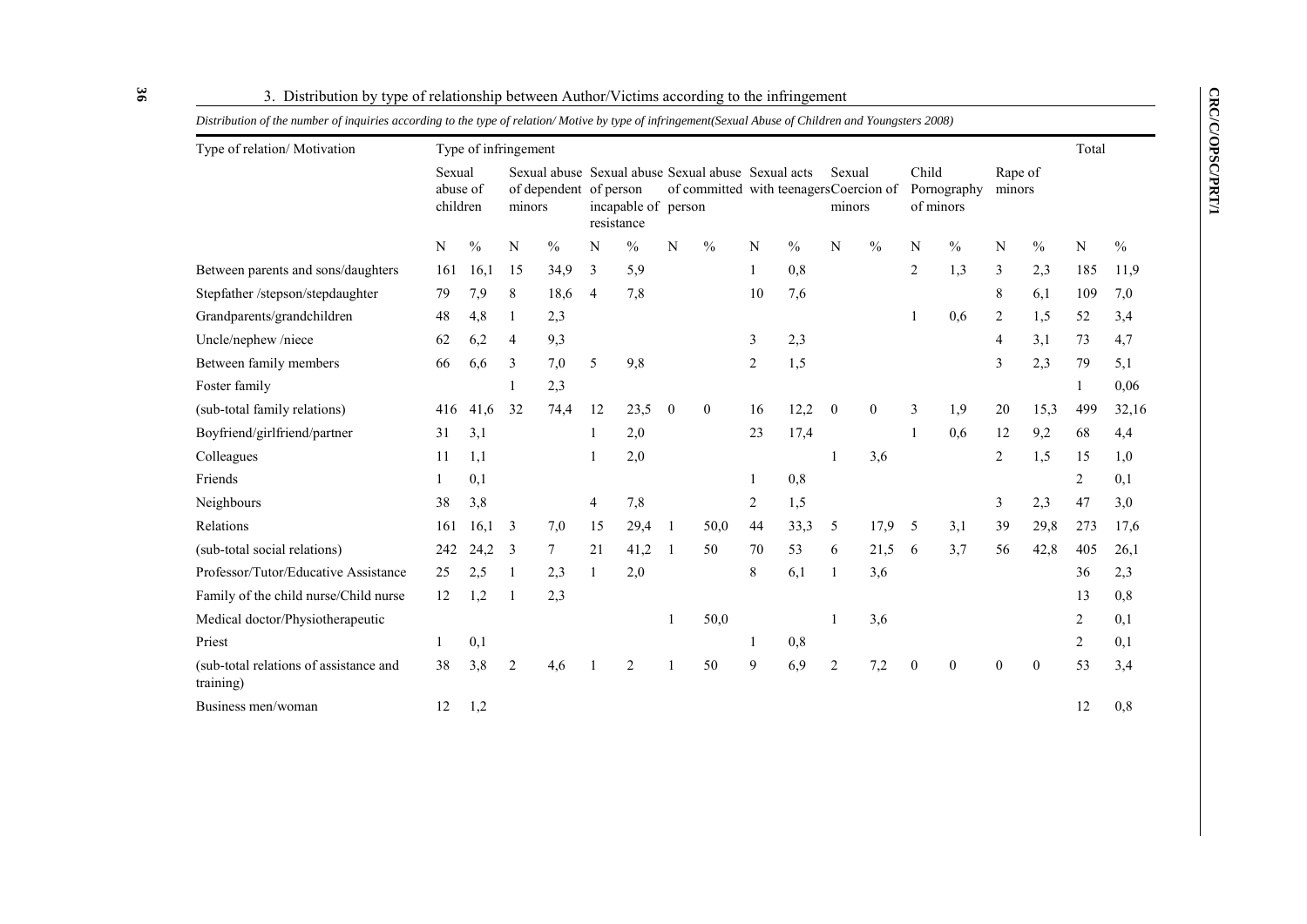| рыниятор да напост ој тупноз иссотанд го те гуре ој тешион топте оу гуре ој тупндетет ремаативао ој спиштен ини томпдаета 2000) |          |      |    |     |    |      |              |     |     |            |     |            |     |            |      |            |          |      |
|---------------------------------------------------------------------------------------------------------------------------------|----------|------|----|-----|----|------|--------------|-----|-----|------------|-----|------------|-----|------------|------|------------|----------|------|
| Technological means                                                                                                             | 53       | 5,3  |    | 2,3 |    | 2,0  |              |     |     |            | 5,3 |            | 7,1 | 145        | 90,6 |            | 209      | 13,5 |
| Child prostitution                                                                                                              |          | 0,5  |    |     |    |      |              |     |     | 0.8        |     |            |     |            |      | 0,8        |          | 0.5  |
| Identified                                                                                                                      | 134      | 13,4 | 4  | 9,3 |    | 13.7 |              |     |     | 12.9       | 8   | 28,6       | -4  | 2,5        | 22   | 16,8       | 196      | 12.6 |
| Unknown                                                                                                                         | 94       | 9,4  |    |     |    | 17.6 |              |     | 10  | 7,6        | 10  | 35.7       |     |            | 32   | 24,4       | 157      | 10,1 |
| Without reference                                                                                                               | 10       | 1,0  |    | 2.3 |    |      |              |     |     | 1,5        |     |            |     |            |      |            | 13       | 0,8  |
| <b>Total</b>                                                                                                                    | 1004 100 |      | 43 | 100 | 51 | 100  | <sup>2</sup> | 100 | 132 | $100,2$ 28 |     | <b>100</b> | 160 | <b>100</b> | 131  | <b>100</b> | 1551 100 |      |

*Distribution of the number of inquiries according to the type of relation/ Motive by type of infringement(Sexual Abuse of Children and Youngsters 2008)*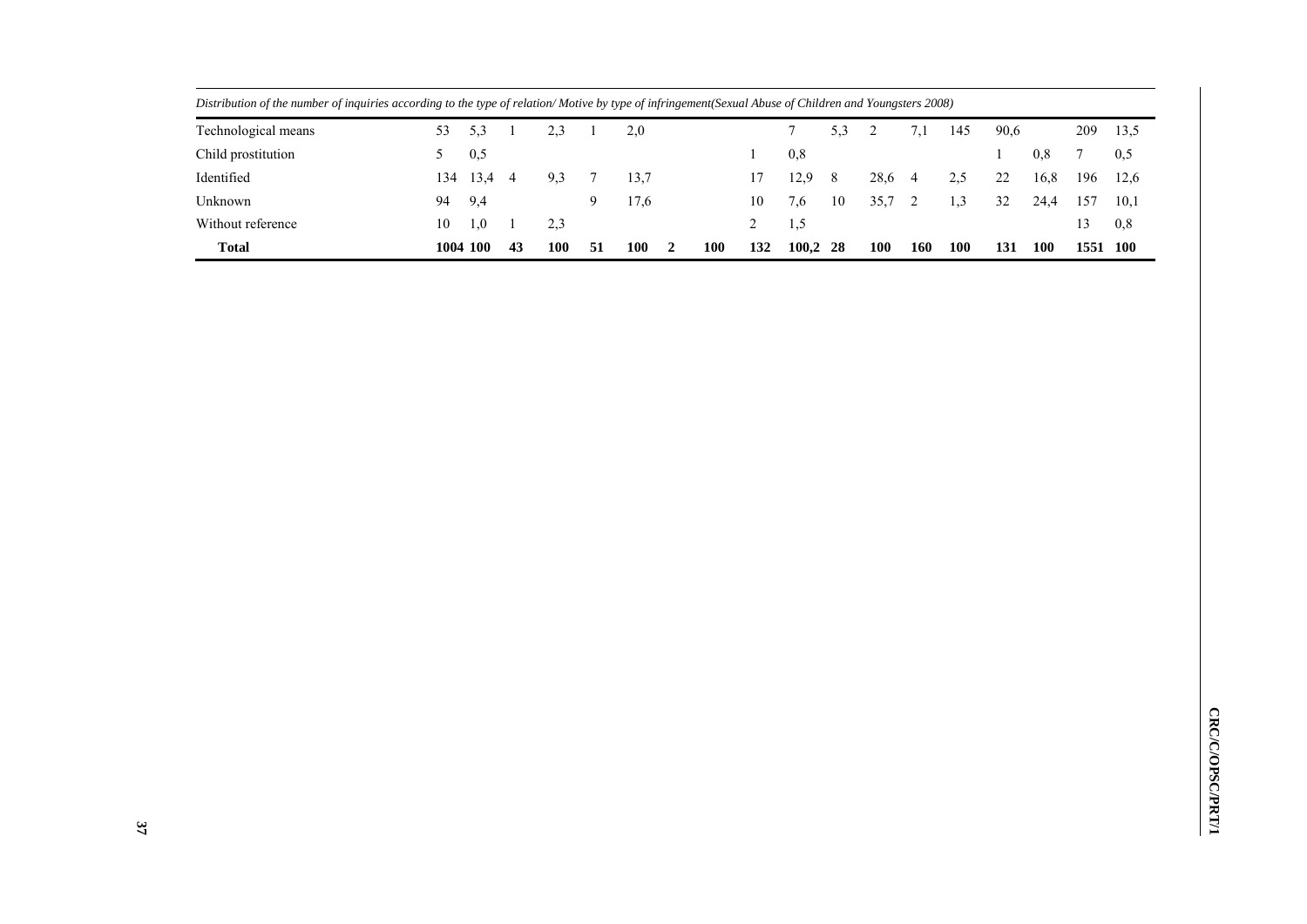CRC/C/OPSC/PRT/1 **CRC/C/OPSC/PRT/1**

| 4. Distribution by type of participant according to the infringement                                                                               |     |               |                                                                |               |                                         |               |                                                 |               |                                         |               |                  |      |                                         |               |                |               |       |               |
|----------------------------------------------------------------------------------------------------------------------------------------------------|-----|---------------|----------------------------------------------------------------|---------------|-----------------------------------------|---------------|-------------------------------------------------|---------------|-----------------------------------------|---------------|------------------|------|-----------------------------------------|---------------|----------------|---------------|-------|---------------|
| Distribution of the number of inquiries according to the type of participant by type of infringement(Sexual Abuse of Children and Youngsters 2008) |     |               |                                                                |               |                                         |               |                                                 |               |                                         |               |                  |      |                                         |               |                |               |       |               |
| Type of Participant                                                                                                                                |     |               | Type of infringement                                           |               |                                         |               |                                                 |               |                                         |               |                  |      |                                         |               |                |               | Total |               |
|                                                                                                                                                    |     |               | Sexual abuseSexual abuse<br>of children of dependent<br>minors |               | of person<br>incapable of<br>resistance |               | Sexual abuse Sexual abuse Sexual acts<br>person |               | of committed with teenagers Coercion of |               | Sexual<br>minors |      | Child<br>Pornography ofminors<br>minors |               | Rape of        |               |       |               |
|                                                                                                                                                    | N   | $\frac{0}{0}$ | N                                                              | $\frac{0}{0}$ | N                                       | $\frac{0}{0}$ | N                                               | $\frac{0}{0}$ | N                                       | $\frac{0}{0}$ | N                | $\%$ | N                                       | $\frac{0}{0}$ | N              | $\frac{0}{0}$ | N     | $\frac{0}{0}$ |
| Victim                                                                                                                                             | 23  | 2,3           | 2                                                              | 4,7           | 3                                       | 5,9           |                                                 | 50,0          | 5                                       | 3,8           | 6                | 21,4 | 4                                       | 4,4           | 45             | 34,4          | 92    | 5.9           |
| Mother                                                                                                                                             | 304 | 30,3          | 8                                                              | 18,6          | 10                                      | 19,6          |                                                 |               | 57                                      | 43,2          | 12               | 42,9 | 9                                       | 5,6           | 22             | 16,8          | 422   | 27,2          |
| Father                                                                                                                                             | 119 | 11.9          | 2                                                              | 4,7           | 8                                       | 15,7          |                                                 |               | 18                                      | 13,6          | 2                | 7,1  | 7                                       | 4,4           | 15             | 11,5          | 171   | 11,0          |
| Family relations                                                                                                                                   | 49  | 4.9           | 6                                                              | 14,0          | 3                                       | 5,9           | 1                                               | 50,0          | 8                                       | 6,1           |                  |      |                                         | 0,6           | $\overline{4}$ | 3,1           | 72    | 4,6           |
| (sub-total – individual circle)                                                                                                                    | 495 | 49,4          | 18                                                             | 42            | 24                                      | 47,1          | $\overline{2}$                                  | 100           | 88                                      | 66,7          | 20               | 71,4 | 24                                      | 15            | 86             | 65,8          | 757   | 48,7          |
| Friend                                                                                                                                             | 6   | 0,6           |                                                                |               |                                         |               |                                                 |               |                                         |               |                  |      |                                         |               |                |               | 6     | 0,4           |
| Neighbor                                                                                                                                           | 6   | 0,6           |                                                                |               |                                         |               |                                                 |               |                                         |               |                  |      |                                         |               |                | 0.8           |       | 0,5           |
| Acquaintance                                                                                                                                       |     | 0,1           |                                                                |               |                                         |               |                                                 |               |                                         | 0.8           |                  |      |                                         | 0.6           |                |               | 3     | 0,2           |
| (sub-total – social circle)                                                                                                                        | 13  | 1,3           |                                                                |               |                                         |               |                                                 |               |                                         | 0,8           |                  |      |                                         | 0.6           |                | 0.8           | 16    | 1,1           |
| School/Institution                                                                                                                                 | 88  | 8,8           |                                                                |               | 5                                       | 9,8           |                                                 |               | 5                                       | 3,8           | 1                | 3,6  |                                         |               | 9              | 6,9           | 108   | 7,0           |
| CPJC/Social Security/IAC                                                                                                                           | 140 | 13,9          | 10                                                             | 23,3          | 11                                      | 21,6          |                                                 |               | 18                                      | 13,6          | -1               | 3,6  |                                         | 0,6           | 7              | 5,3           | 188   | 12,1          |
| Hospital/INEM/112/Health<br>Center/Medical doctor                                                                                                  | 41  | 4,1           |                                                                |               | 3                                       | 5,9           |                                                 |               | $\overline{4}$                          | 3,0           |                  |      |                                         |               | 5              | 3,8           | 53    | 3,4           |
| (sub-total - assistance and training)<br>circle)                                                                                                   | 269 | 26,8          | 10                                                             | 23,3          | 19                                      | 37,3          |                                                 |               | 27                                      | 20,4          | 2                | 7,2  |                                         | 0.6           | 21             | 16            | 349   | 22,5          |

Court/MP 86 8,6 8 18,6 5 9,8 8 6,1 2 7,1 14 8,8 4 3,1 127 8,2 Organ of the Criminal Police 53 5,3 2 4,7 2 3,9 4 3,0 3 10,7 42 26,3 15 11,5 121 7,8 Other 28 2,8 2 4,7 1 0,8 2 4,7 2 1 0,8 2 46,3 1 0,8 106 6,8 Anonymous 32 3,2 1 2,3 1 2,0 3 2,3 4 2,5 41 2,6 Unknown 2  $0,2$   $0,3$ 

### 4. Distribution

**38**